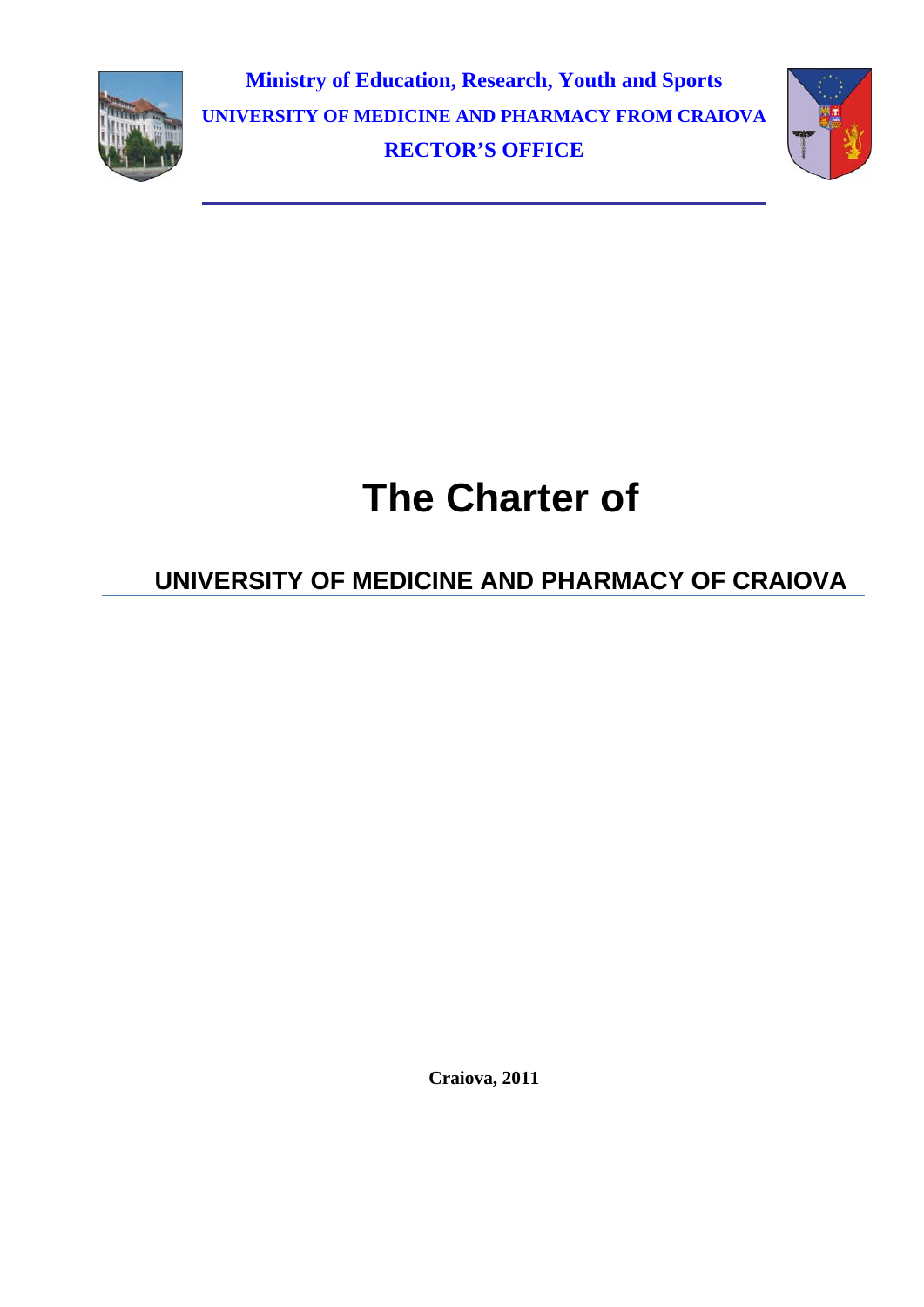| Chapter II. The Mission and Goals of the University of Medicine and Pharmacy of Craiova 7 |  |
|-------------------------------------------------------------------------------------------|--|
| The Required Conditions for Entering Contracts with Public Institutions and Other         |  |
| Business Operators, for purposes of Basic and Applied Research Programmes, with a View to |  |
|                                                                                           |  |
|                                                                                           |  |
|                                                                                           |  |
| The Achievement of International Cooperation, Execution of Contracts and Participation    |  |
|                                                                                           |  |
|                                                                                           |  |
|                                                                                           |  |
|                                                                                           |  |
|                                                                                           |  |
|                                                                                           |  |
| Chapter V. Structure of the University of Medicine and Pharmacy of Craiova  15            |  |
|                                                                                           |  |
|                                                                                           |  |
|                                                                                           |  |
| Chapter VIII. Management Structures and Positions of UMFCV<br>22                          |  |
|                                                                                           |  |
|                                                                                           |  |
|                                                                                           |  |
|                                                                                           |  |
|                                                                                           |  |
|                                                                                           |  |
|                                                                                           |  |
|                                                                                           |  |
|                                                                                           |  |
|                                                                                           |  |
|                                                                                           |  |
| The Code of Ethics and Professional Deontology of Teaching and R&D Staff  45              |  |
|                                                                                           |  |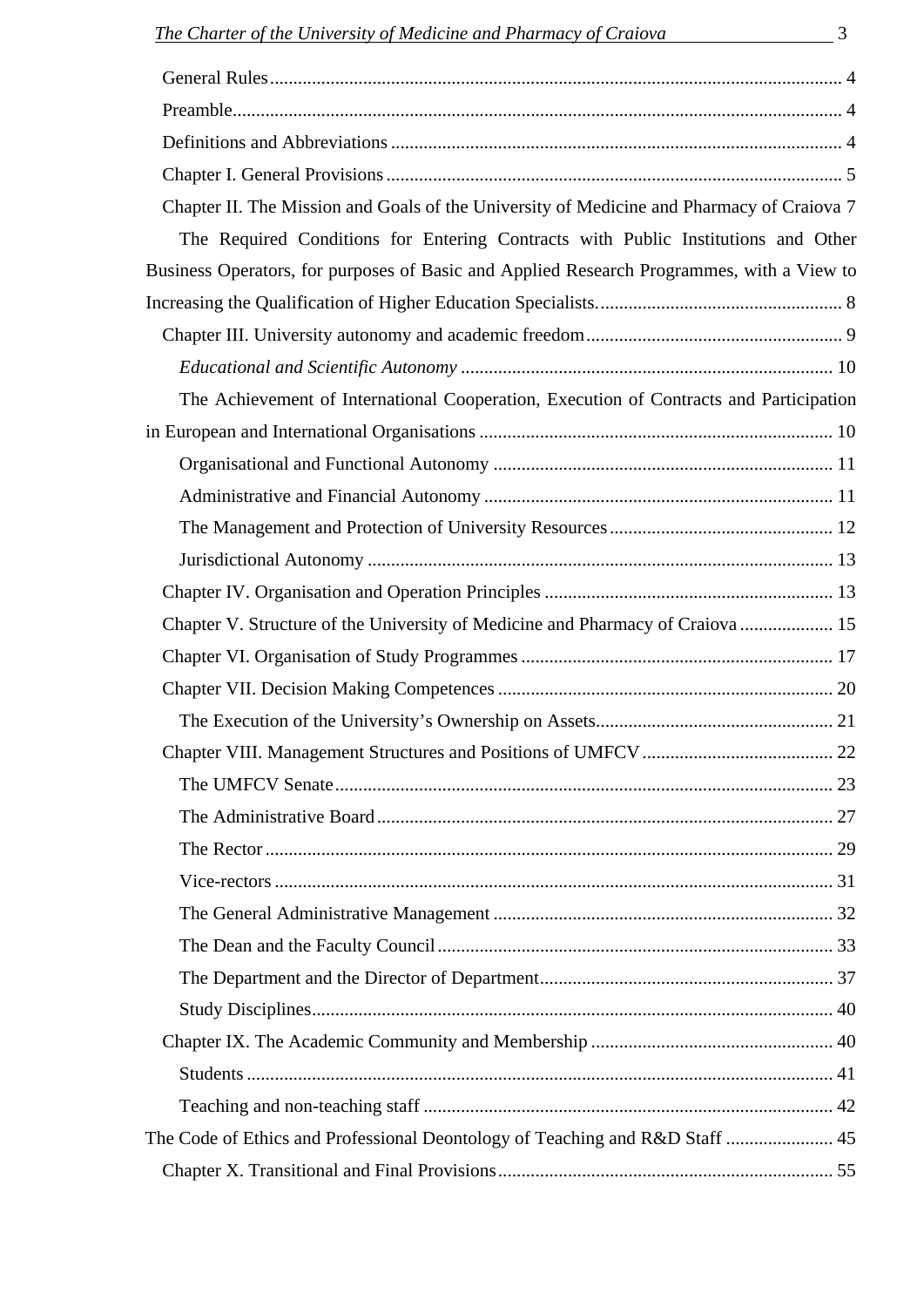## <span id="page-2-0"></span>**General Rules**

## *Preamble*

The University of Medicine and Pharmacy of Craiova was founded on basis of Law no. 119 of June 5, 1998, as published in Romania's Official Gazette on June 9, 1998, integrating all the forms of higher medical education that were authorised and accredited in the university centre of Craiova since 1970, in a unique academic institution, following the model of those already existing in Romania.

 The Charter of the University of Medicine and Pharmacy from Craiova affirms and respects the academic liberties, the university autonomy and the development guidelines of higher education in Europe, as resulting from the international documents of reference (Magna Carta Universitatum ,Bologna, 1998; Declaration of European Education Ministers, Bologna, 1999, the releases of European meetings of higher education spokesmen, other references and sectoral directives of European Council regarding higher medical education).

 The Charter respects and guarantees the application of the Romanian Constitution, of the Law of National Education published in Romania's Official Gazette, Part I, No. 18, on January 10, 2011, as well as other normative documents issued by the Ministry for Education, Research, Youth and Sports.

 The stipulations of the Charter of the University of Medicine and Pharmacy of Craiova lie at the basis of:

a) the principles, the rules and the organisation and operation rules of the institution;

b) the rules of administration, management and protection of the assets and resources of the University;

c) the ethical and professional duty code of the members of the academic community;

d) the current decisions of the university structures having decision making competence;

e) the application of the provisions at the entire level of the University;

f) the methods for the implementation of international cooperation activities;

g) the methods of collaboration with students' organisations and other legally set up professional organisations (including the teaching staff unions).

## *Definitions and Abbreviations*

If not otherwise mentioned, in this text:

- "University" means the University of Medicine and Pharmacy of Craiova, or, in short, UMFCV;
- "Charter" means The Charter of UMFCV;
- "Senate" means the Senate of UMFCV;
- "Rector" means the Rector of UMFCV;
- "Administrative Board" means the Administrative Board of UMFCV or, in short, the CA;
- "President" means the President of the Senate of UMFCV;
- "Constitution " means the Romanian Constitution;
- "Regulations " means regulations that were approved by the decisional structures of the UMFCV and included in the Charter;
- "Senator" means a member of the UMFCV Senate;
- "Councillor" means member of the Faculty Council;
- "IOSUD" means an Institution Organising University PhD Studies;
- "MECTS" means the Ministry for Education, Research, Youth and Sports;
- "CNCS" means the National Council of Scientific Research;
- "LEN" means the Law of National Education, 2011.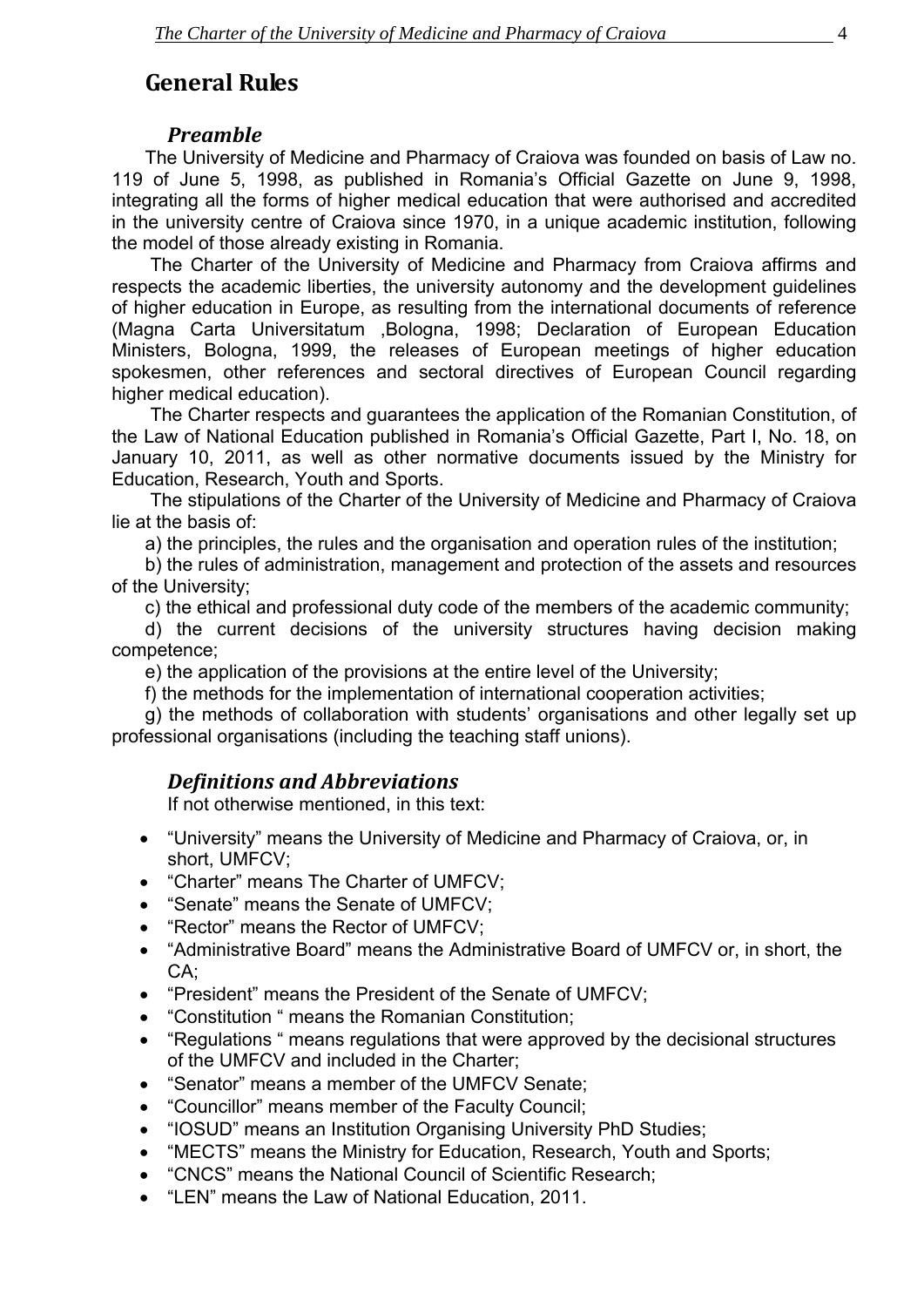## *Chapter I. General Provisions*

<span id="page-3-0"></span>**Art. 1** The University of Medicine and Pharmacy of Craiova is a public institution of higher education, of common interest, with a legal status and for non-profit purposes, set up according to the law and with self-sufficiency according to the provisions of the Romanian Constitution, education laws and this Charter, operating independently from any ideological, political or religious requirements.

**Art. 2** In its relations with the society, the identity of the University of Medicine and Pharmacy of Craiova is given by its:

- a) Name: University of Medicine and Pharmacy of Craiova
- b) Symbol: seal, banner, formal attire (robe and cap), as established by the Senate
- c) Location: The Rector's office is at 2 Petru Rareş Street, zip code 200349, Craiova, Romania.

The holidays of the University of Medicine and Pharmacy of are celebrated annually in the first week of June, when scientific, cultural and social events are organised.

**Art**. **3** The Charter is the document that provides for the University's mission, its academic principles and purposes, as well as its structure and organisation. It observes the principles written in The Universal Declaration of Human Rights, expresses its adhesion to the Magna Charta of European Universities, of Bologna, and it was drawn up according to Constitution and current national legislation.

**Art. 4** (1) UMFCV includes: faculties, study programmes, departments, subjects, doctoral schools, university clinics, research centres and service supplying units or other entities for production activities, knowledge and technology transfer. UMFCV can create, according to the law, the Charter and pursuant to the Senate's approval, individually or jointly, companies, foundations or associations. A prerequisite is that these entities contribute to increasing the institution's performances, without negatively influencing learning and research activities.

 (2) UMFCV has its own space and disposes of a budget including the sums allocated by The Ministry of Education, Research, Youth and Sports, as well as its own resources.

**Art. 5** (1) The University of Medicine and Pharmacy Craiova is "an academic community" composed of students, teachers, researchers, physicians, pharmacists and trainees, along with technical and administrative personnel and other categories specified in Chapter 9 of the Charter.

(2) Retired tenured professors remain members of the university's community. However, they have no prerogatives or decisional competences.

(3) The fundamental qualities of the members of the academic community must be: professional competence, behavioural fairness, proper practical abilities, prestige and academic status, awareness of belonging to the noble family of national and European medical and pharmaceutical schools and international academic solidarity and fraternity.

(4) The community's members are provided with proper conditions for the development of their professional activity, according to their contractual relationship with the University.

(5) UMFCV protects the professional and human dignity of its community members.

(6) The academic community allows no discrimination for age, sex, ethnicity, social origin, political or religious orientation, or any other kind of discriminations.

(7) All the members of the academic community are to follow the decisions of the University management and of the public institutions authorized by law.

**Art. 6** (1)The academic space consists of all land, buildings, pre-clinical and clinical education spaces and all the other facilities required for education and research activities, as well as the administrative, residential, recreational, cultural and sports spaces of UMFCV.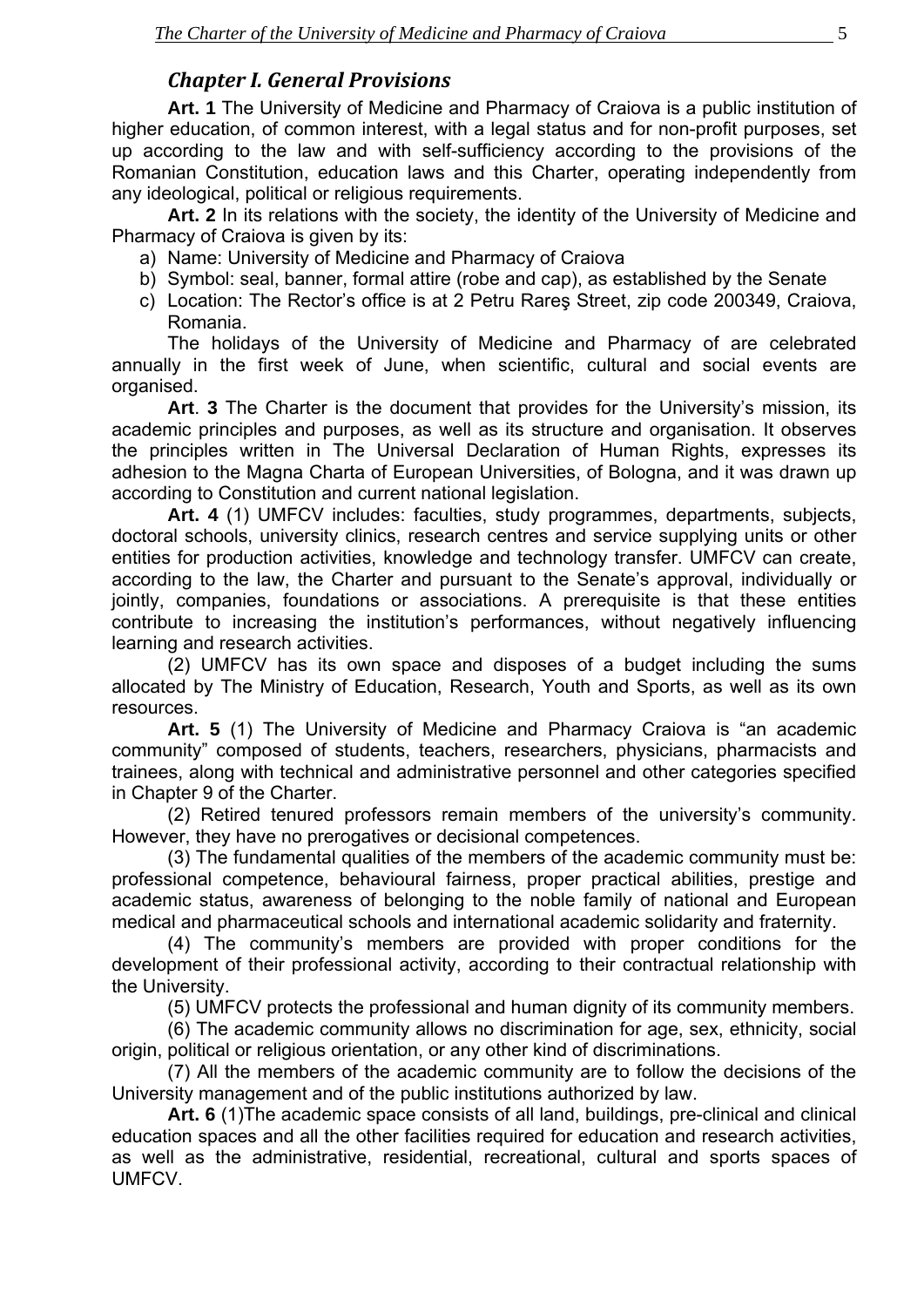(2) Spaces and related equipment belonging to the Ministry of Health and ministries with their own health network, or which are private properties where higher medical education activities take place, are subject to specific laws and regulations.

(3) Any activities that violate the rules of morality or which may endanger the health and physical or mental integrity of students, teaching staff, auxiliary and non-teaching staff, as well as activities of political and religious proselytizing are prohibited in all university areas.

 (4) The university campus is inviolable and is protected under law. The police may only interfere in the university area with the permission or at the request of the Rector, the Administrative Board, the Senate or any other person authorized by those governing bodies. Rooms in hostels are granted the same legal protection. In case of emergency, ambulances and firemen may operate.

(5) Except for cases of force majeure, the access of the UMFCV community members in the university area may not be prohibited or restricted. The Senate may establish limited access during the night, on vacation or public holidays or in case of activities with specific access.

**Art. 7** The assets of the university consist of real rights on movable and immovable property, representing the material base of university, the rights on other sources of income, from intellectual property rights and legal rights of the University (including claims arising from contracts, agreements or judgments).

**Art. 8** University autonomy is guaranteed by the Constitution, education law and by the provisions of this Charter, and consists of the university's freedom of decision from the state or political organisations, regarding the institution's mission and strategy, the internal structure, scheduling, organisation, development and modernisation of the educational process, administrative and financial activities, and relationships with similar institutions in the country and abroad.

**Art. 9** Academic freedom means:

a) the right to select community members, according to the conditions set by the Senate;

b) the right of the academic community and its members to freely acquire, develop, share and disseminate knowledge through internal and external debates, educational activities, research and dissemination (conferences and public congresses, publishing, patenting, etc.);

c) the right to examine any topic in any field of fundamental medical or related sciences, as deemed necessary, subject to rules of ethics and specific ethical codes;

d) the right of the academic community as a whole and of each member to participate in educational, research and service activities of the University, as well as to organise and perform these activities.

**Art. 10** UMFCVV exercises public accountability by means of:

 - Compliance of the entire university community with the legislation in force, the provisions of the Charter, of national and European policies regarding education

- Respect for the academic freedom of university community members;

- Respect and implementation for the regulations on quality education;

 - Respect and enforcement of the rules on ethics and deontology, as contained in the university's own Code approved by its Senate;

 **-** Efficient management of the resources;

 **-** Ensuring the transparency of decisions and institutional activities.

**Art. 11** (1) Under the law and this Charter, the following structures operate within the University, besides the Senate:

- a) The Commission for education, curriculum development and internal academic assessment;
- b) The Scientific committee;

c) The Commission for institutional development;

d) The Commission for evaluation and quality assurance;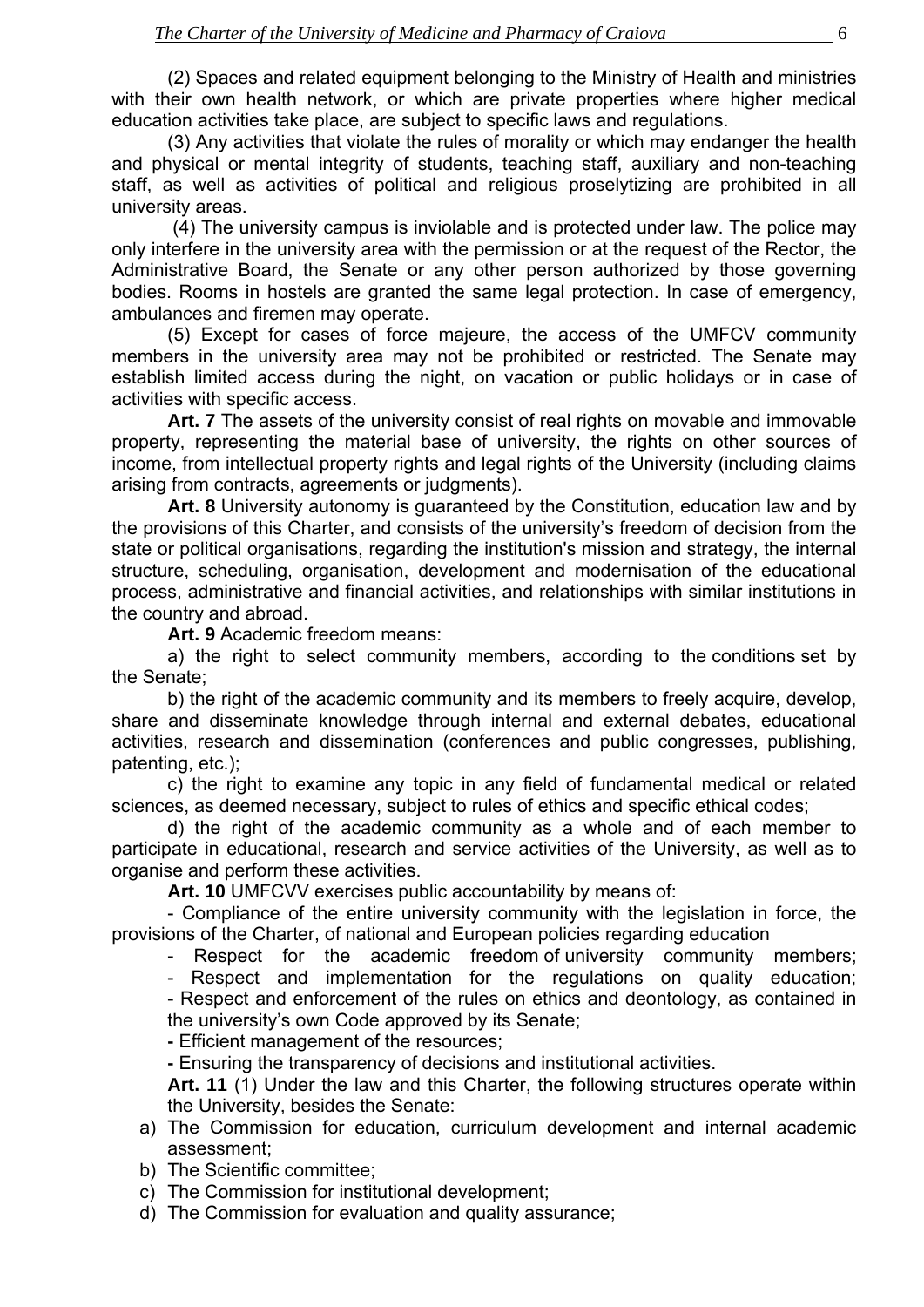<span id="page-5-0"></span>e) The Commission for social student issues;

- f) The Committee for ethics and academic and scientific ethics
- g) The Commission for national partnerships and relationships with alumni;
- h) The Commission for transparency and institutional image;
- i) The Commission for relations, international academic cooperation and integration;
- j) The Commission for studies and lifelong training;

(2) Under the provisions of this Charter, specific regulations regarding the organisation and operation of UMFCV shall be developed and approved by the Senate, as mentioned in the Annexes to this Charter.

(3) Upon proposal of the Administrative Board or a third of the senators, other committees may also be established and / or other regulations may be developed which, pursuant to discussion and approval by the Senate, will be included in Part II, Annexes to this Charter.

**Art. 12** (1) The language of education in UMFCV is Romanian. As the case may be, modules and study programmes may be organised in foreign languages, compatible with the purposes and requirements of these programmes regarding the performance of medical professions in Romania and in Europe.

 (2) Education in UMFCV is compatible with other universities in the country and abroad, based on the credit transfer system.

 (3) The study programmes provided by UMFCV are open to all Romanian and foreign citizens, with no discrimination, so as not to contradict the Constitution, laws and this Charter.

**Art. 13** The general activity of UMFCV observes the following considerations:

 (1) Scientific and educational activities contribute to a proper training of students and permanent education of teachers. They also involve the training of specialists by permanent qualification and a periodic refreshment of the knowledge of doctors and pharmacists, by organising intensive and effective postgraduate courses and internships. An increased exigency regarding student training and the value of teaching staff may be achieved by applying and improving the assessment of academic standards.

(2) Scientific work is done by promoting innovation in all areas, by providing material and funding research, actively using results, facilitating teacher participation in national and international scientific meetings, organising PhDs, publishing scientific journals and books.

(3) The teaching and scientific activity takes place in conditions of good medical practice, observing the rules and principles of medical ethics, deontology and the Hippocratic spirit.

## *Chapter II. The Mission and Goals of the University of Medicine and Pharmacy of Craiova*

**Art. 14** The fundamental mission of the University of Medicine and Pharmacy of Craiova is the following:

(1) Basic university training, in medicine, dentistry and pharmacy, at the current level of knowledge, with full-time study programmes.

(2) The University trains specialists with higher education after the modern principle of co-direct participation in career path selection and development through an educational process able to stimulate thinking and creativity, providing them with real opportunities on the free labour market.

(3) Advanced graduate professional development, through permanent qualification professional master's programmes or doctoral and postdoctoral programmes.

(4) Training and professional development through permanent qualification, improvement courses, additional studies for specific certificates, lifelong medical and pharmaceutical education, congresses, conferences, scientific symposia and workshops.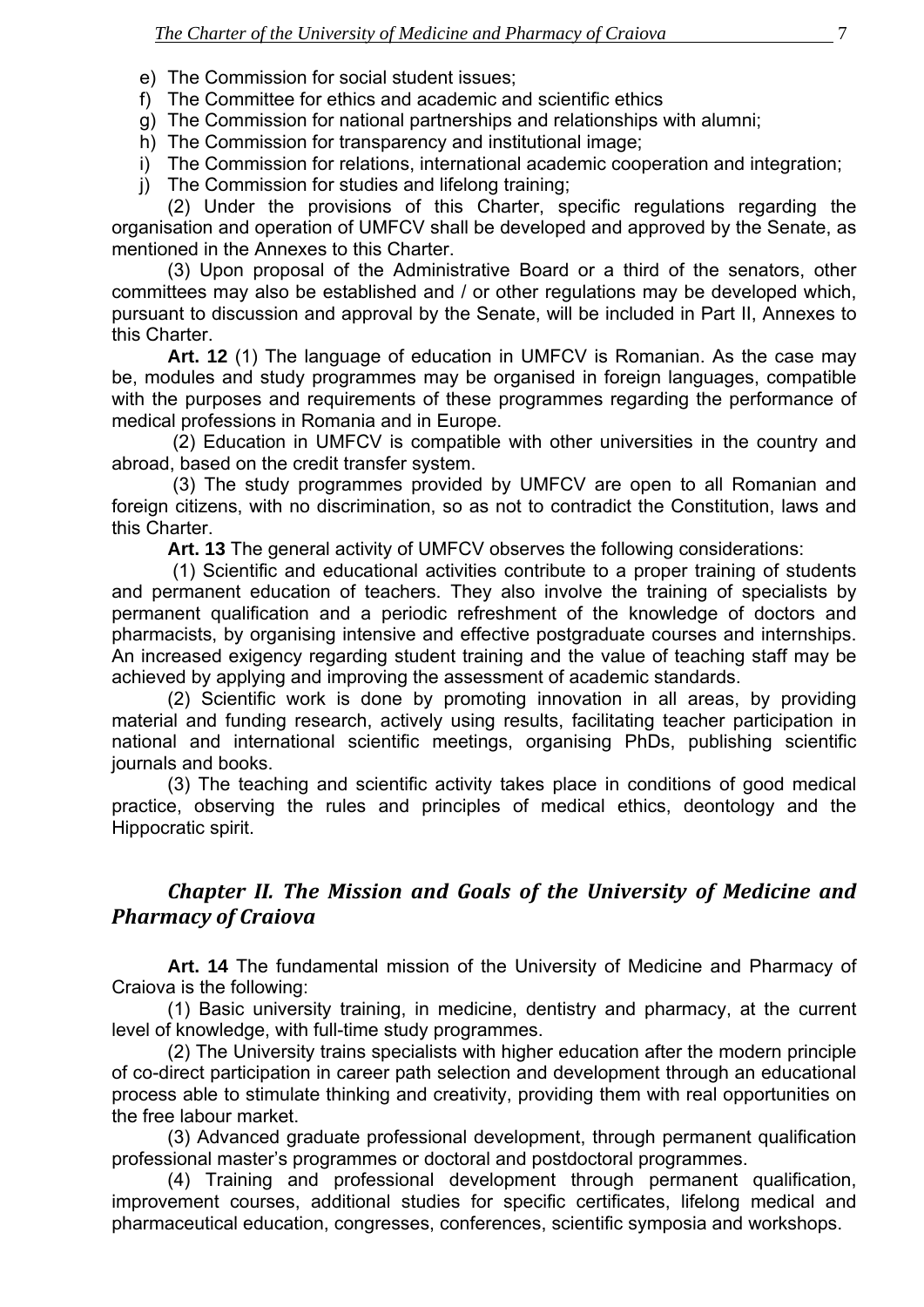(5) Promoting scientific research as a component of the core assets of all teachers.

(6) Providing services in specific components for both the community and society.

<span id="page-6-0"></span>(7) The University is open to all sectors of society, by combining tradition and the constructive requirements of the development and modernization processes.

**Art. 15** The main objectives undertaken by UMFCV are the following:

- a) a continuous upgrade of the educational process by updating and improving curricula, syllabi and teaching methodology, to promote appropriate forms of training competences required by the health and community system;
- b) a continued implementation of internal management control systems, both at an academic and administrative level, based on principles and global quality and financial standards, compatible with the functional system of credit transfer education;
- c) a modernization methodology for the evaluation and recognition of the studies, using internationally accepted and proven systems in higher education;
- d) lifelong training for medical and pharmaceutical professionals;
- e) upgrading the system of training and use of formative and research staff;
- f) developing scientific research and creating specific research structures for a wellperforming academic institution;
- g) providing the legal framework for providing health services in its competence profile for both the community, and society;
- h) promoting programs for scientific research, technological development, educational innovation, scientific and technical creation, technology transfer, with the university's own funds or through public-private, national and international cooperation;
- i) positioning the criteria for scientific competence-based teaching and assessment process and the promotion of teachers according to the principles of ethics and professional conduct;
- j) participation in educational, medical and international scientific research through grants, clinical trials, partnerships and bilateral agreements with universities and other prestigious institutions;
- k) the forms of cooperation referred to in H) and J) are determined by: interinstitutional agreements, collaborative framework conventions, memoranda of understanding, cooperation agreements, contracts for the execution of research projects and training;
- l) development of information and communications;
- m) modernising and diversifying student offers in the learning process;
- n) preserving, developing and modernising the learning and living conditions of the academic community members;
- o) protecting and developing the university assets;

**The Required Conditions for Entering Contracts with Public Institutions and Other Business Operators, for purposes of Basic and Applied Research Programmes, with a View to Increasing the Qualification of Higher Education Specialists.**

**Art. 16** (1) In order to accomplish the activities mentioned at Art. 14, UMFCV may participate, upon the Senate's approval, in cooperation with other academic, research and development institutions or business agents from the country and abroad, as a member – according to the law and to university autonomy – in a consortium based on activities of common interest.

 (2) In order to fulfil the mission and institutional goals, the university may enter consortia with other institutions of higher education or with units of research or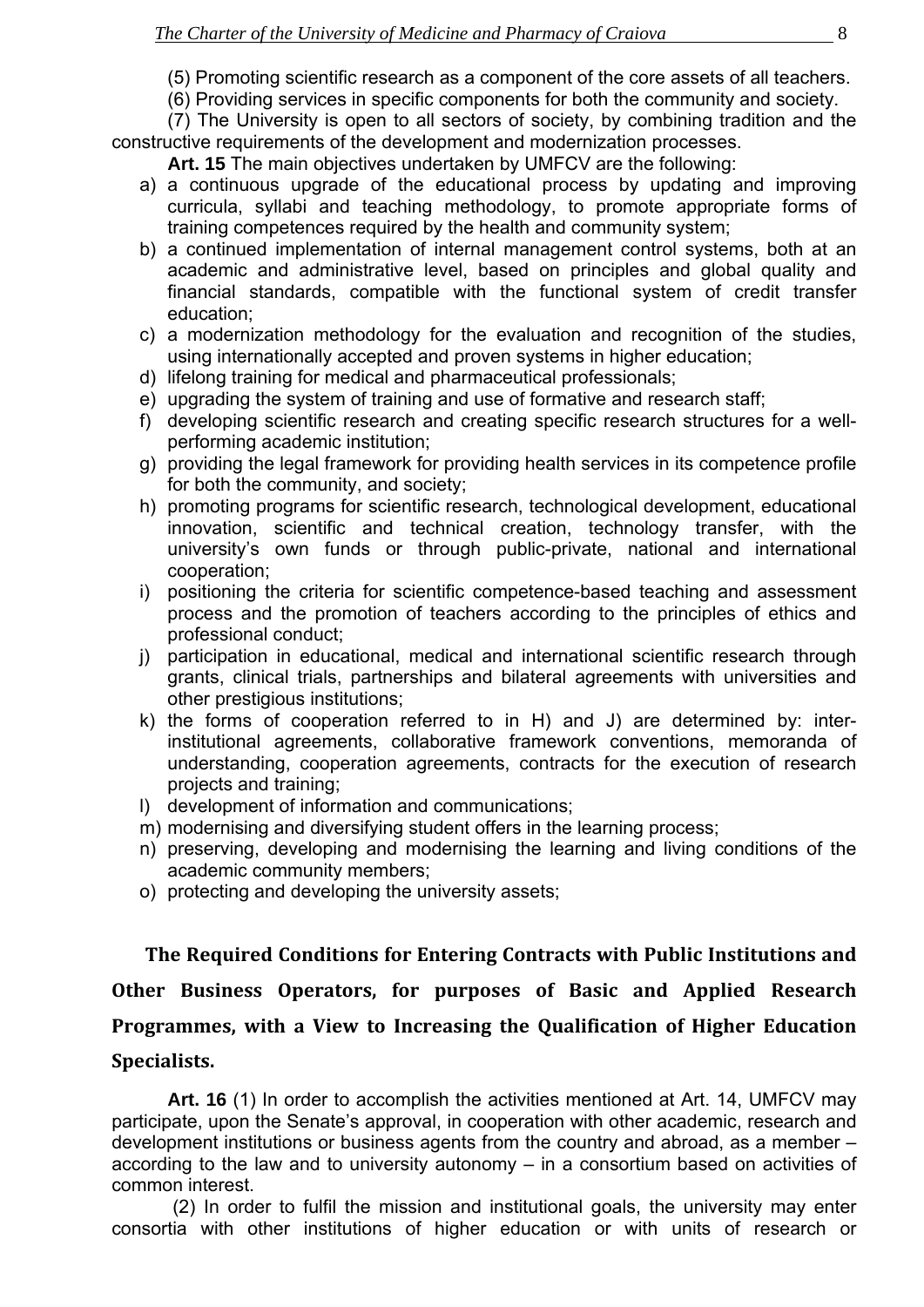<span id="page-7-0"></span>development, under a partnership agreement, complying with the legislation and upon the Senate's approval.

 (3) Any form of partnership shall promote the standards, mission and the strategic goals of the University. The main objectives of a partnership refer to:

 (a) developing the collaboration with the most prestigious universities at a national and international level;

 (b) participation in consortional structures, which promote study programmes and research projects compatible with those provided by UMFCV;

 (c) supporting the members of academic community for an efficient involvement in the activities performed by professional and scientific associations established at a national and international level.

 (d) strengthening partnerships with representative structures in the economic, social and institutional field.

 (e) promoting cooperation with the economic and social actors, supporting specific programmes or sectors, proposed by the members of the university community.

(4) According to the results obtained in national or international competitions where research project tenders have been submitted, UMF Craiova signs contracts with various contracting authorities, as a project leader or partner, as the case may be, ensuring compliance with all the obligations and responsibilities, established by contract, regarding the contracting authorities and partners.

 (5) For national international partnerships, a firm agreement, concluded in writing, signed and sealed by all partners, establishes the rights and obligations of UMFCV and contract partners, as well as the clauses on the assignment between contractors of rights on the research results.

(6) The main obligations of UMFCV, provided for in the research contracts are:

- to allocate the shared quota established by the contracting authority;

- to ensure the administrative and logistic support which is necessary in order to provide the contracts;

- to ensure the professional secret during the contract, and, as the case may be, to apply the provisions of the classified information system or of personal data protection;

- to ensure the application of ethics in research;

- to perform according to standards and within the activities provided in the contract

- to ensure the capitalization of R&D results.

(7) According to the legislation and the provisions of the contract, the research results obtained by UMFCV through the direct performance of the activities from the financing contract of a research-development contract, partially or fully funded from public funds, referring to industrial property and copyright belongs to the staff who executed the contract. In the case of national or international partnerships, the results of joint research are used according to the provisions of the firm cooperation agreement.

**Art. 17** (1) UMFCV awards graduate, postgraduate and master's degrees, postgraduate academic degrees, postgraduate specialisation diplomas, doctorate in science, certificates and attestations and their supplements, where necessary, in accordance with the law.

(2) UMFCV awards diplomas, honorary and scientific titles, in accordance with the law and its own regulations.

## *Chapter III. University autonomy and academic freedom*

**Art. 18** The University of Medicine and Pharmacy Craiova is based on university autonomy, understood as a specific method in accordance with the principles enshrined in the *Magna Charta Universitatum*, the legal framework established by the Constitution, LEN and own regulations.

**Art. 19** (1) University autonomy consists of the right of the university to lead, to exercise its academic freedom without any ideological, political or religious influences,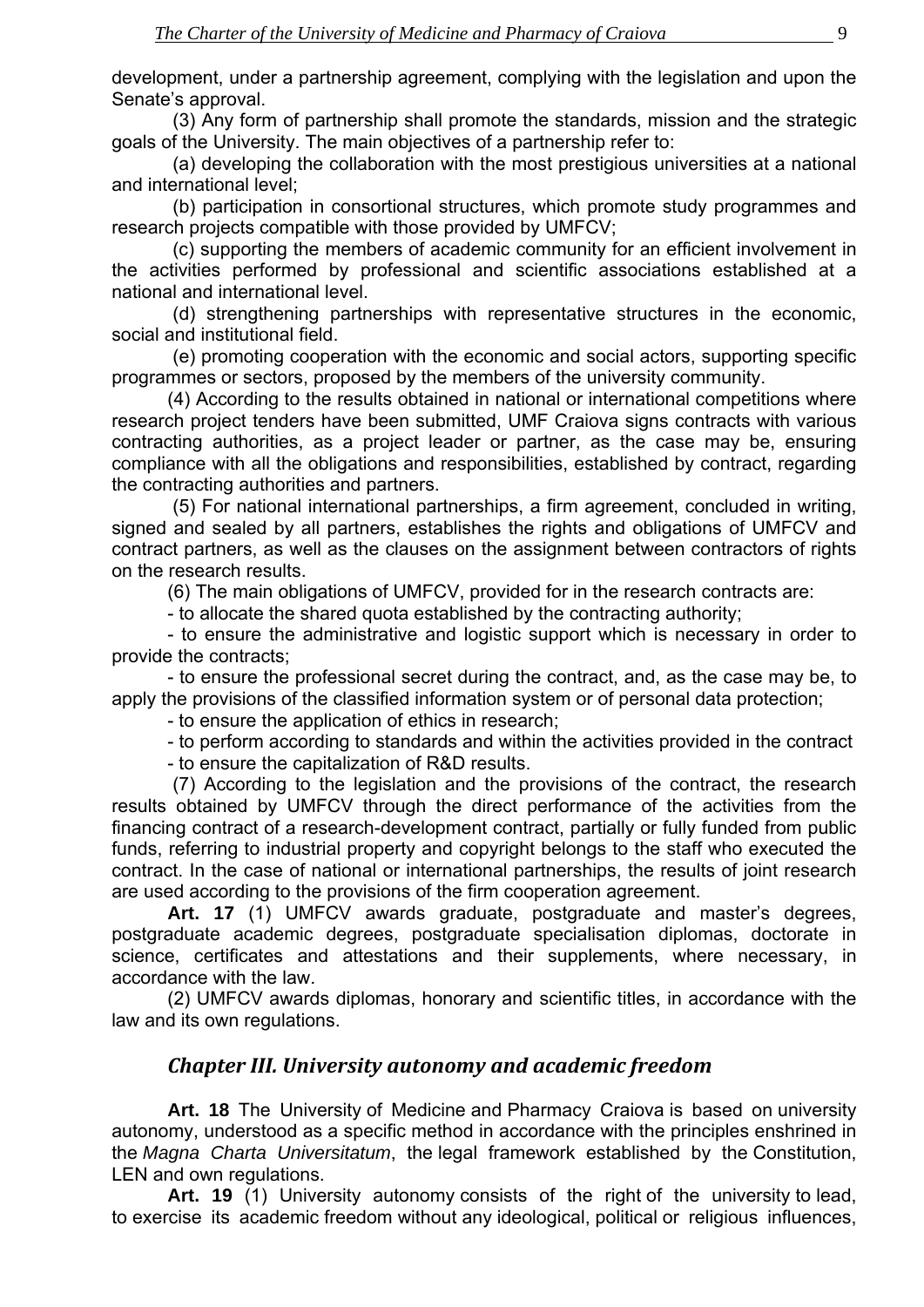<span id="page-8-0"></span>to assume a set of competences, obligations and responsibilities in accordance with the national and strategic options and orientations of the higher education development, with the progress of science and technology, Romanian and universal civilization and culture.

(2) University autonomy is exercised in terms of public accountability.

 **Art. 20** (1) The autonomy of the university is materialized in: self organising structures for education and research, financial and administrative autonomy, functional autonomy, teaching autonomy, jurisdictional autonomy.

 (2) The University, faculties, departments and doctoral schools are regulated by the Senate, based on the existing legislation and its own decisions.

 (3) By virtue of the university autonomy, authority in UMFCV may not be exercised by any representative of the state, or any governmental or nongovernmental institutions, unless provided with approval by the Senate.

## *Educational and Scientific Autonomy*

**Art. 21** Educational and scientific autonomy consist of:

a) conception, organisation, performance and constant improvement of the educational process in accordance with national and international standards;

b) choosing the most adequate forms and methods of academic and scientific activities, based on the accumulated experience and the available human and material resources;

c) teaching awarding teaching, academic and scientific titles;

d) granting awards and prizes in appreciation of special results achieved by persons, teams or institutes;

e) the organisation of faculties, curricula, departments, and programmes of post graduated studies and doctoral schools, according to the law;

f) the organisation of research and development units (institutes, centers, laboratories) or other entities providing services and activities for knowledge and technology transfer;

g) evaluation of the teaching and scientific research activities, based on standards adopted by the Senate and adoption of proper measures in order to meet these standards;

h) editing, publishing and distributing books, courses, research works, journals or other materials that support education and scientific research, and dissemination of results of university community members.

## **The Achievement of International Cooperation, Execution of Contracts and**

## **Participation in European and International Organisations**

**Art. 22** (1) Academic and scientific autonomy is manifested in the establishment of contracts and partners: university development and research institutions, business agents, companies, etc., compatible in terms of prestige, level of training and competent in order to perform common activities, academic and scientific contracts, consulting contracts, biological and medical products or new biotechnology etc., both nationally and internationally, according to the terms and conditions for national and international cooperation adopted and implemented by the Administrative Board of UMFCV at least 30 days before the beginning of the financial year.

(2) All the previously mentioned ways of cooperation are determined by: interinstitutional agreements, collaborative framework conventions, memoranda of understanding, cooperation protocols, bilateral agreements or contracts for the execution of research projects and training.

(3) UMFCV develops cooperation relations with European and international bodies, at an institutional level or by means of teachers (by adhesions or statements of accession or filling in forms), in international education and research organisations or regarding the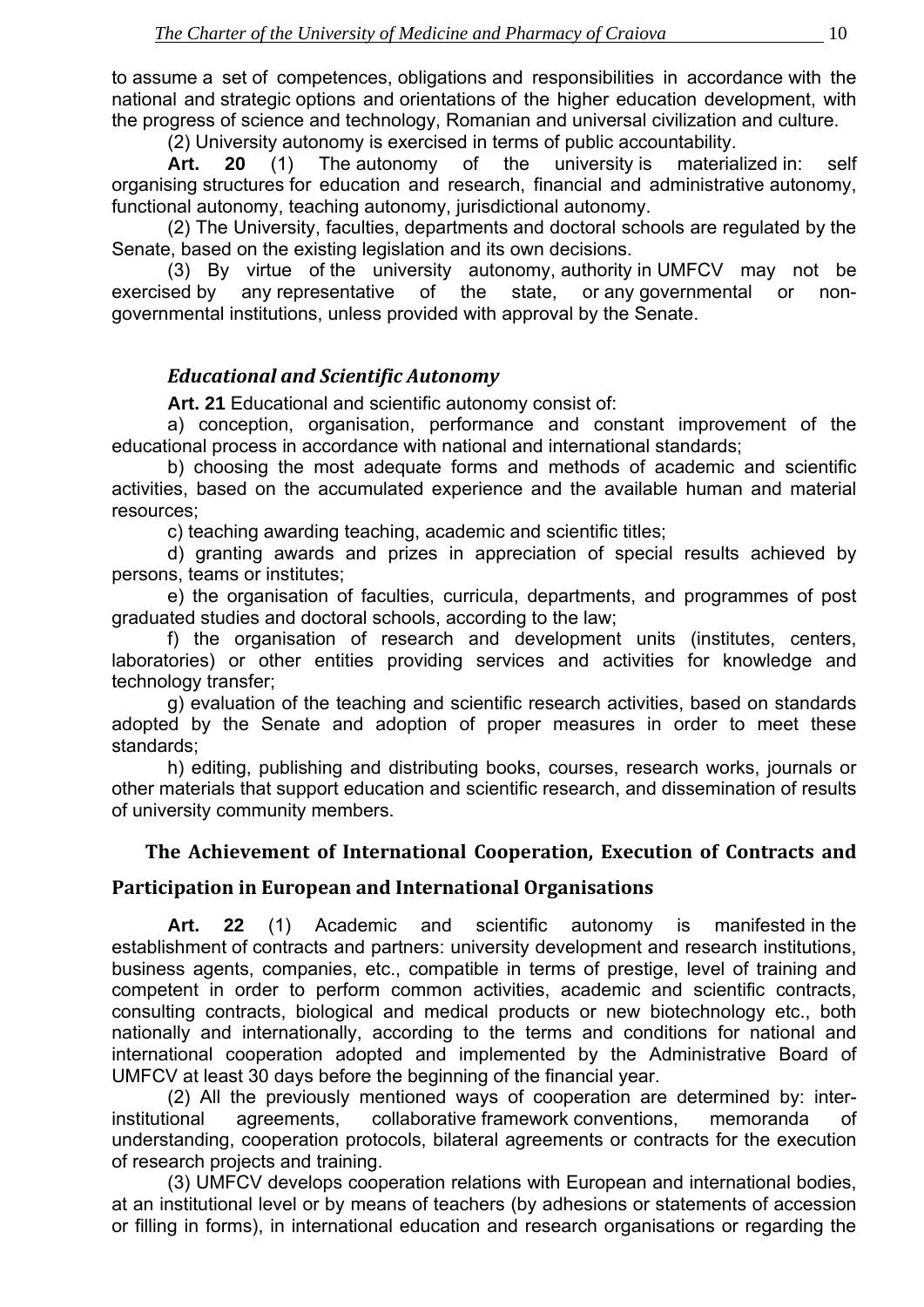<span id="page-9-0"></span>programmatic documents thereof: "CIDMEF-Conference Internationale des Doyens et des Facultes de Medecine d'Expression Francaise", "AEU-Association of European Institutions of higher Education","AMEE-Association for Medical Education in Europe","AMSE-Association of Medical Schools in Europe", "AUF-Agence Universitaire de la Francophonie" etc.

(4) UMFCV encourages as many teachers as possible to join scientific and professional associations, both national and international, including for management positions in these companies by providing points in the periodic evaluation file of teachers.

## **Organisational and Functional Autonomy**

**Art. 23** (1) The organisational and functional autonomy of UMFCV is materialised through:

a) the right to establish, modify and improve its own structures, including management structures, according to the law;

b) the development of codes, rules and its own methodology, respecting the legislation;

 c) establishing and applying the principles of its own assessment of work results in order to appreciate, promote and reward the academic community members;

d) selection of teachers, researchers, students and auxiliary and non-teaching teaching staff;

e) choosing management bodies in accordance with current legislation and free will of the academic community, developing teaching loads and organisational charts in accordance with the available human and financial resources, with the curricula and the legislation in force;

g) the right to cover and evaluate the behaviour of the university community members;

j) the right to initiate and perform, with the Senate's approval, any other activity in accordance with the law and international agreements;

k) to organise scientific, cultural and sporting events and activities.

(2) The teaching staff is organised in faculties, departments and doctoral schools, in accordance with the teaching reports proposed by the leadership of departments, as approved by the Faculty Councils and by the Senate.

## **Administrative and Financial Autonomy**

**Art. 24** The administrative and financial autonomy of UMFCV is materialized by its right:

a) to structure and organise its own financial and administrative services;

b) to use and manage, according to priorities and decisions, the budget and financial resources available;

c) to realize its income through scientific research activities and other benefits;

d) to set taxes, in accordance with the law;

e) to accept donations, goods of any kind submitted through bequests and sponsorships to benefit, with the Senate's approval;

f) to provide scholarships and pay for them;

g) to spaces available to manage the entire property, according to its needs;

h) to direct investments and endowments;

i) to organise public tenders in complete transparency and complying with the legislation in force;

j) to make financial and banking operations with any partners, according to its needs;

k) productive units and to organise health services that complement non-budget revenues, subject to the provisions of this Charter.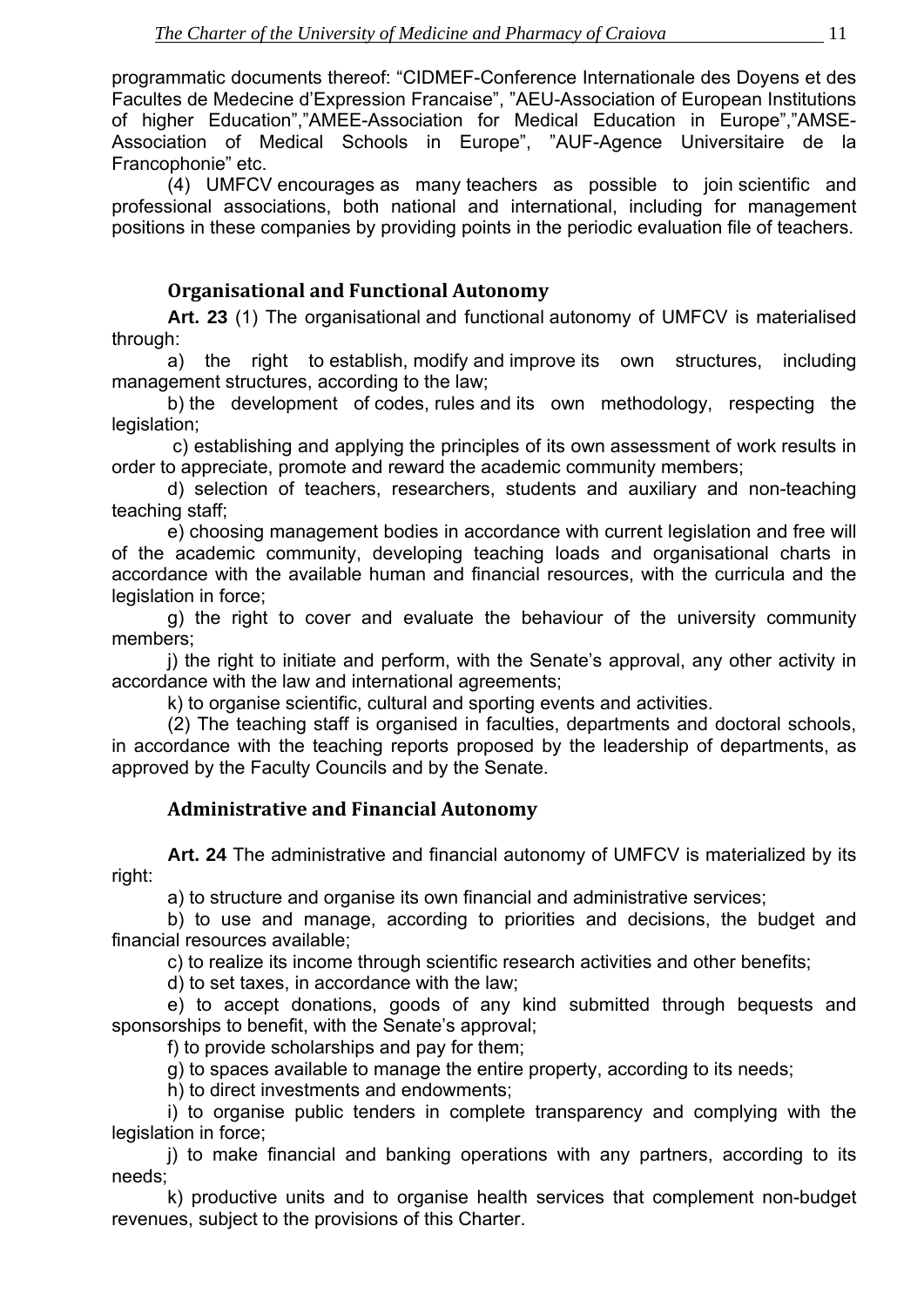## **The Management and Protection of University Resources**

<span id="page-10-0"></span>**Art. 25** UMFCV manages all its income in order to realize the mission and objectives assumed, according to the law.

**Art. 26** (1) The funding sources of UMFCV are own revenues, consisting of funds allocated from state budget and extra income.

(2) University funding from the state budget is based on the contract with the relevant Ministry. The contract is of two types:

a) Institutional agreement for basic finance, to fund student scholarships and social protection for the institutional development fund and to finance investment objectives;

b) Supplementary agreement, to finance capital repairs, endowments and other investment expenses and for subsidies for housing and food.

(3) Basic funding from the state budget is made on basis of an equivalent average cost per student, per area, per cycle, per study language. Basic funding is based on a multiannual principle, being ensured throughout a full cycle of studies. Complementary funding from the budget is done through subsidies for housing and food, funds allocated based on priorities and specific rules for endowments and other investment expenses and capital repairs and funds allocated on a competitive basis for the university scientific research.

(4) On basis of the quality criteria and standards established by CNFIS and approved by the Ministry, the University may benefit from additional funding that is provided from public funds of ministry, to foster excellence and university curricula.

(5) The funding of the university research is done under specific research&development law.

(6) The funds remaining at the end of the year from the budget execution stipulated in the complementary and institutional contract together with the university research related funds and non-budget revenues remain available to the University and are included in the next year university income and expenses budget, without budget amounts being payable to the State budget.

(7) The funds allocated from the state budget to the UMFCV, as basic finance, are distributed to autonomous faculties and departments, according to an algorithm approved by the Senate, considering the number of students and the annual average costs of schooling.

This algorithm will take into account the performance of the departments, resource allocation being done with priority to the best departments.

(8) Extra income obtained by faculties, departments and research& or other entities providing services or transfer of knowledge and technology are used by them, except for a share of up to 25-30% of indirect costs, approved by the Senate, at the proposal of the Administrative Board, whose amounts will be used for the general development of the institution, under the law.

(9) Revenues are used to ensure the wages of employees, staff incentives, development investments, endowments, and current repairs, modernisation and rehabilitation of areas of education, research and production, support for internal and external mobility, equipment and building maintenance, subscriptions, development of services for the smooth running of teaching and administrative processes, purchase of educational materials, micro-production and maintenance, scholarships etc.

 **Art. 27** The Senate may approve of contracts of cooperation with public sanitary units, using the mutual interest of shares in revenues, to ensure optimum activity, infrastructure, medical equipment and access to medical information.

**Art. 28** The execution of the annual UMFCV budget is public.

**Art. 29** The Administrative Board is concerned with attracting funding contributions to the University, participating in joint programs and other productive operations, commercial and financial banking, respecting legal provisions in force.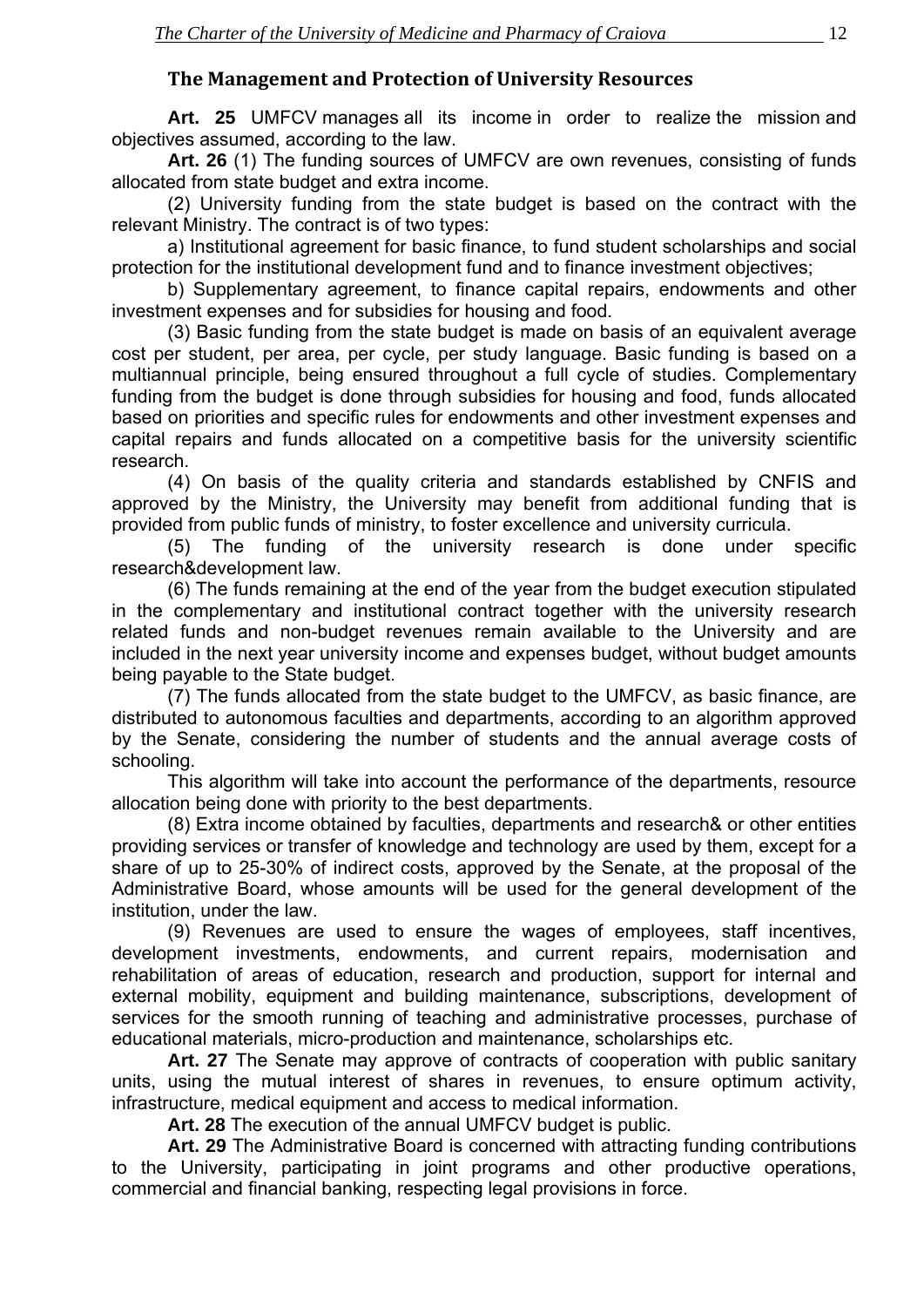## **Jurisdictional Autonomy**

<span id="page-11-0"></span>Art. 30 (1) The university's jurisdictional autonomy means the right to decide by its own governing bodies on how to develop and implement the University Charter, and in connection with all the problems related to its competence, under the law.

(2) Powers deriving from jurisdictional autonomy cannot be delegated (partially or totally) to bodies outside the University, regardless of their nature.

**Art. 31** The respect of the competences is guaranteed.

**Art. 32** In all the meanings of article 19 (1), the autonomy of UMFCV is achieved by specific competences established by rules of the Senate, of the Administrative Board, Rector, Vice-rectors, the Faculty Council, Dean, Vice Deans, Faculty and Senate and Committees and the Presidents thereof, the department directors of administrative services and directorates and other units serving the University.

 **Art. 33** (1) **The Academic freedom** includes ensuring the freedom of expression in the scientific research and teaching process, in terms of establishing themes, choice of methods, processes and the results.

 (2) The academic freedom ensures the students' right to freely choose the optional courses in the educational plans in accordance with the legal rules.

 (3) The University Senate, the Administrative Board and the Faculty Councils may establish departments and research topics for teachers, depending on the community needs and opportunities outlined by the university.

 **Art. 34 The public accountability** of UMFCV deals with the following:

 a) compliance with the legislation, its Charter, national and European policies in higher education;

 b) application of regulations in force on quality assurance and assessment in higher education;

 c) respect for the university policies of equity and ethics contained in the Code of ethics and professional conduct, approved by the University Senate, part of this Charter.

 d) ensuring management efficiency, by an optimal use of the resources and public fund spending efficiency, according to the institutional contract;

 e) ensuring transparency of all its decisions and activities, according to the legislation in force;

 f) compliance with the academic freedom of teachers, teaching assistants and research staff, as well as the rights and freedoms of students;

 g) the participation of every member of the academic community, through its work, to increasing the prestige of the institution;

 (2) The failure to comply with the obligations contained in the concept of public liability shall be notified to the Ethics and Management Council, which suggests to the Ministry of Education, Research, Youth and Sports the application of the steps provided for under art.125 of The Law of National Education no. 1/2011.

## *Chapter IV. Organisation and Operation Principles*

**Art. 35** (1) The University of Medicine and Pharmacy of Craiova promotes the principles of democracy and law supremacy, university autonomy and academic freedom, fundamental human rights.

(2) The university community is informed on a regular basis on the decisions of the Senate and Administration Board, as well as on the main activities and events of university life.

**Art. 36** (1) The University is open for every Romanian or foreign citizens, without discrimination.

(2) Admission to the University is made on the basis of open competition for every person who fulfils all the conditions stipulated in the legislation in force and rules of UMFCV, as approved by Senate.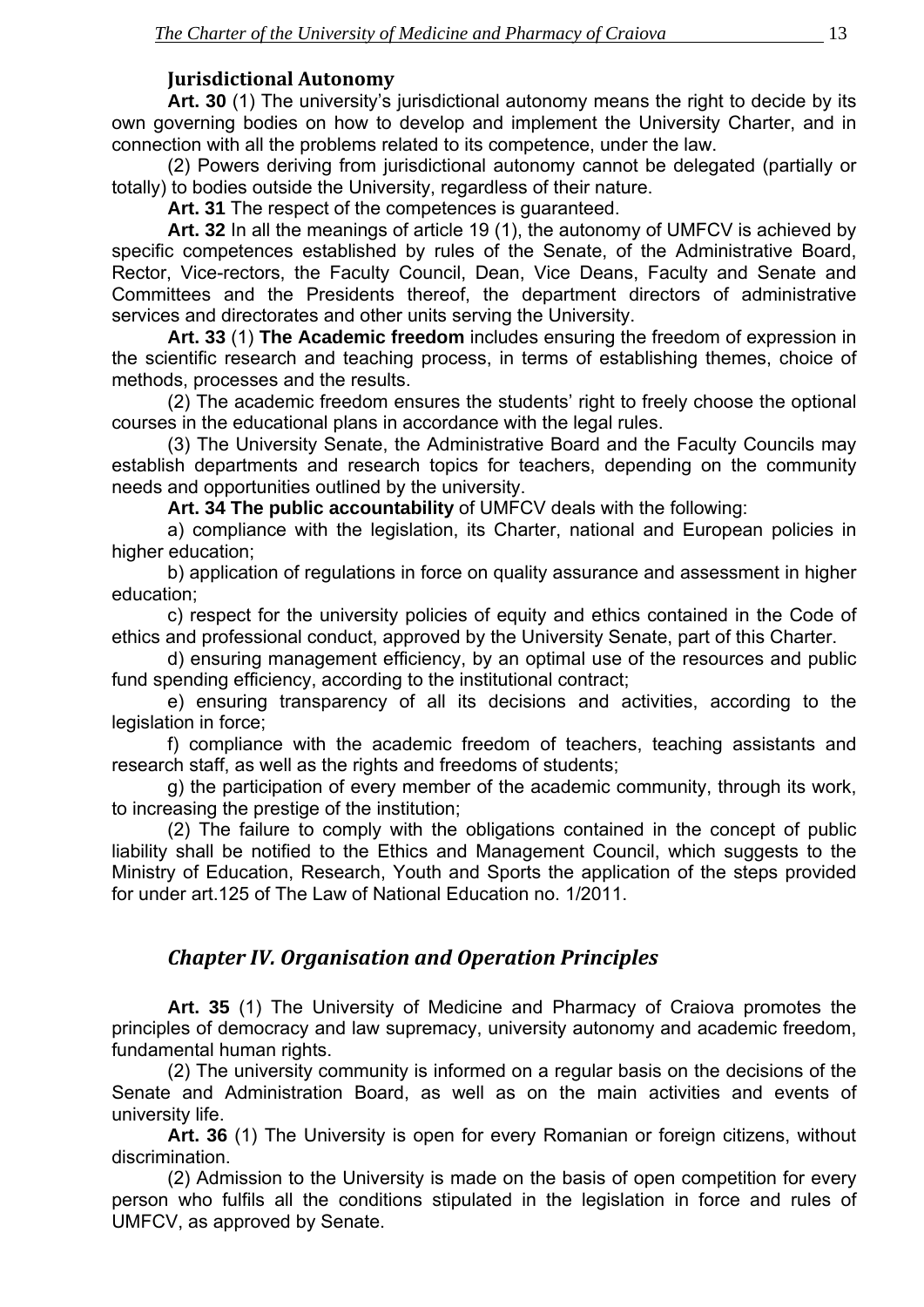(3) Once admitted, each individual may stay with the university provided that he/she complies with the relevant rules.

**Art. 37** (1) UMFCV works on basis of institutional development strategic plans, carried out for a period of 4 years, as approved and monitored by Senate.

(2) On basis of the strategic plan and changes adopted by Senate, it elaborates the "Annual operational plan" of UMFCV and of the academic structures.

(3) The evaluation of the institutional strategic plan implementation is done annually; the Rector presents to the Senate a stage report, submitting for approval and debates any proposals for amendments done by the Administrative Board.

**Art. 38** The formative work of University develops according to educational plans drawn up by Faculty Councils and approved by Senate, after the approval by the curriculum and quality education in the Faculty Councils.

**Art. 39** Teaching activity is inseparable from scientific research. The fundamental criteria for the evaluation of professional activity of teachers mandatorily have a teaching component and a scientific one. The selection and promotion of university teachers shall also be done according to medical criteria on professional experience, where appropriate.

**Art. 40** (1) Organisations and persons with leading positions are chosen according to own regulations and applicable law.

(2) The UMFCV Senate is the supreme leading organisation.

(3) In academic leading organisations, students are represented according to law.

(4) Decisions made by academic leading organisations are taken by the majority of votes of the members.

(5) The student vote is deliberative in all matters that concern it directly.

**Art. 41** With the approval of the Senate, associations, foundations, unions of diverse categories of staff and students may be formed in UMFCV, provided that their operation regulation is compatible with the provisions of the Constitution, the current legislation and present Charter.

**Art. 42** (1) The academic space of UMFCV cannot be used for activities of political parties or any other political activity.

(2) The academic community lies, in its whole, outside political activities and confrontations. The education and research process, proper to the University, is incompatible with any form of political manifestation or proselytization.

(3) Belonging to the academic community does not restrict the political activities of the university's members, as individuals, outside the academic space but compels compliance with legal incompatibility conditions.

**Art. 43** The University promotes cooperation with other universities in our country and abroad, that perform similar or complementary formative and research activities. It encourages the exchange of students and professors, in terms of mutual recognition of skills.

**Art. 44** Students are teaching partners in the training of specialists with superior training. The statement of students, expressed through their authorized representatives, or through validated surveys, as well as through current evaluation of the teaching activity provided by the UMFCV regulations, represents important means of self control, feedback and improvement of academic activity.

**Art. 45** Fair promotion and representation of the interests of the University and defence of its prestige represent vital duties for all the members of the academic community.

**Art. 46** (1) The teaching and researching activity of professors and scientists will be evaluated periodically.

(2) The results of the teaching and scientific activities in colleges, departments and disciplines are made public through annual self-assessment reports.

(3) The Senate will periodically evaluate the activity of college structures: colleges, departments, commissions, groups, according to standards set by the Ministry of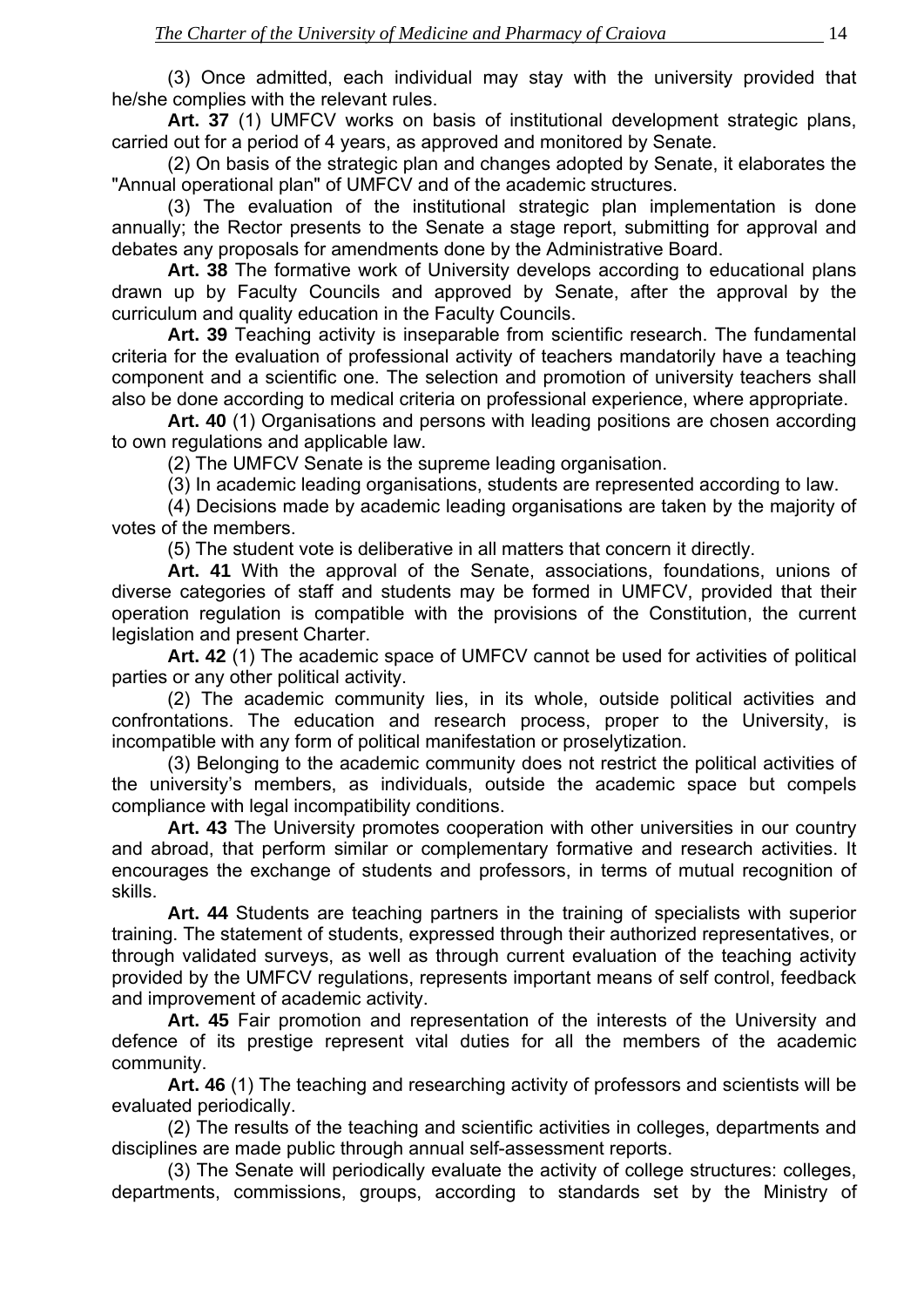<span id="page-13-0"></span>Education, Research, Youth and Sports and the agencies designated by it and the Committee of Evaluation and Quality Assurance of UMFCV.

(4) The Senate will analyse and approve, both during authorisation after the end of the initial activity cycle, for purposes of accreditation, new forms of education and curricula.

**Art. 47** (1) The UMFCV Senate may award honorific titles. The UMF Senate is authorised to award the titles of "Doctor Honoris Causa" or "Visiting Associate Professor". These titles may be awarded to persons with special contributions in the field of science, technique, culture, spirituality or to prominent personalities of scientific or public life with outstanding results towards UMFCV, according to the Regulation to grant honorary titles.

(2) The UMFCV Senate may also award the honorific title of "Professor Emeritus", for teaching and research excellency, to professors having reached the retirement age.

(3) The Senate, based on professional performance criteria and financial situation may approve the continuation of activity of certain professors or researchers after retirement, based on a contract with a determined period of one year, with the possibility of annual extension according to this Charter, with no age limit, according to law and this Charter.

**Art. 48** Professors may exercise teaching, research and professional activities outside the University, according to the law without affecting the normal development of their main activity, based on a request to this purpose.

**Art. 49** (1) UMFCV promotes partnership with other high education institutions in the country and abroad for the mutual purpose of affirmation of national identity and Romanian creation, as well as development of international academic cooperation.

(2) UMFCV participates in European research project and educational competitions and their accomplishment, in international partnership. Moreover, UMFCV collaborates to accomplish projects financed by the EU structural funds to form human resources by specific modalities like the courses and the applications of the teachers from the EU universities or students, doctoral students and teaching staff mobilities in European universities.

## *Chapter V. Structure of the University of Medicine and Pharmacy of Craiova*

**Art. 50** UMFCV includes: faculties, departments, subjects, doctoral schools, university clinics, other structures and functional entities for scientific research, orientation and professional training, services and technological transfer.

The University also includes functional structures providing administrative services, human resources, accounts, acquisitions, technical, administrative and social services.

 **Art. 51** UMFCV contains the following universities and study programmes, organised in compliance with the general and sectorial regulations of the EU: The Faculty of Medicine – Medicine, Midwives, Nursing for general care-Craiova, Nursing for general care-Drobeta Turnu Severin and Balnear, Physical Therapy and Recovery, The Faculty of Dental Medicine – Dentistry and Dental Technique, The Faculty of Pharmacy – Pharmacy.

**Art. 52** UMFCV offers the opportunity of advanced academic graduate development, by additional master's programmes, doctoral studies and postdoctoral programmes, as well as training and professional development for internship, training and specialization courses, complementary studies in order to obtain certificates and a lifelong medical and pharmaceutical education.

**Art. 53** The graduate training of the future specialists is done by the Department for trainees and lifelong training, which is subordinated to the Vice-rectorates.

**Art. 54** The university may set up, for an undetermined period of time and for projects, units of research-development with distinct budgets of revenues and expenses, whose own autonomy and statute are approved by the UMFCV Senate.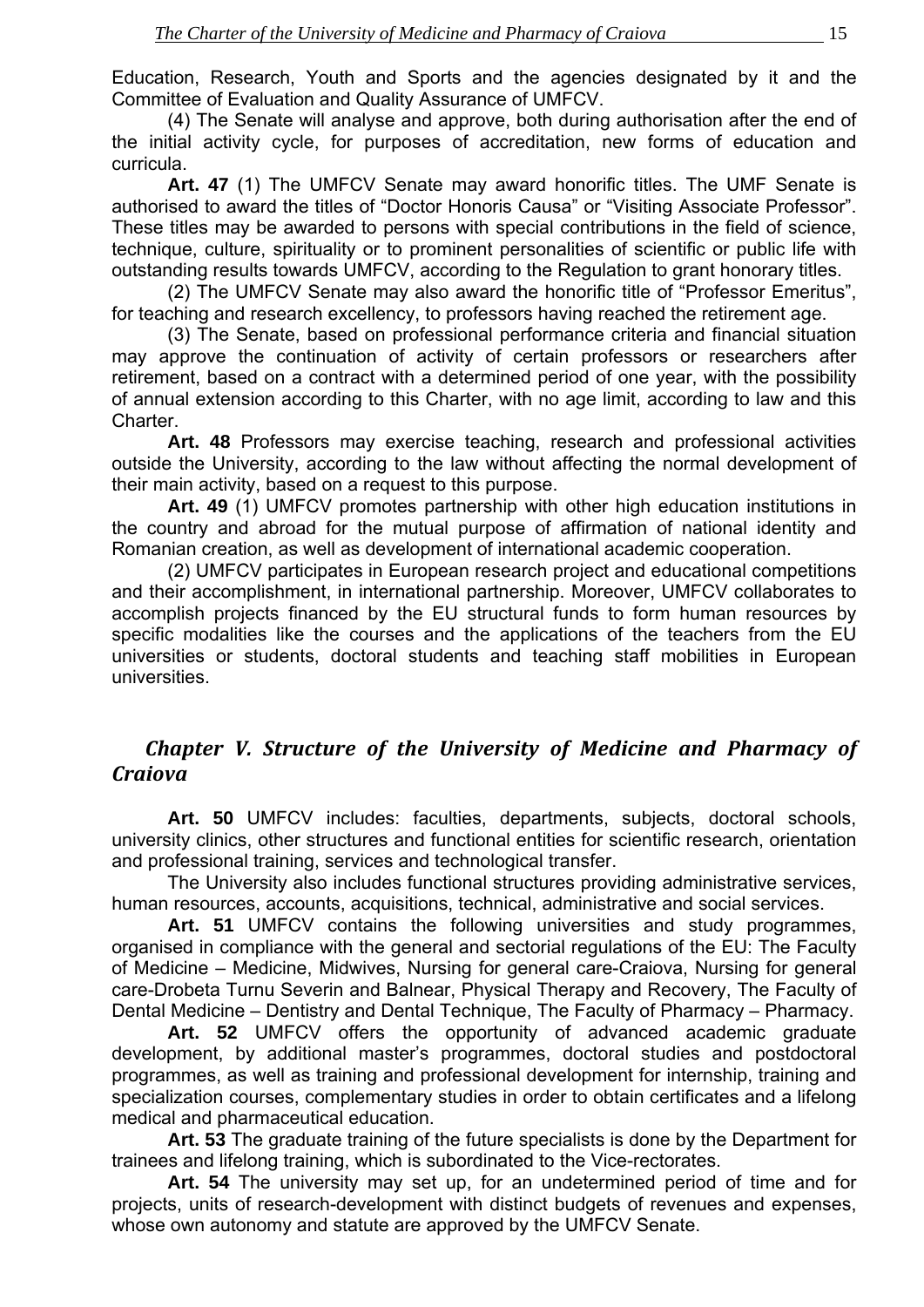**Art. 55** (1) **A Faculty** is a functional unit and contains one or more related study programmes.

(2) The faculties have their own admission and graduation conditions, as well as study programmes.

(3) The faculty also elaborates and manages study programmes.

(4) The faculty may include: at least one department, doctoral schools, postgraduate schools and university extensions responsible for the organisation of study programmes of different types and cycles.

(5) The faculty comprises: teaching staff and students, scientists, auxiliary staff and non-teaching staff.

(6) The teaching activity of the faculty is organised on years of study, teaching series and groups of students.

(7) The faculty has teaching, scientific, administrative and financial autonomy.

(8) The faculty is managed by the Faculty Council, chaired by the Dean, and elaborates its own rules of operation, part of the Organisation and functioning Statutes of the University (ROF) ensuring a good progress of study programmes, scientific research and academic life.

(9) A faculty is created, organised or liquidated at the request and with the approval of the University Senate. Such decision will be submitted to the Ministry of Education, Research, Youth and Sports, in order to update the Government decision concerning the structure of the higher education institution.

 **Art. 56** (1) **A department** is a functional academic unit ensuring the generation, transmission and valuation of the information in one or more study subjects.

 (2) A department may include centres or research laboratories, workshops and laboratories of medical practice on simulators, post-university schools, university extensions or laboratories/centres/health care clinics.

(3) Departments are subordinated to faculties.

 (4) A department is led by the department council, chaired by the department director.

 (5) The competences and the specific targets that motivate the department's goodworking are specified in detail in "The Rules concerning the organisation and proper operation of the University"(ROF), as approved by the Senate.

 (6) The Department is established, organised, divided, merged or dissolved through a Senate's decision, upon the proposal of its respective Faculty Council.

**Art. 57** (1) The research&development unit (the institute, centre or laboratory) is a structure whose main target is the activity of scientific research and is organised at the justified and documented proposal of the department, faculty or the Senate.

 (2) Research&development units may function with financial support from the UMFCV budget, for a determined time period, based on the won research projects, or with non-budget financial support, as well as funding from providing consulting services or technology and knowledge transfer.

 (3) A faculty may host both autonomous research&development units and units cooperating with other institutions' research&development units, according to the legislation in force.

 (4) Research&development units may organise study programmes, graduate studies, master's programmes, doctoral schools and postdoctoral programmes, studies of specialisation, training courses, lifelong education and professional conversion courses, in compliance with legal regulations.

 (5) A research unit functions based on its own Regulation, approved by the tutelary management structure corresponding to UMFCV, as endorsed by the UMFCV Senate.

**Art. 58 The Medical Education Centre (MEC)** is a functional structure of UMFCV, dedicated to the development and coordinated implementation of the training and teaching and academic improvement programmes, as well as cooperation with similar national and international structures.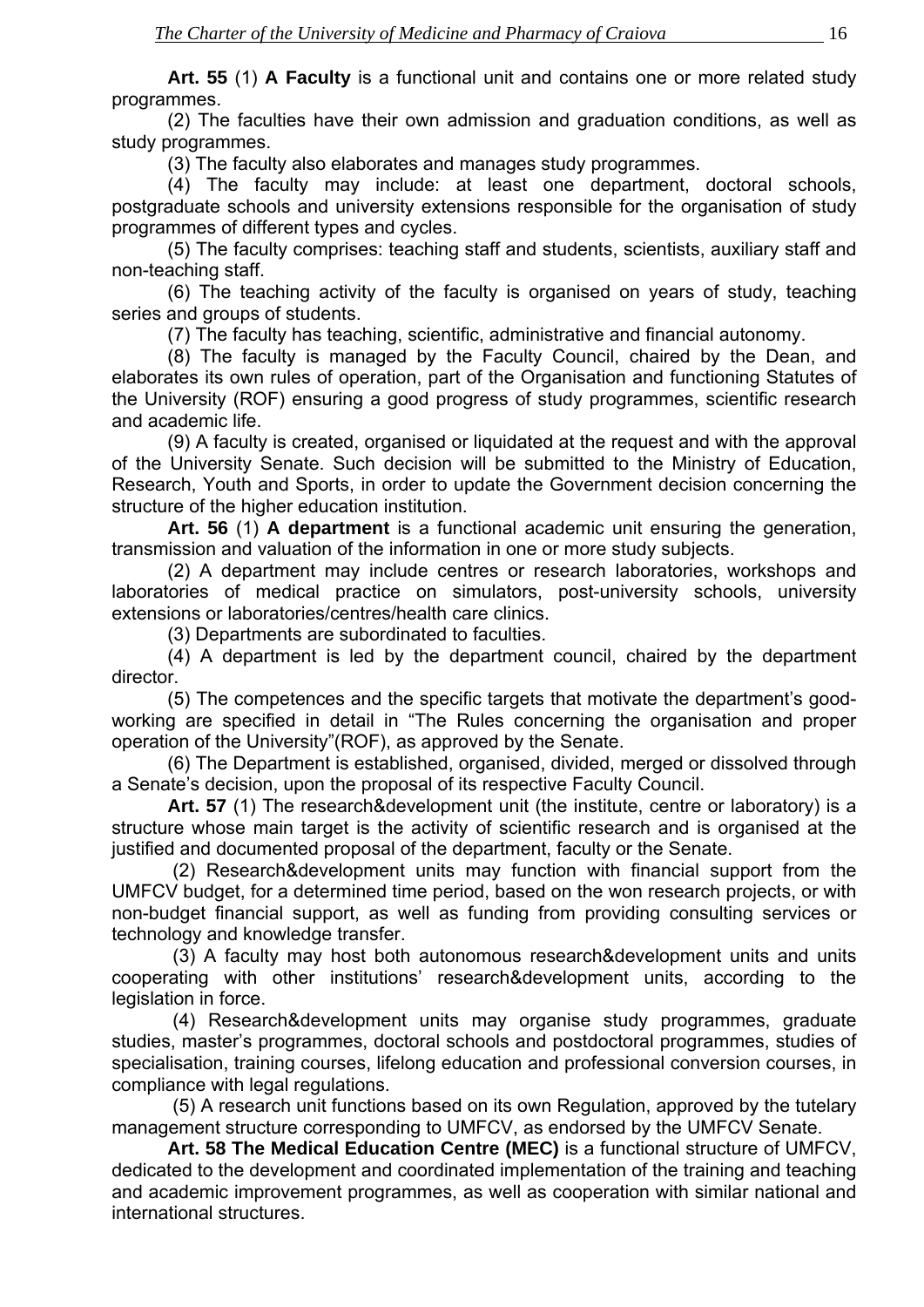<span id="page-15-0"></span> MECE functions as part of the **Department for permanent qualification training and lifelong training** and cooperates with the **Counselling and Professional Guidance Centre (CPOC).** 

 The Medical Education Centre, the Department for permanent qualification training and lifelong training and the Counselling and Professional Guidance Centre are organised and are working in accordance with the regulations approved by the Senate.

**Art. 59** (1) The University may offer paid services to third parties by setting up research&development units with their own budget of revenues and expenses, consulting structures, technological transfer, production and providing services, including specialized healthcare. For the specialized healthcare services supplied to patients, UMFCV may conclude a contract of providing services with the National House of Health Insurance and also with other public or private institutions. They may only operate autonomously, respecting their obligations to the University.

(2) The approval for setting up this type of units belongs to the Senate.

**Art. 60** (1) The leadership of UMFCV organises every 5 years at most the internal assessment and the classification of the departments on 5 levels of performance in education, research and, depending by case, the application of a good medical practice, based on a methodology framework elaborated by CNCS, adapted to the specificities of the institution, approved by the Commission for Evaluation and Quality Assurance and the Senate.

(2) Based on the evaluation results, at the proposal of the Rectorate, the Senate may dispose the reorganisation or the dissolution of poorly performing departments or structures without affecting the students' training.

**Art. 61** The setting up of a new faculty, study programme, department, subject, study programme in a foreign language and other forms of education, is to be approved by the Senate, and as appropriate, by the Ministry.

## *Chapter VI. Organisation of Study Programmes*

 **Art. 62** (1) The access to any of the study programmes organised by the UMFCV is made by a admission test organised according to the Rules of admission to specific study programmes.

 (2) Admission rules are drawn up according to the framework methodology of the admission, as issued by the Ministry.

 (3) The admission conditions, including the number of places, are made public every year by the University, at least 6 months before the admission test.

 (4) UMFCV, according to the current legal provisions, may charge the applicants, an application fee for the organisation of the admission, tin an amount approved by the Senate.

 (5) UMFCV returns, within two working days from handing in the request and unconditionally, without any fee, the files of rejected candidates or any other candidates who give up their place gained by admission test, after the final results are published.

 (6) A person accepted to an undergraduate, master's or doctoral study programme has the status of UMFCV student, respectively doctoral student, for the entire period of his/her presence in that programme, excluding the interruption periods.

**Art. 63** (1) The start of the university year takes place on the closest Monday after the 1st of October. Graduation festivities are organised annually.

(2)The academic year has 2 semesters; a semester usually has a length of 14-15 educational weeks followed by 3-4 weeks of examinations.

(3) The academic year structure and the calendar of the educational activities specific to every semester of study are approved by the Senate at least 3 months before the start of the year.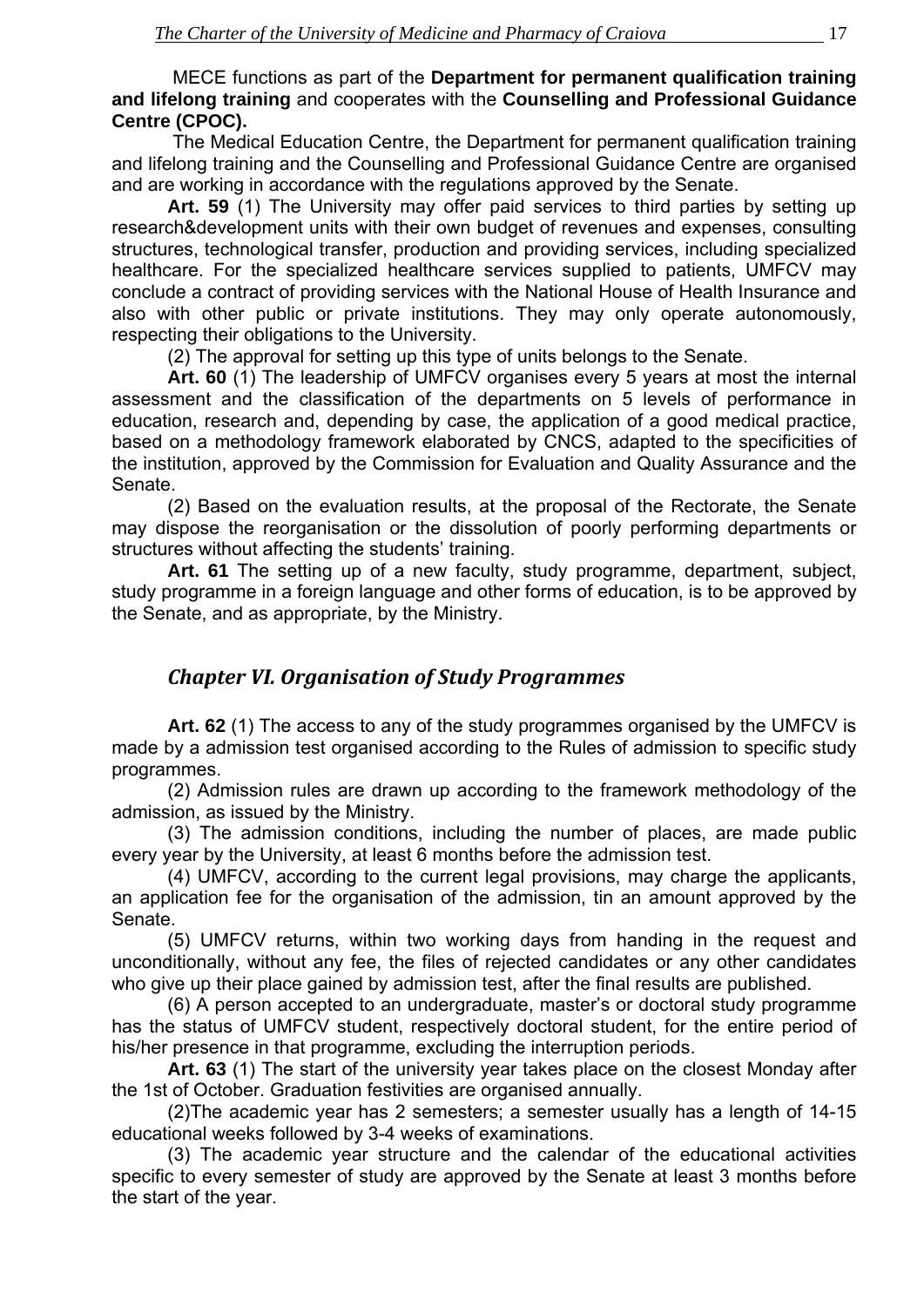**Art. 64** (1) The medical higher educational process and the postgraduate programme take place in UMFCV's own establishments and in public and private sanitary units, in institutes, centres of diagnose and treatment, in clinics, laboratories and medical practice.

 (2) According to the law, UMFCV may set up university clinics from one or more clinical wards from related specialities, in public or private hospitals, where educational and research activities of the university departments are organised.

**Art. 65** In UMFCV, education takes place by complying with the general and sectoral regulations of the European Union, as follows:

 a) 6 years of study with at least 5,500 hours of theoretical activity and medical practice for the field of Medicine and Dental Medicine;

b) 5 years for the field of Pharmacy;

 c) 4 years with at least 4,600 hours of training for the fields of Nursing for general care and Midwives;

d) 3 years for other fields of undergraduate study from the area of health.

 **Art. 66** Every university year has 60 study credits, transferable in ECTS, summing up to a total of 360 ECTS credits at the end of the study years for the fields of Medicine and Dental Medicine, 300 ECTS credits for the field of Pharmacy, 240 ECTS credits for the fields of Nursing for general care and Midwives, and 180 ECTS credits for 3-year programmes, respectively.

**Art. 67** According to the general and sectoral recommendations of the EU, in the study programmes of Medicine, Dental Medicine and Pharmacy and according to Government Decision no. 1477/2003. art. 1, cycles I and II from the Bologna higher education system are cumulated.

**Art. 68** UMFCV organises undergraduate study programmes only in a full-time system.

**Art. 69** (1) UMFCV organises master's programmes with duration of 1-2 years with a number of 60-120 ECTS credits.

 (2) According to the European regulations and the LNE framework, for the higher education study programmes organised by the UMFCV for duration of 5-6 years, the obtained degrees are equivalent to a master's degree.

**Art. 70** (1) UMFCV is accredited as an Institution Organising Doctoral Studies.

 (2) The duration of the doctorate for the graduates of the medical and pharmaceutical higher education is 4 years, summing up 240 ECTS credits, including 60 ECTS credits for advanced studies in the doctoral school.

 (4) The Institution is led by the Council for Doctoral Studies, respectively by the chairman of this council. The chairman's position is assimilated to a Vice-rector's position. The naming procedure of this position is ruled by the Rules for the organisation of doctoral studies.

 (5) Doctoral studies are organised with funding from the state budget, by fee or from other legal sources and takes place in the doctoral school, based on LNE, on the Code of the doctoral studies, as approved by Government Decision, and also on its own Rules for the organisation of doctoral studies, based on the Institution's guidelines and the Rules of the doctoral school, enclosed to this Charter.

 (6) Doctoral studies have duration of 4 years for the fields of Medicine, Dental Medicine and Pharmacy. In special situations, by approval from the University Senate, the duration of the doctorate may be extended by 1-2 years with the proposal of the doctoral supervisor and within the limit of the available finance. Doctoral studies may be interrupted for grounded reasons, according to the conditions established by the rules of organisation of doctoral studies. The duration of these studies is therefore extended according to the sum of the interruption periods.

 (7) The doctoral programme takes place in a doctorate school under the coordination of a doctoral supervisor, and includes:

- A training programme based on doctoral studies;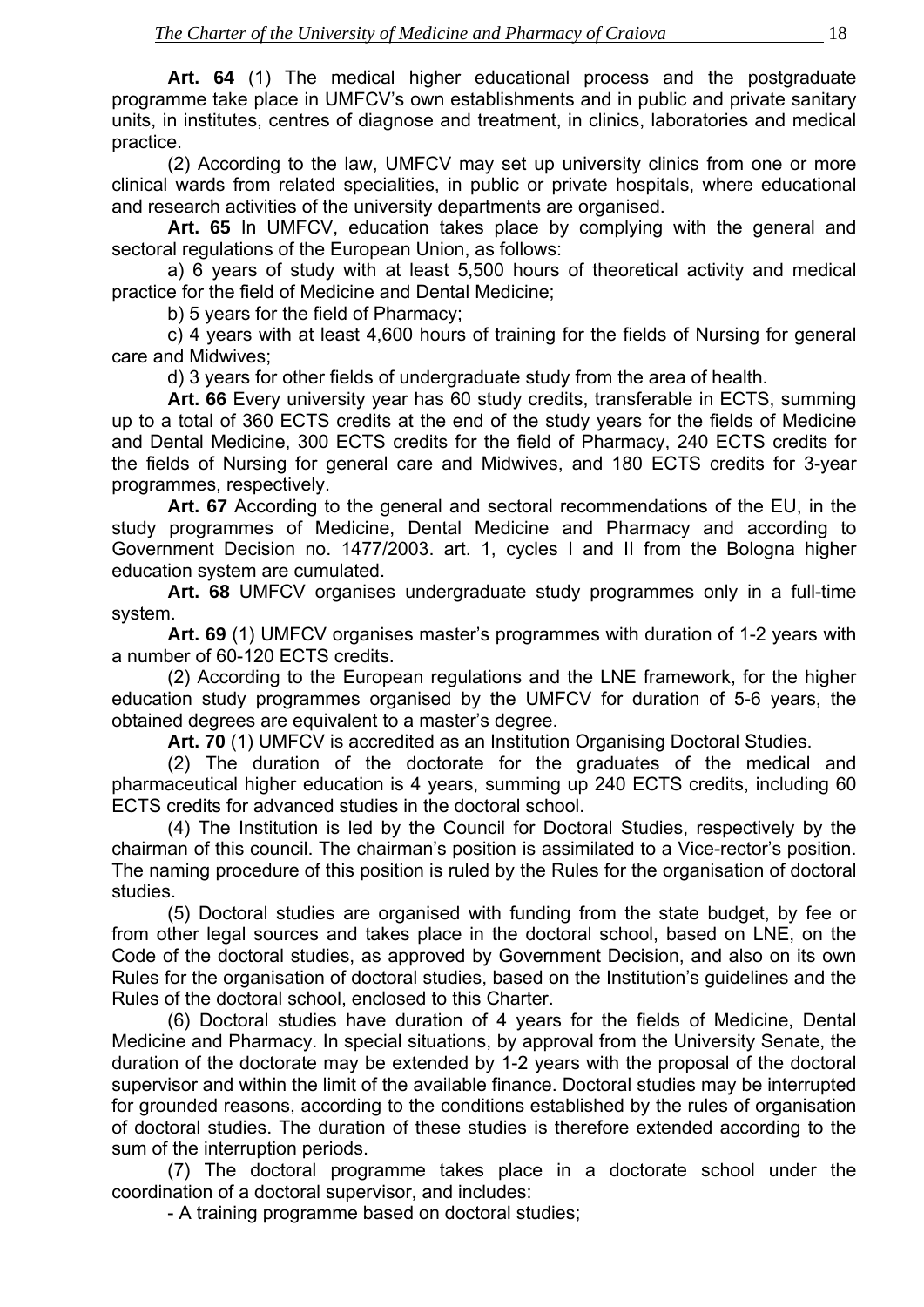#### - An individual program of scientific research.

 (8) The duration of the training programme based on doctoral studies is 12 months and it consists of 60 credits. According to its in own Rules for the organisation of doctoral studies and according to the law, the doctoral school may recognise a previous doctoral training and other scientific research trainings taken in the country or abroad, in universities or in research centres of prestige, as well as the recognition of courses taken in a research master's degree.

 (9) Doctoral studies may also be organised in a partnership, in which case the doctoral -student is performing his/her activity under the joint guidance of a doctoral supervisor from Romania and a doctoral supervisor from another country or under the joint guidance of two doctoral supervisors from different institutions from Romania, based on a written agreement between the involved institutions. The doctorate under joint supervision may be organised within the same institution if the leaders have different specialisations/ fields of study, or one of the supervisors turned 65, according to the provisions of art. 289. (4) of law No. 1/2011.

 (10) The application for internal or external joint supervision of a PhD may be approved only if previously there was an agreement signed between UMFCV and the institution of the second supervisor.

 (11) The joint supervision agreement will contain references to the guidance and evaluation of the PhD student by the supervisors, the use of the UMFCV Doctoral School Statute for the arrangement of PhD activity or other regulations, the mandatory nomination of a doctoral committee member belonging to the institution from which the PhD supervisor is requested, the possibility of including in the joint supervision a researcher or professor from the PhD supervisor's institution, the mandatory presence of the main supervisor in the public presentation of the PhD thesis, notes of the recognition of the doctoral studies from the country of origin of the PhD supervisor, ways of funding PhD research, clarifying issues related to copyright, conditions in which joint supervision may be interrupted, the name of the proposed research project, aspects related to the doctoral student's employment and compensation.

 (12) The supervisor may supervise simultaneously no more than eight PhD students, with theses in different stages of completion, in only one institution (with the exception of joint supervision of doctoral studies) and only in the field of doctoral studies for which he/she is accredited.

 (13) PhD supervisors may be persons who have obtained their right before the enforcement of Law no. 1/2011 (LEN), as well as persons who have obtained the certificate of empowerment, holding at least the position of senior lecturer and 3rd level researcher. Also, under the terms provided for by the law No. 1/2011, specialists having gained the legal right to supervise the doctorate in higher educational institutions or research development abroad may become leading advisers within IOSUD UMF Craiova.

**Art. 71** Master's programmes and doctoral studies are conducted in accordance with the *Rules of organisation and operation*, as approved by the Senate.

**Art. 72** (1) In postgraduate education, UMFCV organises training for permanent qualification for graduates of medicine, dentistry and pharmacy which provides training necessary to obtain one of the specialties included in the Classification of medical specialties, medical, dental and pharmaceutical care network.

 (2) Admission to qualification programmes for the teaching staff of higher education in the health field is carried out under the same conditions as for any graduate of higher education in the field of health.

 (3) Trainee doctors who occupy, through competition, a position of teaching assistant professor in higher educational institutions from the health field are continuing their training in permanent qualification.

 (4) The organisation and funding of permanent qualification is regulated by specific normative acts developed by ministries and legal structures involved in this educational process.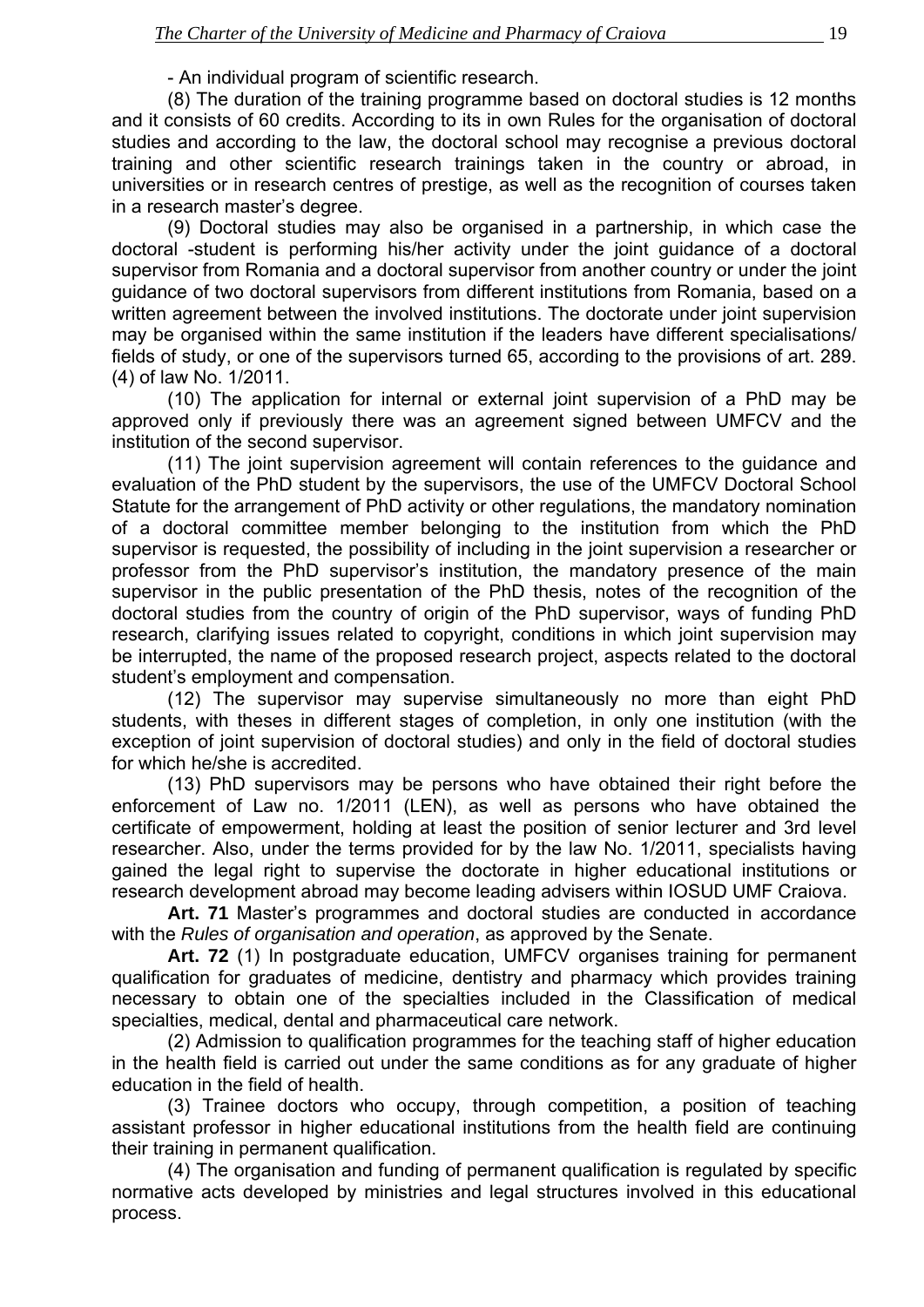<span id="page-18-0"></span>**Art. 73** (1) Students admitted in UMFCV programmes are registered in the Academic Record Register, which is a component of Unique Academic Record Register of the Universities of Romania.

(2) UMFCV signs an agreement with every enrolled student.

 (3) Provisions of the agreement may be amended only with the consent of the parties and may never change during the academic year.

**Art. 74** (1) During a programme of academic studies, the progress of students is appreciated by summative exams and formative, continued evaluation.

 (2) UMFCV has an Evaluation Methodology for students approved by the University Senate.

 (3) The results of an exam or evaluation may be cancelled by the Dean of the faculty, when it is proved that they have been obtained by fraud or in violation of the provisions of the code of ethics and professional conduct.

**Art. 75** (1) The completion of studies in UMFCV is differentiated according to the study programme attended, mainly based on written exams, practical tests and graduation paper, with public presentation.

(2) The Exams and degrees granted in case of success are:

 a) Graduation exam for undergraduate academic studies in Medicine, Dentistry and Pharmacy, achieving the Bachelor's degree in the respective field, Master's Degree equivalent;

 b) Graduation exam for undergraduate academic studies in Midwives, Nursing for general care, Balnear and Physical Therapy and Recovery and Dental Technicians, achieving the Bachelor's degree;

c) Dissertation exam for master's academic studies, achieving the Master's Degree;

 d) Public presentation of the PhD thesis, after which the doctoral committee may propose the award of the title of Doctor of Science;

e) Certification exam for lifelong postgraduate training programs.

## *Chapter VII. Decision Making Competences*

**Art. 76** (1) UMFCV runs according to its own regulations established and approved by the Senate or by the governing bodies of the structural components (faculties, departments) in accordance with the Constitution, LNE and this Charter.

(2) Based on the autonomy and academic freedom within the university community, through the structures and democratically elected leadership functions, a series of decisions are taken to achieve the mission and institutional goals.

(3) Decisions approved in accordance with the Charter may be immediately and unconditionally implemented or they are considered proposals to extra-community bodies, as required by law and are applied only after their approval.

**Art. 77** In the field of education and research activity within the university community, decisions are made regarding:

a) Defining and redefining the mission of the University;

b) Plans and education programmes (curricula)

c) Tuition;

d) Establishment or cancellation of faculties, departments, Bachelor's degree programmes, master's degree programmes, doctoral schools, postdoctoral programmes, lifelong training and operational services;

e) Research programmes and allocation of resources to achieve them;

f) Organisation of national and international scientific conferences;

g) Measures arising from periodic evaluation activities;

h) Granting Award and withdrawal of educational titles;

i) Award of PhD titles and honorary titles;

j) Regulating the behaviour of teachers, researchers, students and staff.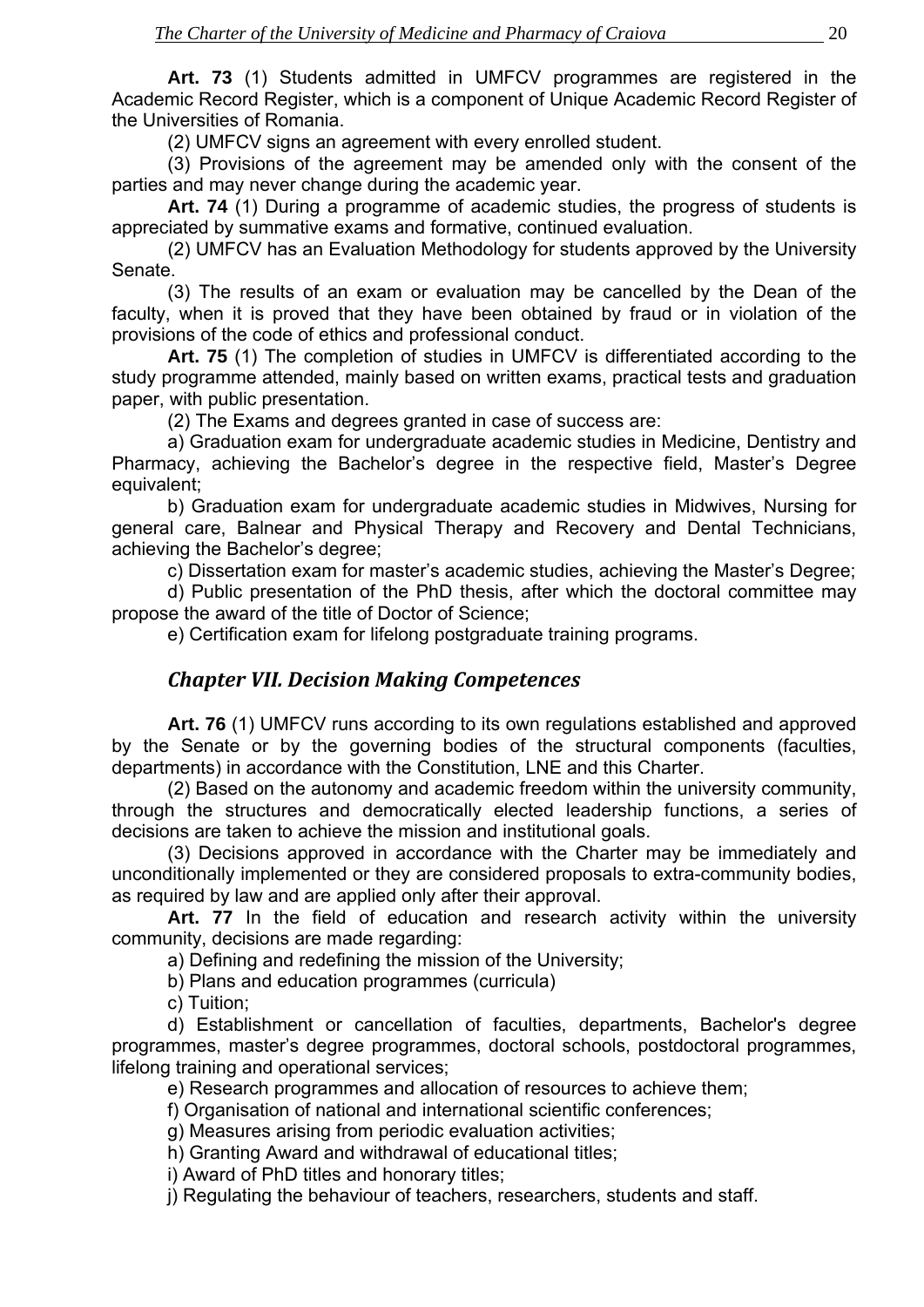<span id="page-19-0"></span>**Art. 78** In the field of selection and promotion of staff, the University community has the following privileges:

a) Establishing the criteria for the selection and promotion of community members, in accordance with the legislation in force. The Faculty Councils shall establish the criteria and conditions of enrolment in the master's programme for graduates with bachelor's degree, who, by law, have this right;

b) the contest organisation;

c) according of scholarships, awards, training and research leaves, etc.

**Art. 79** To achieve its mission and objectives, the University community make decisions about:

a) its own structures of organisation: universities, departments, other specific units;

b) the collaboration agreements in the field of teaching and scientific with other national and international institutions;

c) providing financial conditions so that the life and the activity of community members may take its normal course;

d) using the financial resources in accordance with its priorities;

e) taking the measures needed to generate income from specific activities (research, consulting, health services, expertise etc.).

#### **The Execution of the University's Ownership on Assets**

**Art. 80** (1) The academic community ensures the development of assets by using assigned, attracted or obtained funds.

(2) The assets consist of buildings, lands, intangible, financial and non-financial equipment.

(3) All assets are recorded in the accounting of UMF Craiova and are reviewed periodically, as by law.

(4) The property rights on real estate, as well as other real rights of UMF Craiova are subject to the real advertising procedure provided by the special legislation in the field.

(5) Asset management is made, by law, by the Administrative Board, according to specific procedures.

(6) The donations and the possessions of any genre handed down by testamentary disposal which are subject to specific conditions or contracts will be subject to the Senate's approval.

(7) In the establishment of companies, foundations or associations, the university contributes exclusively with money, patents and other rights of industrial property.

(8) The University may agree by contract, to grant the right to manage and use real estate to the companies or associations in which is partner or stockholder or to the foundations in which has the quality of founder, upon Senate's approval. The right of use and management of public real estate may not be a contribution of the University to the authorised capital of a marketing company, foundation or association.

Art. 81 (1) In the situations of litigation with other organisations, institutions or companies, the university appeals to legal means of action.

(2) If the decisions infringe the principles of university self-sufficiency, the University Senate addresses for resolution, through the Rector, to the competent authorities according to the law.

**Art. 82** This *Charter* establishes specifically the competences of decision of the management.

**Art. 83** The resolutions of the Senate, faculties and departments, and their councils, are taken by simple majority of votes ( a half plus one of all those present), provided that the number of those present represents at least 2/3 of the members of these organisations.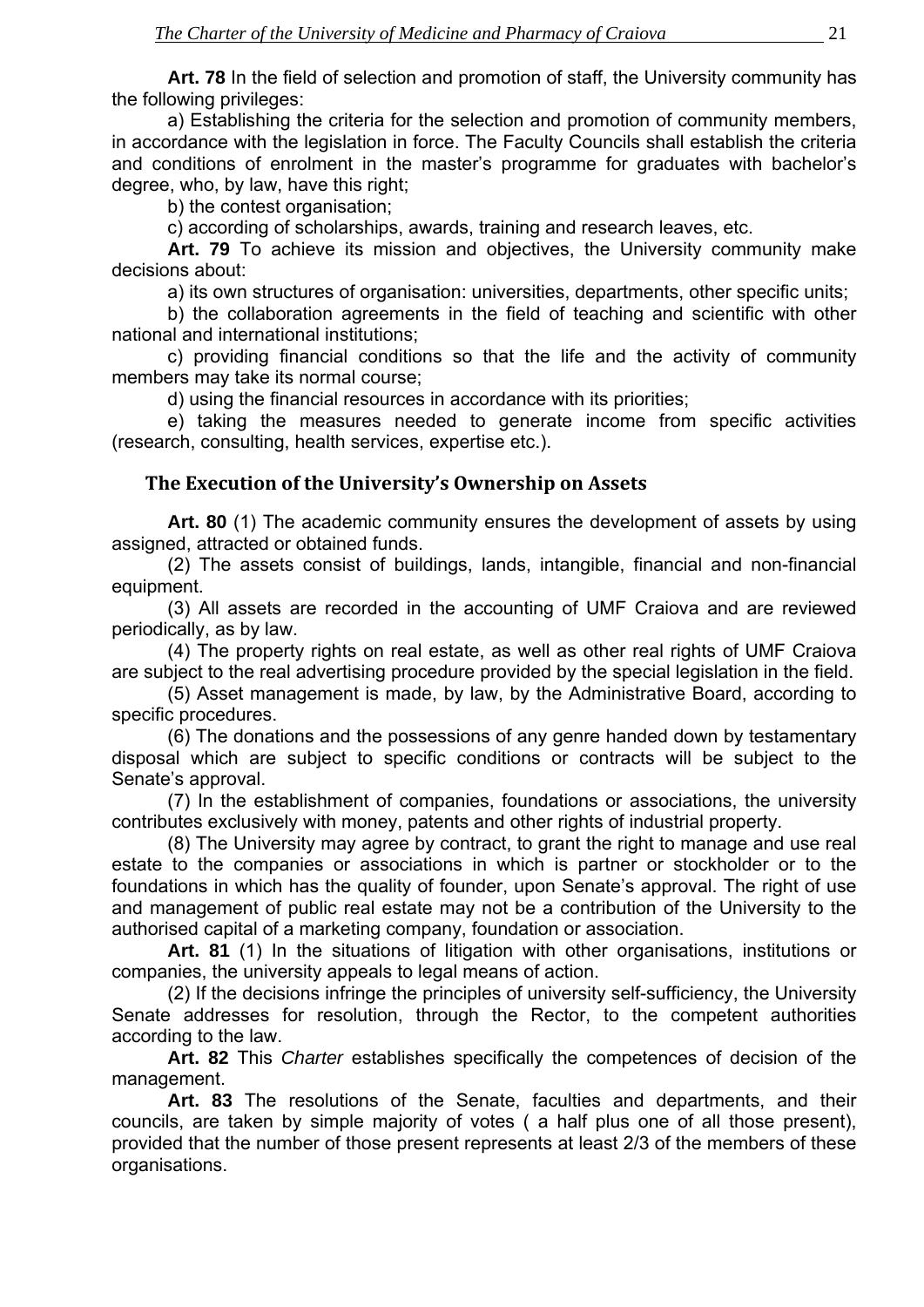## *Chapter VIII. Management Structures and Positions of UMFCV*

<span id="page-20-0"></span>**Art. 84** UMFCV works according to the principle of separation between academic and administrative functions.

**Art. 85** (1) In UMFCV, academic structures, in hierarchical order, are: the University Senate - represented by the Chairman, the Administrative Board- represented by the Rector, the Faculty Council - represented by the Dean, the Department Council represented by the Director of the department.

(2) In UMFCV, the management functions are: Rector, Vice-rectors and the general manager at the University, Dean and vice-deans in each faculty, department director.

(3) The office of Director of the Council for doctoral studies is equated to the function of Vice-rector and the Director of the doctoral school is treated as a director of department.

(4) The appointment of the Director of the Council for doctoral studies is by open competition.

(5) The membership of the Council for doctoral studies is obtained by vote which is universal, direct, secret, and equal by designation.

(6) Members of the doctoral school board are elected by universal vote which is secret, direct and equal and given by the leaders of the doctoral school.

(7) The PhD school Director is appointed by the Council for doctoral studies.

(8) The term of office of all the persons in management structures is 4 years.

(9) The term of office for students is equal to the duration of the university studies during the functioning period of the management structures, whether the studies continue from one cycle to another.

(10) The mandate of a management structure begins on the day after the expiry of the mandate of the old management structure.

(11) The mandate of the management structure:

a) The Rector's mandate begins on the date of the order of confirmation from the Minister of Education and stops when the new Rector is confirmed by the Minister.

b) The Vice-rectors' mandates begin upon validation of their appointment by the Senate and the Rector and stops when the mandate of the Rector who appointed them is over.

c) The Dean's office starts with the validation of his/her appointment by the Senate and stops with the validation of the new Dean.

d) The Vice-deans' mandates begin upon their validation by the Senate and he , and stop when the Dean who appointed them finishes his/her office.

e) The department director's mandate begins when the Rector appoints him/her and finishes when the Rector appoints a new director.

f) The management structures and functions, except for the rector, are confirmed by the Senate.

g) The term of office management and mandate as a member of governing structures is early terminated in the following situations: Termination of employment with the University in case of incompatibility according to Law no. 1/2011, in the event of resignation from office, in case of revocation, if a management takeover in another university occurs or if the person is missing from the university for a continuous period that exceeds 12 months.

 h) Persons who occupy a leadership position can be removed from office as follows:

- The department director may be removed from the management of the Faculty Council, the dean's proposal or initiative of the department.

- The dean may be removed from office by the University Senate at the rector's proposal or at the initiative of two thirds of the members of the Faculty Council.

The dismissal of deans is made by the Faculty Council, in reply to the written proposal of the dean or rector.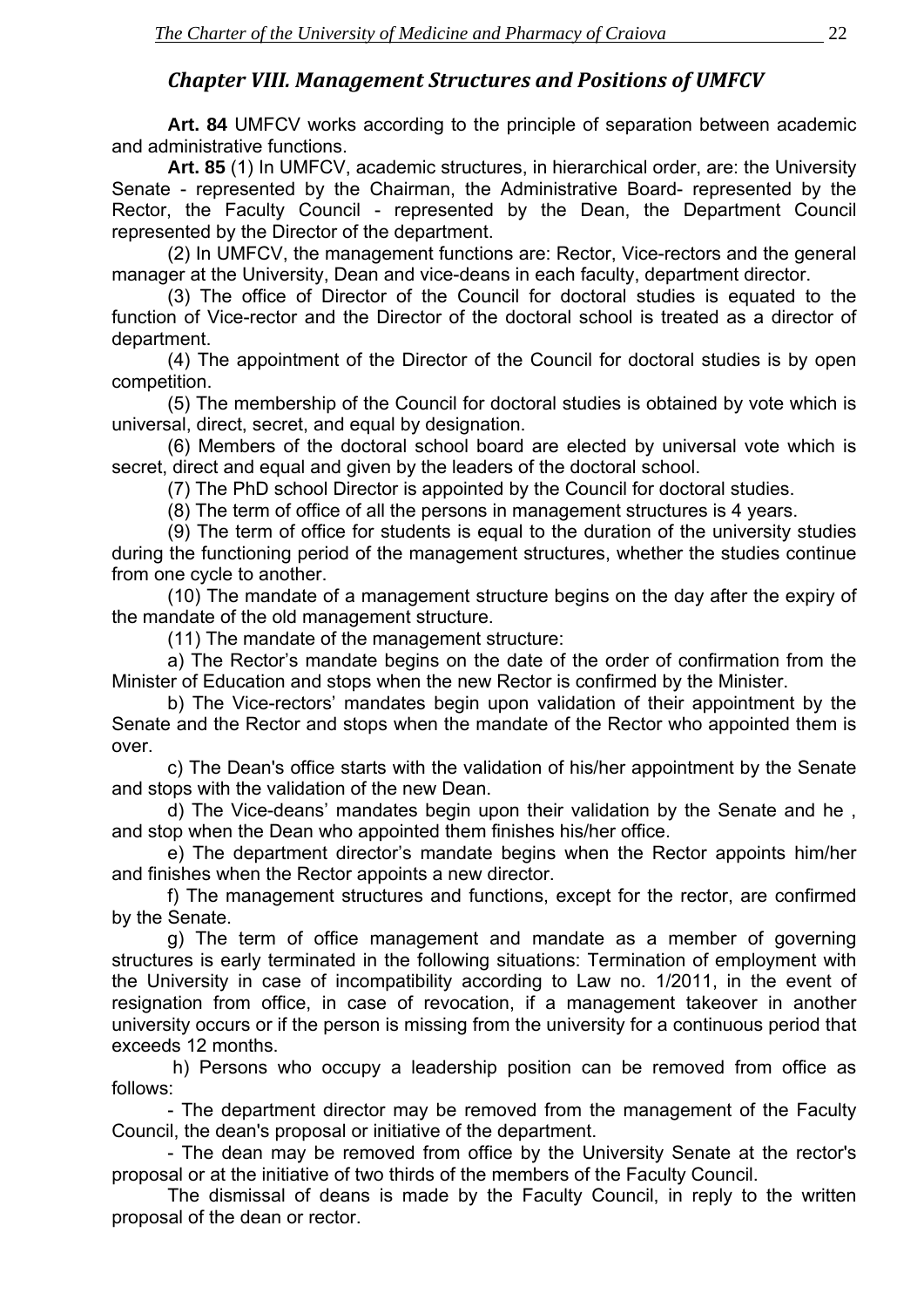<span id="page-21-0"></span>A vice-rector may be dismissed by the Senate, on basis of a justified report made by the Administrative Board, in response to the rector's proposal.

i) Persons holding a mandate in leadership structures may be revoked as follows:

- in response to the initiative of at least a third of the members of the leadership structure of which the person is part (Senate, Faculty Council or the department/doctoral school board).

j) The situations in which individuals with leadership functions (except for the Rector), as well as the ones from the leadership structures, may be dismissed are:

- violation of the university ethics code and conduct;

- unexcused absence in more than three consecutive meetings or in four meetings in an academic year of the leadership structure they belong to;

- failure in fulfilling the attributions of their functions;

k) Revocation is made as follows:

- the written request of revocation is submitted to the University Senate or to the Faculty Council / department board by at least one third of the members of the respective structure or directly by the rector or dean, as appropriate;

- the hearing of the individuals is mandatory;

- the dismissal of the individuals designated personally is made directly by the rector or dean, accordingly.

**Art. 86** (1) Representativeness as per paragraph (7) of the Law 1/2011, in accordance with the article 207, is applied as follows:

 a) The Senate consists of 30 teachers and 10 representatives of the students. The number of places allocated in the Senate for each Faculty is made proportionally, depending on the number of the tenured teachers in the faculties of the University. The representation ratio in the Senate for the 2012-2016 mandate is established on the 1st of October 2011, based on teaching reports for the 2011-2012 academic year and the number of students who applied to the studying programmes of each faculty, rounded;

 b) In the Faculty of Medicine, the Faculty Council is made up of 30 teachers and 10 student representatives;

 c) In the Faculty of Dental Medicine, the Faculty Council made of 10 teachers and 4 student representatives;

 d) In the Faculty of Pharmacy, the Faculty Council made of 9 teachers and 3 student representatives;

e) The representation ratio is not modified during the mandate.

 (2) Any person has the right to withdraw from the application for any function or any leadership structure, in every moment of the elective process.

 (3) The teachers of the department, who make up the elective council, choose their own leading structures (departmental board), choose their department director and can propose candidates for the Faculty Council.

 (4) The teachers of the Faculty, who make up the elective council, choose their own leading structures (the Faculty Council), and can propose candidates for the Senate of the University.

 (5) The process of establishing and choosing leadership structures and functions in the university, faculty and departments is in accordance with the principle of representativeness of the faculty, department, studying programme or teaching lines, as it is the case, and it is described in detail in *The Rules on the Election of Leadership Structures and Functions in UMFCV*.

#### **The UMFCV Senate**

**Art. 87** (1) The Senate, the supreme forum of decision-making and validation, is the highest authority in the university and represents the university community.

(2) Regulations, decisions of validation or invalidation adopted by the Senate are compulsory for all university community members, people and governing bodies within UMFCV.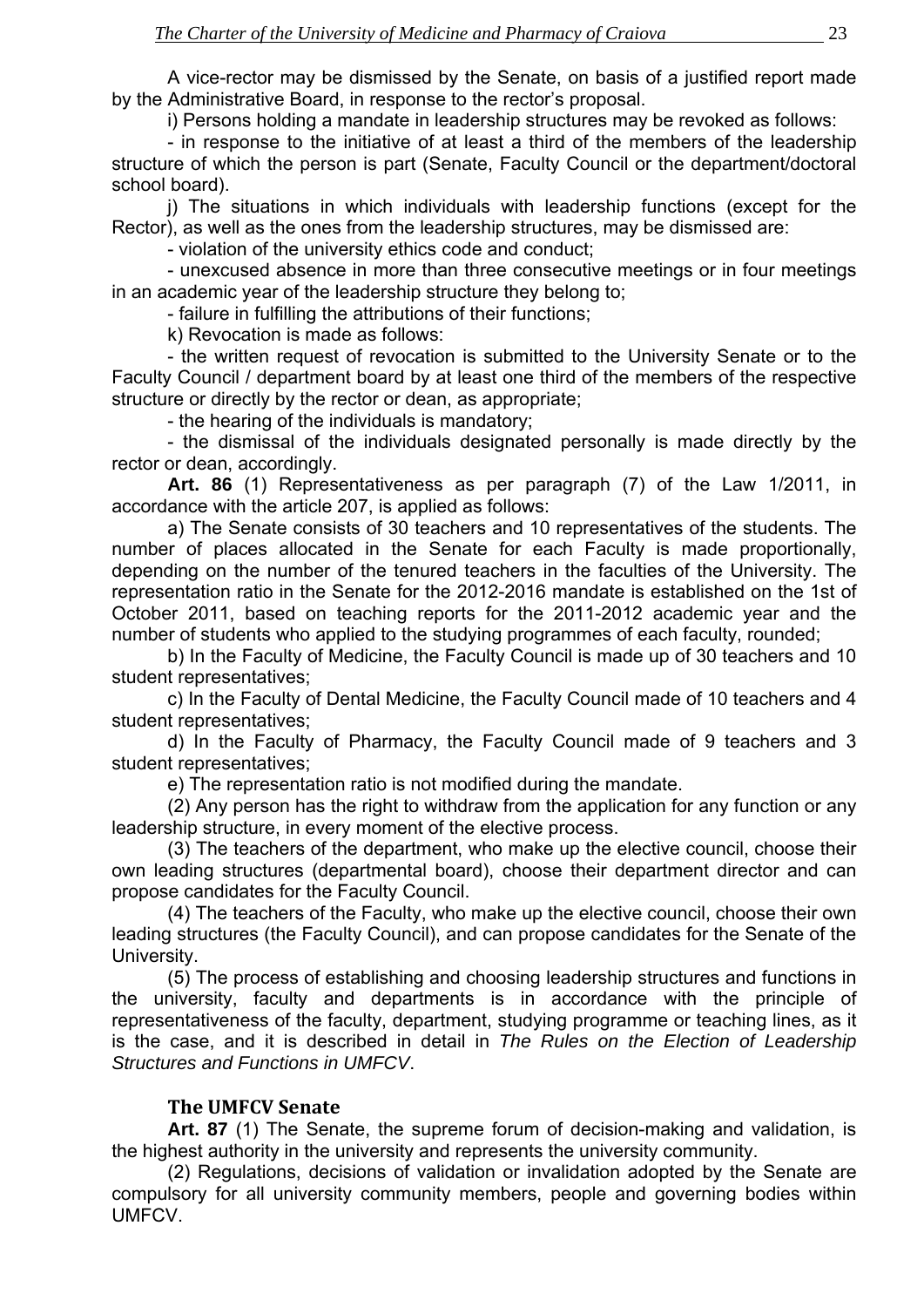(3) The permanent structures of the Senate shall be constituted according to specific business problems and are listed in Art. 11.

(4) The leadership of each committee is provided by a president, member of the Senate, proposed by the Senate President and approved by the Senate through open vote with simple majority.

(5) For problems that are not within the range of competence of the Permanent Committees or the Administrative Board, the Senate may set up special temporary committees. These commissions may be established by justified proposal of any member of the Senate.

**Art. 88** The main issues proposed for debate are related to: the institutional development strategy, the University Charter, regulations and procedures of organisation and operation, academic structure, research and development units, the project budget and budget execution, the assets of the institution, the validation of competitions for teaching and research positions, approvals of PhD supervisors or other problems that arise or are consistent with those mentioned above.

**Art. 89** (1) All the members of the university senate, without exception, will be established through universal direct and secret vote of all tenured teachers and researchers, respectively of all students, every 4 years, with right to successive renewal of up to two times.

(2) Of the total number of members of the Senate, at least 25% are student representatives.

(3) The criteria of representativeness for students in the Senate are: student representatives in each faculty and their number.

(4) Students choose their representatives in the University Senate, according to Law 1/2011, art. 208, paragraph 1.

(5) The Senator attribute is obtained by choosing the person by universal direct and secret vote of teachers and university researchers, and the students, for their representatives.

(6) In preparation for elections at university, an Electoral Bureau of the University is appointed, as well as one Electoral Bureau for each faculty.

(7) These bureaus are appointed after the elections at the department level, but at least 20 days before the election date at a faculty level and university level.

(8) The Electoral Bureau of the Faculty is designated by the Faculty Council, and the Electoral Bureau of the University by the University Senate.

(9) Candidates for the Faculty Council, the University Senate or Rector cannot belong to the electoral bureaus.

(10) The establishment, organisation and functioning of the electoral bureaus are detailed in the *Rules on the election of management structures and positions within UMFCV*.

**Art. 90** In accordance with LNE, the powers of the Senate are mainly the following:

1) It guarantees university autonomy and freedom;

2) It proposes and adopts, after public debate in the academic community, the University Charter and regulations, codes and methodologies developed under the Charter, and also any modifications of the latter;

3) It concludes the management contract with the Rector;

4) It approves the strategic Plan of institutional development and the annual operational Plan proposed by the rector;

5) It validates the elections and the public contests for structures and functions of academic and administrative leadership;

6) It controls the activity of the rector and of the Administrative Board through specialized committees;

7) It elaborates and approves after debate the he Quality Assurance Code and the code of ethics and professional deontology of university;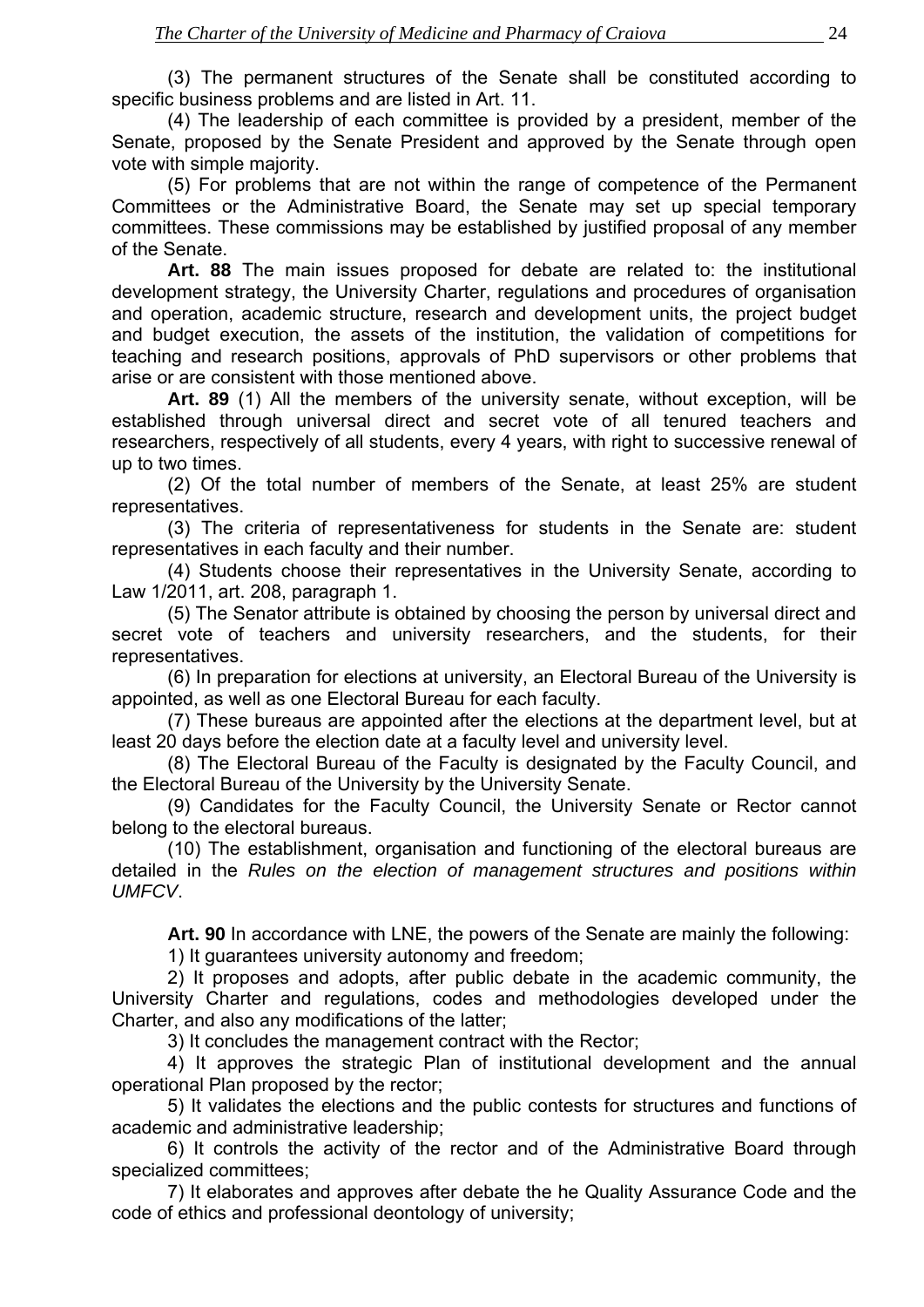8) It adopts the university code of students' rights and duties;

9) It approves the proposals of the rector and observes the legislation, the structure, administration and functioning of the university;

10) It proposes the establishment of new faculties and university programs ensuring the fulfilment of legal provisions for accreditation;

11) It approves the establishment, division, concentration or dissolution of departments, research unit , service supply or production units based on the proposals of the Faculty Councils, as approved by the Administrative Board;

12) It establishes the structure of the new faculties whose establishment was approved by the Ministry of Education, Research, Youth and Sports;

13) It approves and submits for the approval of the tutelary authorities the administrative structure and the period for courses of training, specialization, for complementary studies with a view to obtaining testimonials and medical and pharmaceutical education;

14) It approves the award of diplomas of merit, diplomas of honour, diplomas of excellence, jubilee diplomas etc. based on the proposals of the Faculty Councils and of the Administrative Board;

15) It approves the educational plans of faculties and doctoral schools;

16) It proposes to the tutelary ministry the number of places for all forms of education financed from the state budget and the tuition at the proposal of faculties;

17) It approves the establishment of faculty study groups, curricula, teaching series and students groups, in accordance with the quality standards;

18) It establishes the organisational regulations of admission and graduation, for all the educational cycles, in accordance with the methodological framework ordered by the Ministry of Education, Research, Youth and Sports;

19) It establishes the criteria of awarding the scholarships of merit, of study or of social support;

20) It validates the elections of the Faculty Councils, departments and heir councils;

21) It decides if the rector shall hold office or shall be removed from office according to the laws;

22) It approves the methodology of contest and the results of the competition for teaching or research positions and periodically assesses human resources;

23) It awards the honorific titles of Doctor Honoris Causa and emeritus professor, based on the proposals of the Faculty Councils;

24) It approves, through an open recorded vote, the continuation of a teacher or researcher's work after retirement, according to the performance criteria adopted by the Senate;

25) It provides rewards and sanctions for the members of the university community;

26) It approves the UMFCV strategy of research-development and innovation and the annual plan of scientific research, elaborated by the Scientific Committee, which also assures their implementation;

27) It approves the establishment of scientific research units in the suborder of the university;

28) It approves the proposals of the Administrative Board regarding the proportions of allocations of the net income derived from research activities, expertise and services, for the development of their own research material base and for the compensation of the staff that performed the activity;

29) It establishes the profile of the fees charged by the University, their amount and the exemption from fees based on the recommendations of the Administrative Board;

30) It approves the organisational chart;

31) It validates the annual Rector's report regarding the state of the university;

32) It validates the formation of the Board of professional ethics and decides on the base of its recommendations in the cases of litigations concerning the activity of the University's employees;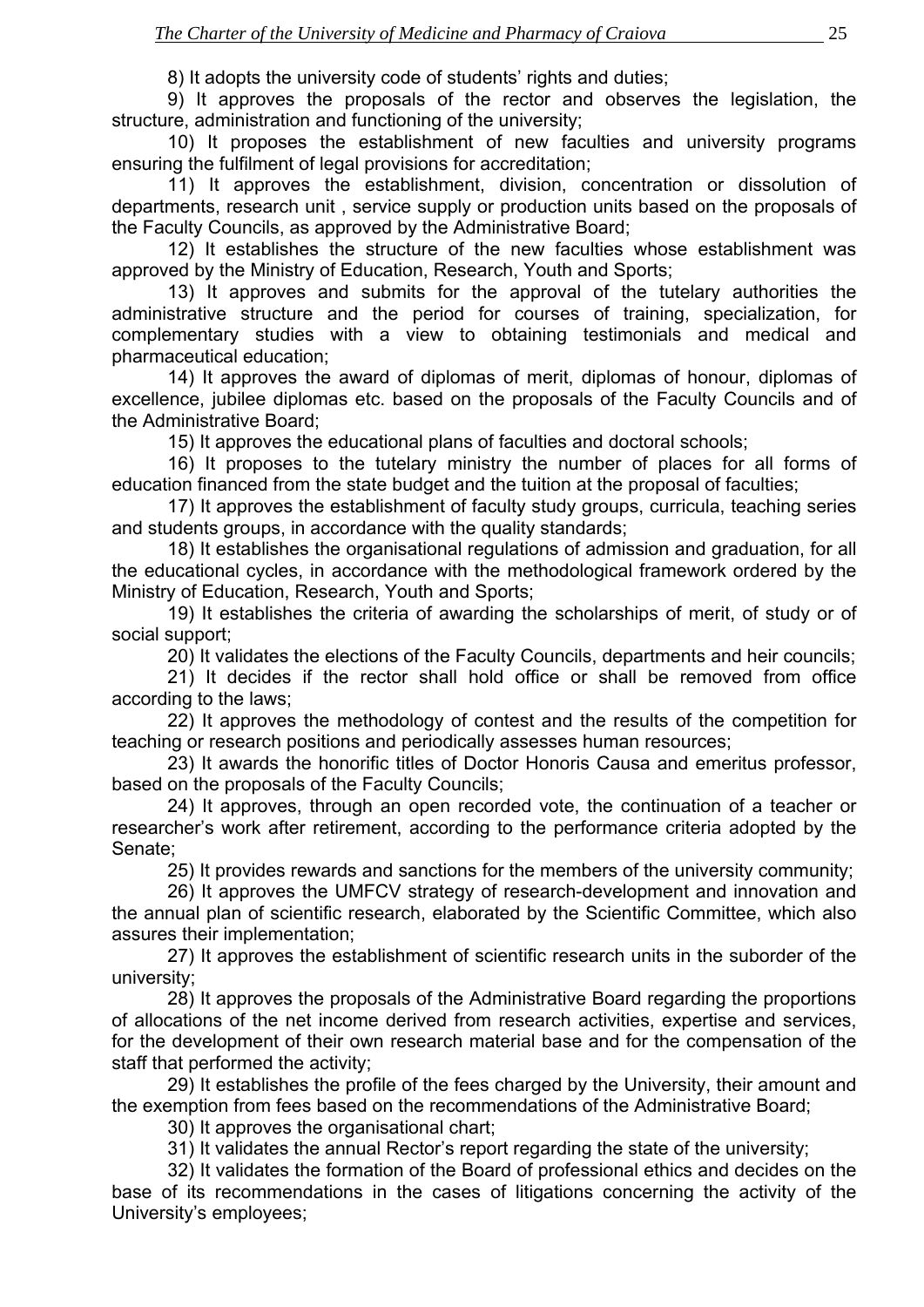33) It nominates the Director of the Department for resident training and continuous training, the editor of the magazine "Current Health Science Journal/ Medical Craiova", the Director of the Medical University Publishing House, usually for a period of 4 years;

34) It establishes the emblem, the seal, the banner and the ceremonial outfit of UMFCV;

35) It examines the candidates who are to participate in the competition for the appointment of the Rector which is a public contest and validates the candidatures for the election of a rector by secret and universal ballot, based on the result of the referendum for determining the way to nominate the rector;

36) Annually, it approves the structure of the academic year and the calendar of educational activities specific to the academic study semesters at all forms of education

37) It approves the methodology for expressing in conventional hours the activities contained in the standard teaching, provided for under art. 287, paragraph (2), letters c)-j) from LNE, based on study programmes, so that every hour of physical activity shall correspond to at least 0.5 conventional hours;

38) The Senate may approve the reduction of the teaching time with a maximum of 30% for the members of the staff who have management functions in the University or a position of guidance and control in the Ministry of Education, Research, Youth and Sports;

 39) It approves the functions of the teaching staff and other categories of staff from the University;

40) It approves the Student Examination Methodology at in the subjects of the syllabus;

41) It approves the nominal composition of the contest commissions for the occupation of teaching and research vacancies, approved by the Faculty Councils;

42) It supervises that the procedures established by its own contest methodology for the occupation of teaching and research vacancies are followed and approves the report on the organised contests;

43) Based on its own academic necessities, the University Senate may approve, for a specified period, the invitation of some university professors and other specialists who are renowned in the medical field, from the country or abroad, as associate professors. In the case of specialists who are not renowned in the country, the University Senate approves, after an evaluation, the teaching position that corresponds to their performance, according to national standards;

44) It approves the system concerning the salary and obligations of the professors and lecturers or the grant directors who have a sabbatical year, under the law;

45) It confirms the chiefs of clinics designated by the Faculty Council and submits to the Health Ministry and other ministries the documents for approval for the teaching hospitals and clinics subordinated to the Ministries who have their own health network;

46) It may revoke from their position and from management structures any person, except the rector, under the terms and procedures specified in the University Charter;

**Art. 91** In the first meeting after its formation, the University Senate chooses, by secret ballot, a President who will conduct the Senate's meetings and will represent the Senate in relation to the Rector. The President of the University Senate has the following attributions:

1) Calling the Senate in ordinary and extraordinary meetings;

2) Negotiating and signing the management contract between the Rector and the Senate;

3) Conducting the works of the Senate and observing that the agenda is being followed;

4) Coordinating and participating in the development of the regulation of organisation and operation of the Senate;

5) Making nominal proposals to the Senate for the election of a Secretary of the Senate;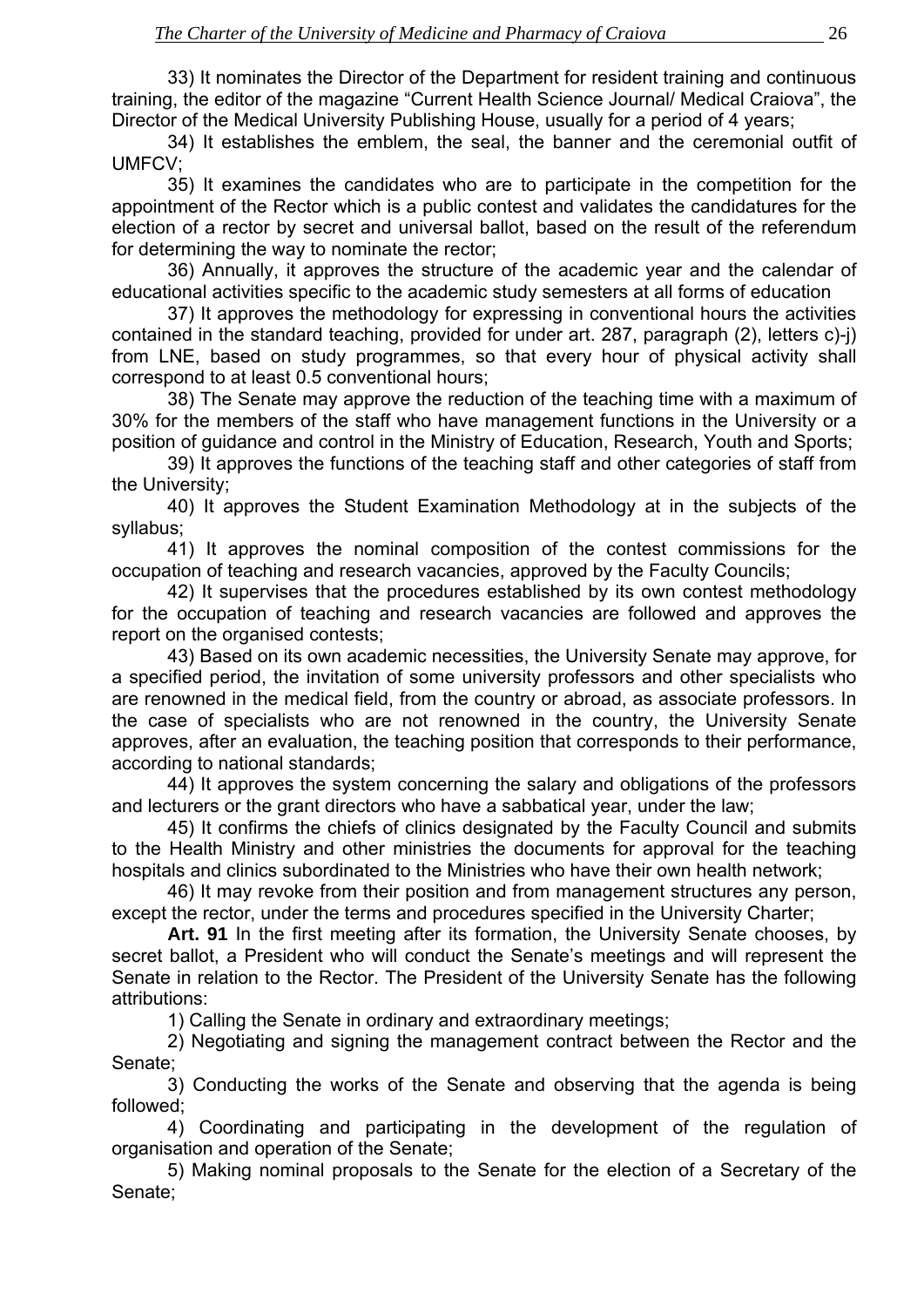<span id="page-25-0"></span>(6) Coordinating the intern organisation of the Senate on speciality committees and ensuring their operation;

(7) Coordinating and participating in the elaboration of the Senate's annual programme of activity and of the plan of the ordinary meetings;

(8) Coordinating the elaboration by the Senate of the University`s programmatic documents: The university charter, The code of ethics and conduct, The rules on the organisation and operation of the University, The Quality Assurance Code;

(9) Coordinating the development of the methodology of approval, the methodology of selection and the methodology for the Rector's recruitment, by the Senate if it is necessary;

(10) Giving the word, moderating discussions, synthesizing the problems that were debated and submitting decisions for vote, if needed;

(11) Presenting an annual report about the Senate's activity and the realization of the decisions of the Senate;

(12) Sign documents prepared by the University Senate and Senate decisions.

**Art. 92** The Senate's organisation and operation are detailed in the *Rules of organisation and operation of structures and functions of the university management*, annexed to the Charter.

## **The Administrative Board**

**Art. 93** The Administrative Board is the governing body of UMFCV.

**Art. 94** (1) The structure of the Administrative Board includes the rector, the vicerectors, the deans, the general manager and also a students' representative.

(2) The Administrative Board's activities and meetings are conducted by the Rector.

(3) If the Rector cannot participate in the meeting, he/she must name another member of the Administrative Board to be in charge.

(4) During the Administrative Board's meetings, the rector can invite other persons from the academic or administrative leadership and he may also invite legal experts of the University or any other person from the institution and even persons who are not part of the institution.

**Art. 95** The Administrative Board has the following **responsibilities**:

(1) It defines the institutional budget in operational terms;

(2) It defines the budget execution and the annual balance and sends them to the Senate for approval;

(3) It defines the annual schedule regarding public acquisitions and investments, which is then sent to the Senate for approval;

(4) It analyses the opportunity for building consortiums, based on partnership contracts, as well as the creation of commercial companies, foundations or associations by the University, individually or by association, in accordance with the law, and makes propositions regarding this to the Senate;

(5) It approves the competence committees tasked with the negotiation, evaluation and attribution of contracts regarding public acquisitions;

(6) It approves proposals for contests for teaching and research vacancies approved by the councils of different faculties;

(7) It considers the proposals for new study programmes and it formulates proposals regarding the termination of those study programmes which no longer match the mission of the university or which are academically and financially inefficient towards the university senate;

(8) It approves financial operations that go over the limits imposed by the university senate;

(9) It proposes to UMFCV long and medium term strategies in areas of interest to the university, to the University Senate;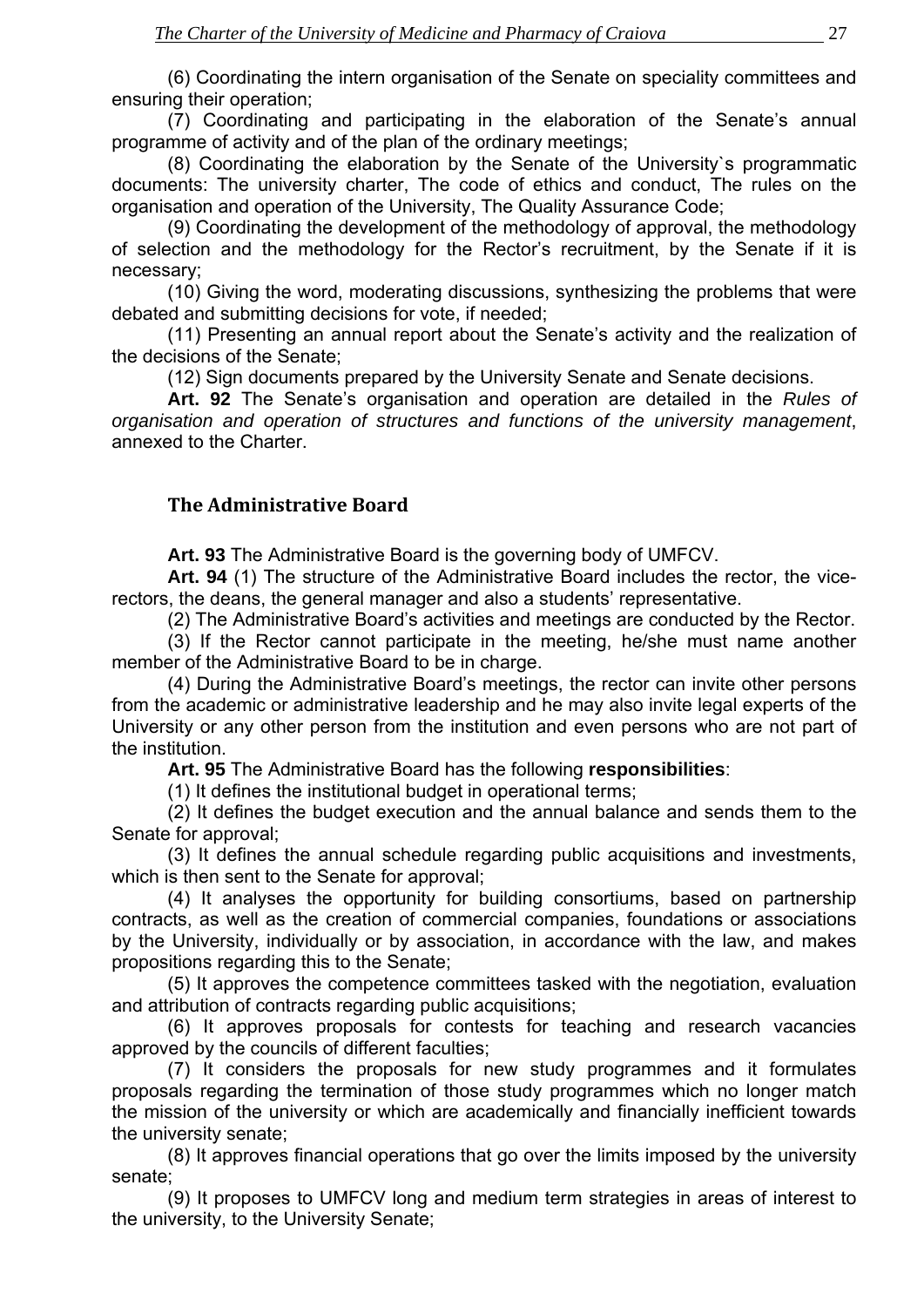(10) It cooperates with the vice-rectorates, the deans of faculties, the departments and the research units in order to achieve institutional objectives;

(11) It provides the link between UMFCV and MECTS, the central and local administration and also with public and private institutions;

12) It analyses and decides upon cooperation with other universities, business units and other internal and international institutions;

13) It discusses the proposals of the Committee of ethics and deontology, it decides upon them and the special cases are being forwarded to the Senate for finding a solution. When going beyond the LNE danger limit, a special case is declared;

14) In cooperation with the Senate, it approves the international cooperation agreements;

15) In cooperation with the Senate, it approves self-financing establishments of research units;

16) It approves the award of salary levels and merit pays;

17) It proposes to the Senate the appointment of new rooms and amphitheatres, in the memory of important personalities of the University;

18) It can propose to the Senate diploma awarding, honour diplomas, excellence diplomas etc.;

19) It calls, with rector's signature or his designated representative, the Senate for ordinary and extraordinary meetings. It prepares the needed documents for these meetings;

20) It approves the University's rules of organisation and operation (ROF) and also the internal rules (ROI);

21) It approves commissions for the admission exam, the graduation examination, master's or doctorate degree;

22) It approves, according to the law, duration of non-paid holiday for tenured teachers who, by their own initiative, want to specialize or take part in a scientific research in Romania or abroad;

23) It coordinates the activity of ensuring the material and financial conditions to create an optimal ratio between the theoretical and practical activities of students, aiming at supporting the graduates' professional integration;

24) It makes an analysis about the economic and administrative management and suggests improvement ways to the Senate;

25) It takes legal actions in case of deviations from University's internal rules, rules on the professional activity of students and also on other legislations approved by the Senate;

26) It sets the usage of its own logos and emblems and decides upon their use, according to legal regulations;

27) It informs the entire academic community about the Senate's and its own decisions;

28) It exercises all the other attributions which it has according to the law and the Senate's decisions.

**Art. 96** The decisions of the Administrative Board are voted with an absolute majority and they are transmitted to the interested parties within 7 working days.

 **Art. 97** (1) The leadership functions such as: Rector, Vice-rector, Dean, Vice-dean, Department director or Research&Development Unit / Micro-production Director cannot be cumulated.

 (2) In case of a job vacancy in the leadership functions, partial elections or a public contest will be organised, within 3 months starting from the first vacancy day.

 (3) Decisions of the Senate, Faculty Councils and departments are taken if voted by the majority of the present members, if they are at least 2 thirds of the total number. Members of these leading structures are legally entitled to deliberative vote.

 (4) Research & development units are led by the directors of those units, according to the provisions of the Senate.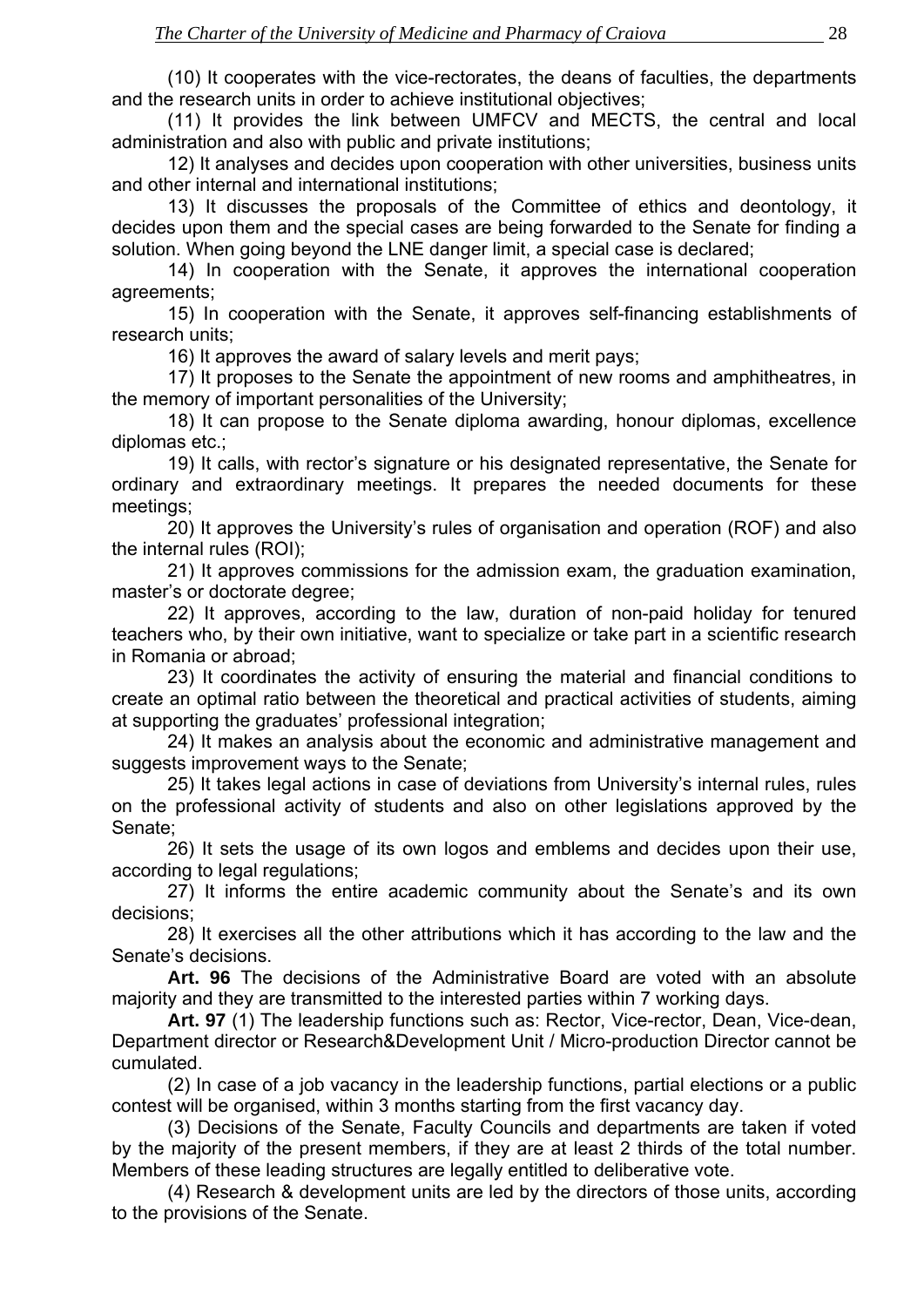<span id="page-27-0"></span> (5) UMFCV can develop, with the help of the Senate, consulting structures composed of representatives of institutions and health services, of the economic environment and personalities from the academic, cultural and external professional environment.

**Art. 98** (1) After the age of retirement, the occupation of any leadership positions in UMFCV is made in accordance with the laws in force.

 (2) The members of the university community who exercise a leadership position or a public dignity will have their position reserved in the educational system.

 (3) The persons occupying a leadership position or public dignity can't exert the position of Rector until they finish their mandate.

 (4) The function of Rector is incompatible with occupying a political leadership post, until they finish their mandate.

 (5) Managerial or public dignity can be combined with teaching and research functions.

 (6) Simultaneous occupation is illegal for spouses and relatives up to he degree including for positions subordinated to one another, or under direct institutional assessment at any level in the same university.

(7) The mandates of those occupying leadership or administrative positions, at any level, ceases for people who have reached the retirement age.

#### **The Rector**

 **Art. 99** (1) The Rector is the coordinator and integrator of all the academic and administrative activities of UMFCV, officer of the institution and represents the university in legal relations with third parties.

 (2) The rector represents the university in the relations with the Ministry, in the National Council of Rectors and in The Association of the Rectors of the Universities of Medicine and Pharmacy of Romania, and in the international organisations UMFCV is affiliated with.

(3) The rector leads the activity of the Administrative Board.

**Art. 100** (1) The Rector acts so as to respect and correctly and equally apply, for all community members the provisions of the Constitution and national laws, the provisions of the Charter and the rules of the University and the decisions taken by the Senate.

(2) The rector is responsible for his/her activities in front of the Senate, concluding, after confirmation by the Ministry, a contract of management, including management performance criteria and indicators, rights and obligations of the parties.

**Art. 101** (1) The rector is elected every 4 years by one of the following ways:

a) through universal, direct and secret vote of all teachers and researchers of the university and of the student representatives with the Senate and Faculty Councils;

b) based on a public contest, based on a methodology approved by the elected University Senate, according to the Law of National Education no. 1/2011. The members of the recruitment and selection committee are members of the newly elected senate and they must be at least 12, of which at least one representative of the university students or graduate students.

(2) The method of appointment of the rector, between those provided under par. (1), is established by referendum at the University, at least six months before each appointment of the rector, by universal, direct and secret vote of all tenured teachers and researchers and student representatives with the University Senate and Faculty Board.

(3) For the position of rector academic personalities or scientists from the country or abroad may candidate, who have the degree of associate professor or professor or an equivalent degree, according to Law no. 1/2011, par. 285 items (3) and (5) , depending on the outcome of the referendum for choosing the appointment method of the rector. For the 2012-2016 term, the appointment method of the rector is based on general elections, by universal, direct, secret and equal rights.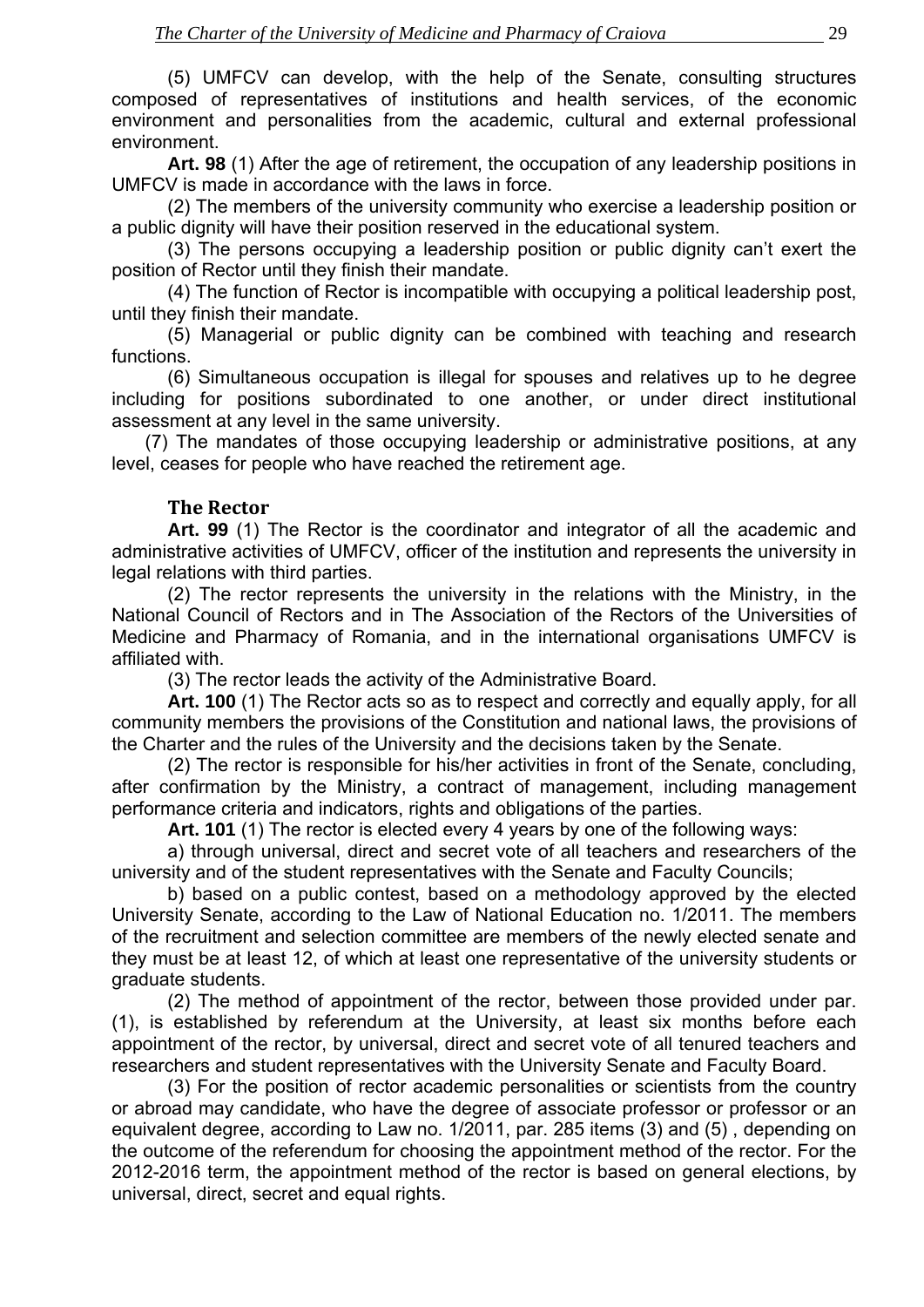(4) The methodology and timing of elections are determined by the University Senate and are made public at least 30 days before the election day.

(5) The appointed Rector is confirmed by order of the Ministry of Education, Research, Youth and Sports, according to the law.

(6) The mandate of the Rector starts on the date of the order of confirmation from the Ministry of Education and ceases on the date of issuance of the order of confirmation of the new Rector.

(7) The term of office of Rector is 4 years. The mandate can be renewed no more than one time, after further designation as Rector, under the present Charter.

(8) The Rector may occupy no more than two mandates, consecutive or not. However, this may not exceed 8 years in total.

(9) The confirmed rector concludes a contract with the Ministry of Education, Research, Youth and Sports.

**Art. 102** (1) The Rector acts so as to implement the provisions of the University Charter, regulations, codes and methodologies of UMFCV and decisions of the Senate.

(2) The Rector signs a management agreement with the Senate of UMFCV and is responsible in front of it.

(3) The Rector may delegate any of its powers to the Vice-rectors.

(4) When absent from the university, for good reasons, the Rector designates in writing, one of the Vice-rectors, as a replacement.

**Art. 103** The Rector has the following duties and powers:

(1) The Rector is the UMFCV credit entity and performs all the duties incumbent by law;

(2) He/she manages and performs the operative management of the university based on contract management;

(3) He/she negotiates and signs contract with the relevant ministry;

(4) He/she concludes the management contract with the University Senate;

(5) He/she calls vice-rectors and deans to organise a public selection;

(6) He/she submits for approval to the Senate the structure and operation rules of the university;

(7) He/she proposes the draft budget and the budgetary execution report for approval by the Senate;

(8) He/she presents in each April, to the validated Senate, a report on the university status, which, after validation by the Senate, is published on the website of the university and is sent to all interested parties;

(9) He/she leads the Administrative Board;

(10) He/she signs the documents for university administration;

(11) He/she signs for the University the collective labour contract and designates the members of the Parity Committee;

(12) He/she appoints and dismisses University staff at the proposal of the deans and the Administrative Board;

(13) He/she approves the registration and expel of students;

(14) He/she distributes powers and the right of signature for Vice-rectors;

(15) He/she chairs the competition committee for the General Manager position;

(16) He/she submits to the Senate for approval the institutional development strategic plan and operational plans;

(17) He/she may initiate proposals to amend or supplement the codes, methodologies and regulations on the organisation and operation of the University;

(18) He/she may call the University Senate;

(19) He/she may decide the changing of a doctoral supervisor, at the motivated request of the doctoral student and with the acknowledgement of the administration of the doctoral school;

(20) He/she may approve the entries for the contests held at the University, concerning the occupation of vacant teaching and research positions;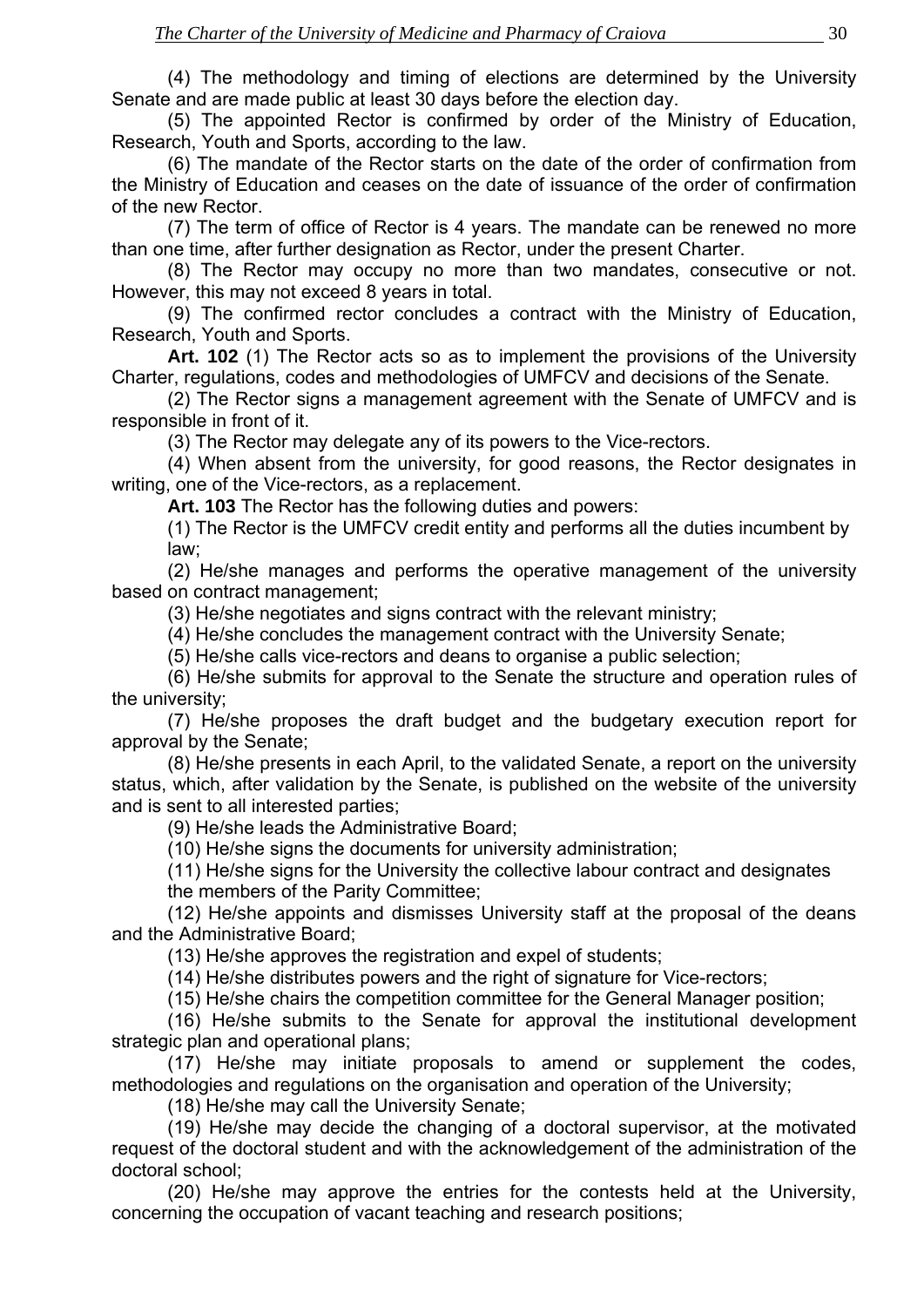<span id="page-29-0"></span>(21) He/she may name, at his/her discretion, the committees of the contests for the occupation of the vacant positions, the admission committees, and the study completion committees, as approved by the university senate;

(22) He/she may issue decisions concerning the occupation of positions, and award of university titles after they are approved by the university senate, as a result of the contests for the occupation of the vacant positions;

(23) He/she may approve the job descriptions for teaching personnel, the administrative and the research personnel;

(24) He/she may order the evacuation of students from their hostels, respecting the conditions provided by the University Charter and the Rules of operation of hostels;

(25) He/she may approve the interruption and resumption of studies;

(26) He/she signs the diplomas of university graduates;

(27) He/she may award merit pays and other salary increases, in accordance with the present legislation;

(28) He/she observes the development of association contracts, leasing contracts, renting contracts, loan related contracts and all other conventions in which the University is involved;

(29) He/she undertakes the necessary measures for the development and the assets and real estate of the University;

(30) He/she monitors, coordinates, and controls the construction of new institutions of study and research, and the modernization of the current ones, following the strategic and operational plans;

(31) He/she fulfils other duties designated by the university senate, in compliance to the management contract, the University Charter and the legislation in force;

**Art. 104** (1) In case the Rector cannot fulfil his/her duties for more than 1 month, the Senate will designate a temporary Rector, one of the Vice-rectors, but not for more than 3 months.

(2) The Rector may be revoked by the Ministry of Education, Research, Youth and Sports, in compliance to the proposition of the Council of Ethics and University Management, whilst consulting the university senate. After no more than 5 working days after the time of the revoke, the Senate will designate one of the Vice-rectors to represent UMFCV, and also to be a credit ordering entity, until the confirmation of a new Rector is given. After 3 months have passed since the Rector has been revoked, the Senate will finish designating a new Rector, in compliance to the University Charter, and will send the proposition to be confirmed by MECTS.

(3) The Rector may resign his position by writing a report to the Senate.

(4) The Rector may be dismissed from his position, by the Senate, with a majority vote of 2/3 of the Senate members, in the following circumstances:

- he/she does not respect the obligations assumed when signing the management contract with the Senate;

- he/she does not meet the performance indicators stipulated in the management contract;

- he/she violates the provisions of the University Charter.

#### **Vicerectors**

**Art. 105** (1) The Vice-rectors fulfil the assignments delegated by the Rector and the Administrative Board, either via written orders or the ones decided by the Senate.

(2) The Vice-rectors are designated by the Rector, after 30 days of the official confirmation of his/her position by the Ministry of Education, Research, Youth and Sports.

(3) The Vice-rectors are validated by the University Senate.

(4) The number of Vice-rectors is 3:

- A vice-rector with assignments in: academic management, graduate studies and quality assurance of the learning process;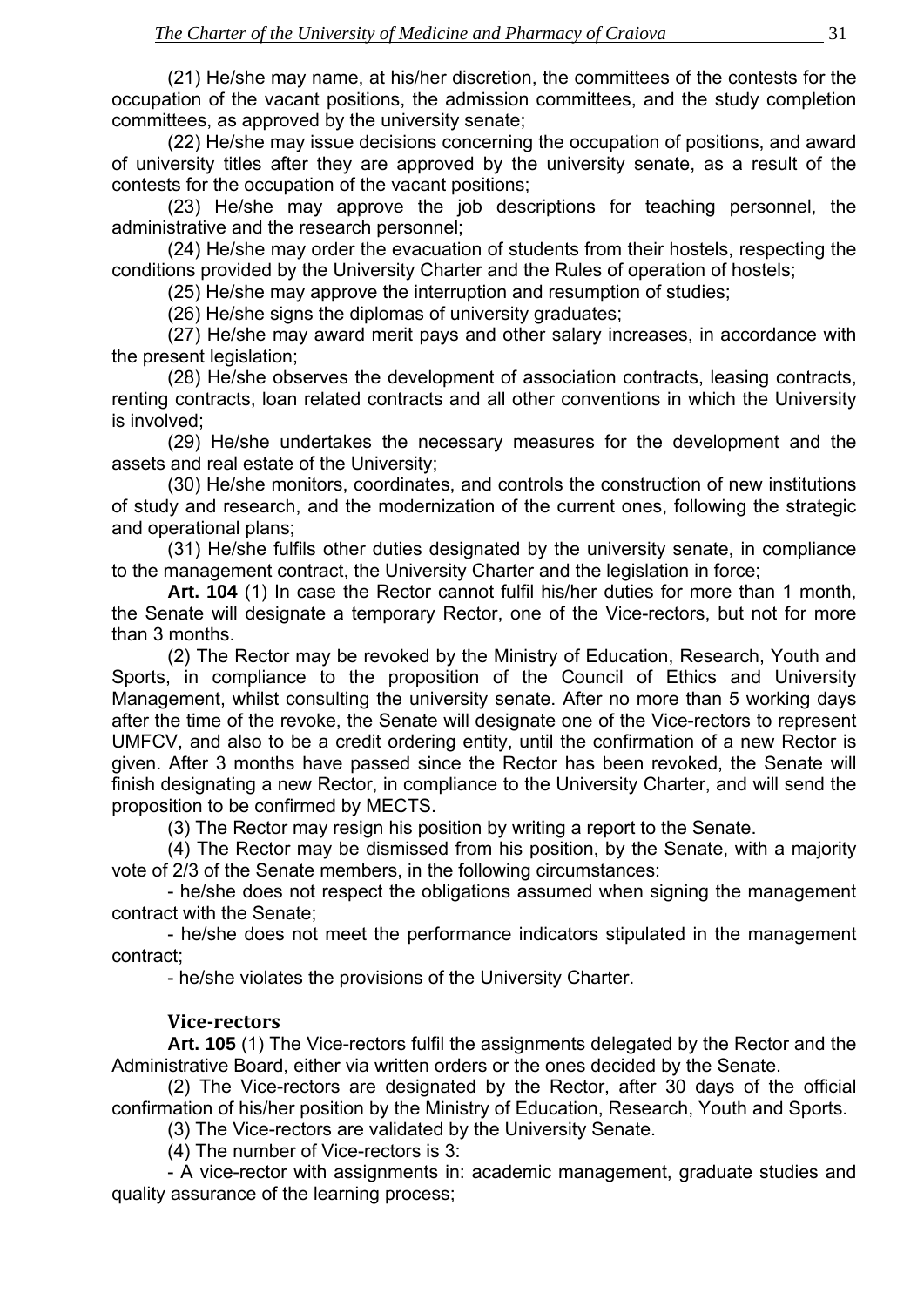<span id="page-30-0"></span>- A vice-rector with assignments in: institutional management, student and trainee issues;

- A vice-rector with assignments in: scientific development, internal and international affairs.

(5) Each vice-rectorate is assigned 3 Senators who together with the vice-rector make up the operative work team. The 3 Senators are usually members of the specialised commissions of the Senate.

**Art. 106** Vice-rectors perform those functions delegated to them by the Rector by written order or as decided by the Senate, in the previously mentioned terms, for the areas of activity they are responsible for and which are included in the job description.

The main tasks of Vice-rectors are:

(1) coordinating the activity of academic and administrative departments directly subordinated to the university, the commission for evaluation and quality assurance and the scientific committee;

(2) coordinating the drafting of specific education and research activities and rules of organisation and operation of the administrative directions of the University;

(3) coordinating the planning and organisation of scientific events in the University;

(4) coordinating the development and implementation of scientific research in the University;

(5) organising and coordinating actions designed to further promote the image of the University in national and international economic and social environments and organising the international scientific participation of the University in scientific fairs and exhibitions, book fairs and educational offers, invention salons etc.;

(6) in accordance with strategic and operational plans, coordinating and controlling the elaboration of programmes on the development and modernization of equipment: education and practical training of students, scientific research, health services, providing social conditions for students and staff;

(7) The Board presents information and proposals about the activities it oversees, performs the duties and provisions established by the Administrative Board or by the Rector, for operatively solving current problems of the University;

(8) promoting the development of regional, national and international partnerships, with education and research institutions, with combined and integrated technical and scientific networking and platforms;

(9) promoting an increased visibility and impact of university education and research by publishing houses and journals currently recognized nationally and internationally and also by the quotation of these scientific publications, both in the institutional database and in the portals of dedicated bodies subordinated to the Ministry;

(10) making the connection with universities and other academic governance structures for the activities in the areas they coordinate.

**Art. 107** (1) Vice-rectors may resign their posts by submitting a written report to the Senate.

(2) The proposition that Vice-rectors should be suspended from office must be justified in writing and approved by a simple majority secret vote of the Senate.

(3) In case a vice-rector position becomes vacant, the Rector proposes a replacement to the Senate within 30 days.

#### **The General Administrative Management**

**Art. 108** (1) The General Administrative Management integrates administrative, financial and accounting services and directorates of UMFCV, academic leadership, in the context of separation of administrative management.

(2) The GAM is organised in directions, services, departments and offices, which are included in an organisation designed by the general manager, endorsed by the Administrative Board and approved by the Senate;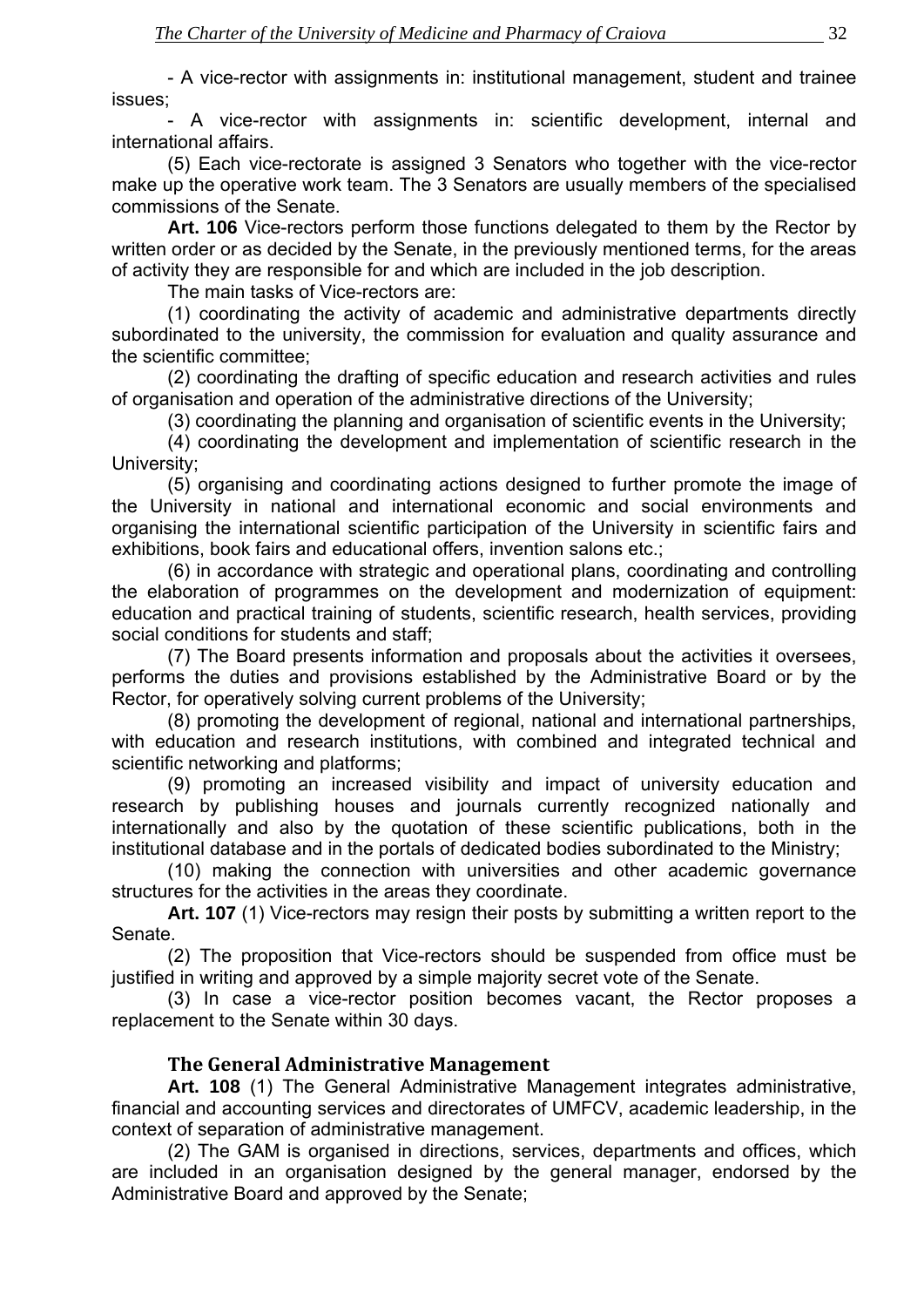<span id="page-31-0"></span>(3) The GAM is subordinated to the UMFCV Senate and is headed by the General Administrative Manager.

**Art. 109** (1) The **General Administrative Manager** is a management, guidance and control entity of UMFCV;

(2)The General Administrative Manager is responsible for proper operation of the administrative and financial accounting of the University;

(3) The competences of the General Administrative Manager are exercised in the following areas: investment, finance, budget, and asset management, operation of administrative departments, secretariat, administrative management of faculties, library and campus of University;

(4) The responsibilities of the General Administrative Manager are specified in the job description approved by the Senate;

(5) The General Administrative Manager works under the authority of the Senate;

(6) The General Administrative Manager is a member of the CA;

(7) The General Administrative Manager position is occupied by a contest, organised by the Administrative Board of UMFCV. The chairman of the competition is the newly elected Rector of the University. The commission must include a representative of the Ministry of Education, Research, Youth and Sports. The contest is validated by the university senate and the appointment is made by the Rector;

(8) The maintenance of the General Administrative Manager, at the election of a new Rector, is based on a written agreement to support the executive management plan of the new Rector;

(9) The Rector may suspend the General Administrative Manager from office, for justified reasons, with the Senate's approval (open vote by simple majority of quorum);

#### **The Dean and the Faculty Council**

**Art. 110** (1) The Faculty Council (FC) organises and manages the entire activity of the faculty, being its political, deliberative and representative forum;

(2) The operative management is provided by the Faculty Dean.

**Art. 111** (1) The organisation and monitoring of the elections for the Faculty Council lie within the competence of the electoral commission respectively;

(2) The Faculty Council is elected by all tenured teachers, by secret and equal vote;

(3) The dean, vice-deans and department directors are members of the Faculty Council;

(4) From the total number of members of the Faculty Council, at least 25% are representatives of students;

(5) Students choose their representatives to the Faculty Council, according to Law no. 1/2011, Article 207, par. (5), lett. A);

(6) The Faculty Council is validated by the Senate on the first working session;

(7) In case of vacancy of a seat in the Faculty Council, it is occupied by the first candidate on the list who has not won a seat in the Council elections in the same department, in descending order of the number of votes;

(8) In case the place is not occupied pursuant to the previous paragraph, partial elections shall be organised. After establishing a new Council member, the Dean introduces him/her to the next meeting of the Faculty Council.

**Art. 112** The Faculty Council has the following duties:

1) approving, upon the Dean's proposal the structure, organisation and operation of the faculty;

2) elaborating the strategic development plan and the annual operational plans of the faculty and monitoring their implementation, as well as the scientific research plans managed by the university;

3) approving the training in existing study programmes and proposing the establishment of new ones;

4) proposing to the Senate the establishment, division, merger or abolition of departments;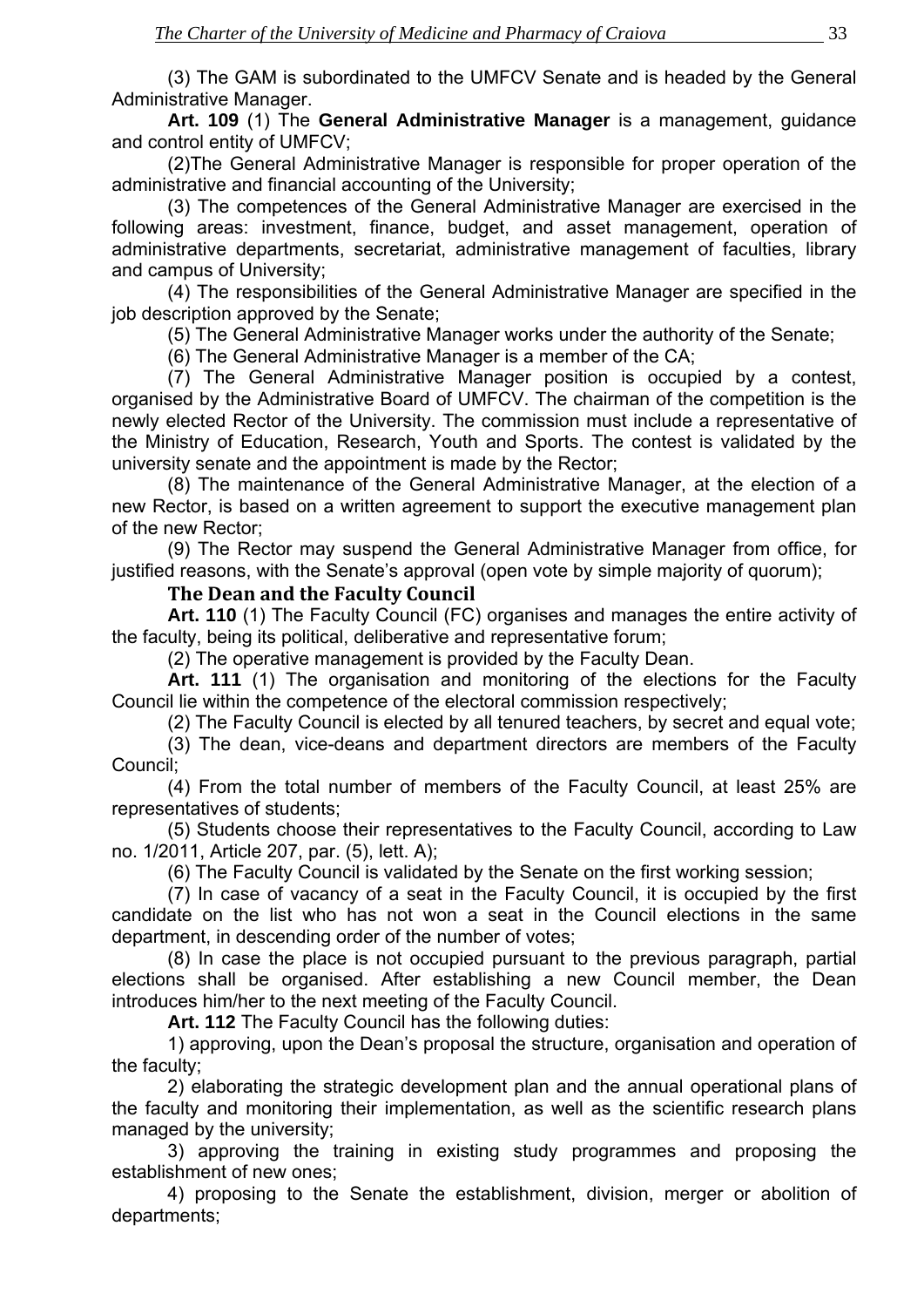5) establishing standing committees of the Council and approving their organisation and operation rules;

6) controlling the activity of the Dean and approving his/her annual reports on the general condition of the faculty, quality assurance and compliance with university ethics in the faculty;

7) considering and endorsing the reports and documentation for the evaluation and accreditation of academic study programmes;

8) establishing the criteria, standards, methodology and timetable for the periodic evaluation of teaching and research staff;

9) Evaluating the teaching and research activities of faculty periodically and taking the required measures;

10) proposing and / or providing rewards and sanctions for school staff;

11) organising courses to fill teaching positions and approving competition commissions;

12) approving the employment of associate teachers;

13) proposing the Senate to award the title of Emeritus Professor, or titles for excellency in teaching and research to university teachers who have reached retirement age, but also other honorary titles;

14) checking and approving the curricula and the teaching load of teaching and research staff, as drawn up by departments and doctoral schools and forwarding them to the Administrative Board;

15) approving commissions for admission to doctoral studies, doctoral dissertation committees and approving the award of the title of doctor in medical sciences;

16) validating the fulfilment of the election procedure for department directors;

17) proposing numbers of students in specific study programmes;

18) proposing the number of teaching groups and subgroups, and the structure of the academic year;

19) proposing specific conditions for admission to all levels of education and organising competitions for admission as appropriate;

20) approving the examination of students, and organising examination sessions;

21) reviewing and approving session extensions and re-examinations, as well as the re-examination committees proposed by the dean;

22) approving the examining boards appointed by the Dean for when the subject holder is absent;

23) approving the proposals on expelling students;

24) making proposals for different categories of scholarships for college students;

25) approving the composition of commissions for graduation examinations;

26) establishing specific criteria for inter-university transfer of students and endorsing transfer requests for different study programmes in the university;

27) approving the requests for the recognition or equivalence of studies, certificates and diplomas;

28) organising scientific meetings;

29) establishing, with the consent of the administration, collaboration agreements with institutions in the country or abroad;

30) examining and approving candidates for participation in the contest for selection of the Dean;

31) appointing the heads of clinics and submitting documentation for Senate confirmation;

32) setting out guidelines for work safety, fire safety and civil defence to be applied in university laboratories and areas;

33) making proposals for the dismissal of the Dean, vice-deans and department directors, under the established legal rules and the provisions of this Charter;

34) revoking the position of any person, as provided in the University Charter;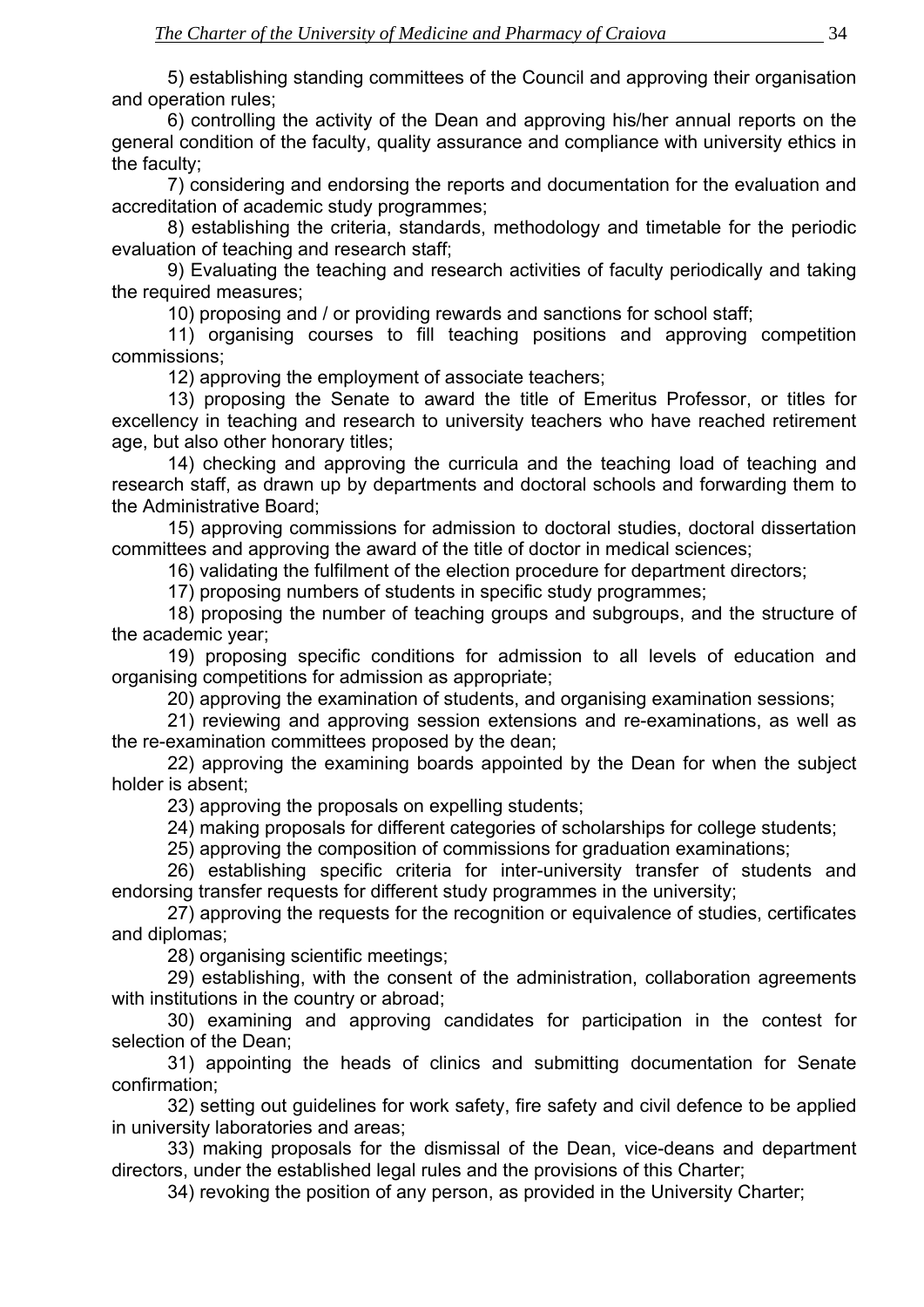35) performing other duties as determined by University Charter or approved by the Senate and in accordance with the law.

**Art. 113** (1) The Dean represents the faculty and is responsible for the management and operative management of the faculty.

(2) The Dean is the president of the Faculty Council and a member of the Administrative Board of the University.

(3) The Dean is responsible to the faculty council, the Rector and the Academic Senate.

(4) The Dean is selected through public competition organised by the Rector of UMFCV and validated by the University Senate.

(5) The competition is open to individuals from the university or any university in the country or abroad who received a positive opinion upon hearing by the plenary council. The Faculty Council must approve at least two candidates.

(6) The term of office for a dean is four years. The mandate can be renewed after a new contest.

**Art. 114** The Dean has the following duties:

(1) Proposing the structure, organisation and operation of the faculty;

 (2) Managing faculty council meetings and applying the decisions of the Rector, Administrative Board, the University Senate and Faculty Council;

 (3) Submitting to the Faculty Council annually, no later than 10 March, a report on the state of the faculty;

(4) Periodically presenting activity reports to the Faculty Council;

 (5) Submitting for the approval of the Faculty Council, draft curricula, teaching load and tuition figures;

 (6) Submitting to the Faculty Council for approval, the faculty development strategy and annual operational plans;

(7) Ensuring coherence of action regarding the strategic development of the faculty;

 (8) Together with the department directors, making decisions on the employment, continuous training, motivation, evaluation and contract termination for the faculty staff;

 (9) Taking steps for a better use of budgetary funds and attracting non-budget funding sources;

 (10) Approving proposals on the contests for department vacancies approved by the Council of the department and the Faculty Council and forwarding them to the Administrative Board;

 (11) Approving the nominal composition of committees of competition for vacancies, and forwarding them to the Faculty Council and the University Senate;

(12) Chairing competition committees to fill vacancies in faculty structures;

 (13) Randomly checking the teaching activity in the faculty and approving the teaching load of departments;

 (14) Approving proposals of the department directors on the assessment of the professional performance of teachers and forwarding them to the Rector;

 (15) Approving scheduling examinations and inspections and subsequent modifications of such appointments;

 (16) Approving the proposals of teaching staff to perform hourly paid classes and forwarding them for approval at the University Senate;

 (17) At least one month before the start of the academic year, providing the faculty departments and the deans of the faculties with subjects in the curriculum of the faculty in question, order forms, approved by the university management, with the teaching duties assigned to them, for purposes of elaboration of the teaching load;

 (18) Recognising, upon request of the students, the credits obtained in other higher education institutions;

(19) Approving proposals of rewards and sanctions for students;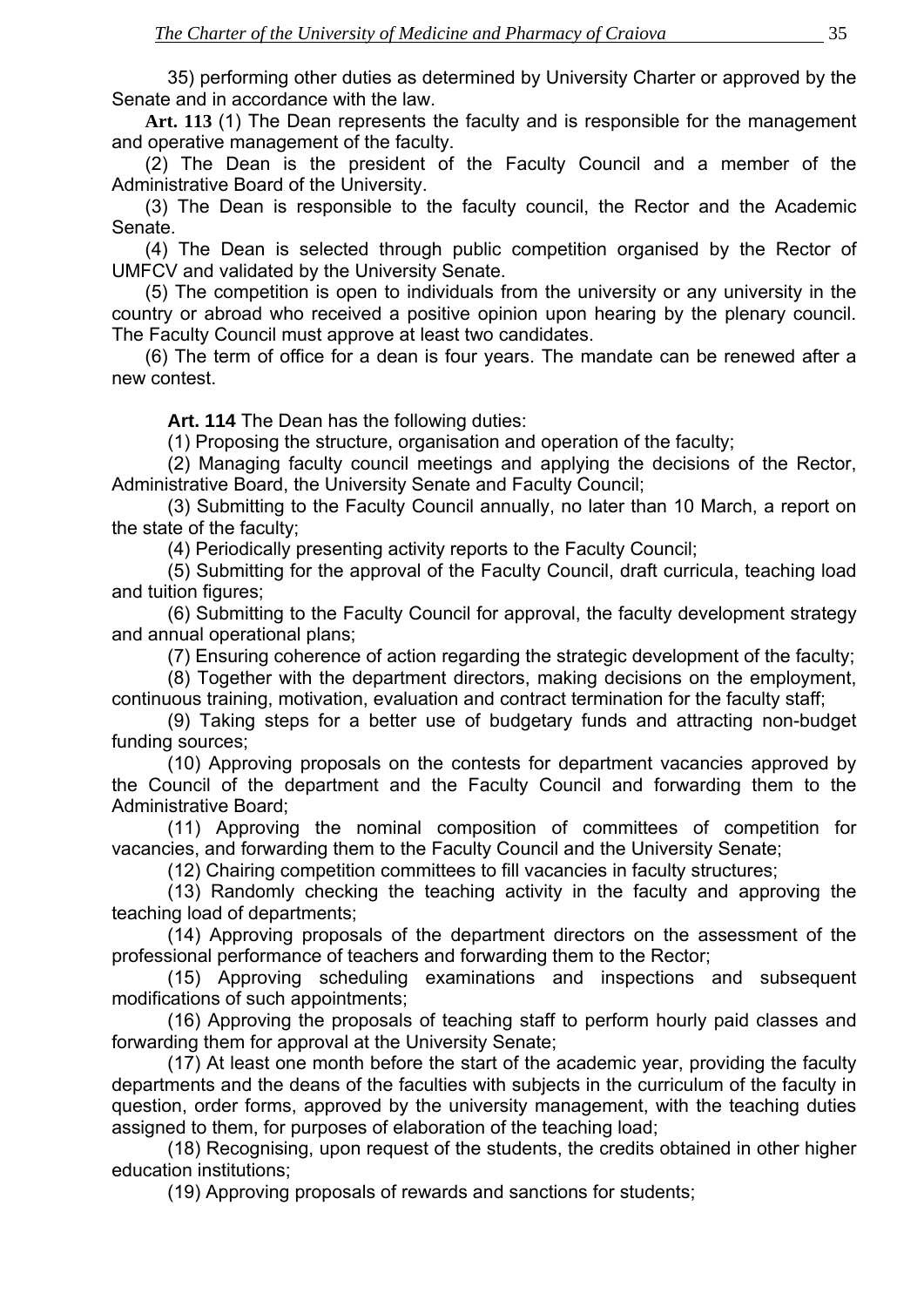(20) Approving the proposals for developing the material base of faculty and updating the annual procurement plan;

(21) Assigning powers and right to sign to the vice-deans;

(22) Providing incentives and sanctions for staff;

(23) Proposing the diversification of postgraduate training;

 (24) Forwarding to the university departments information on the decisions taken at the University level, by the Faculty Council and his/her own decisions;

 (25) Controlling the activity of the secretariat of the faculty, regarding the accuracy of student records: transcripts of notes, catalogues, and registers consistent with the data loaded in the single register;

 (26) Approving, with the professors, the examination of students beyond established examination dates;

 (27) Proposing the examination boards when the subject holder is absent, as well as the re-examination committees;

(28) Shall organise and conduct the practice of faculty students;

 (29) Ensuring the development, by teams of experts, of a draft curriculum and submitting it to the Rector;

(30) Approving teaching packages, curricula and individual job descriptions;

 (31) Proposing yearly mentors, so that, where possible, the continuity of mentoring students may be continued throughout schooling;

 (32) Approving requests for interruptions of study and transmitting them to the rector;

 (33) According to the rules on the activity of students, approving the transfer students from a license area to another, from a study programme to another within the same faculty or (to) from other faculties;

 (34) As a result of complaints from faculty or students, he/she may cancel the results of an examination or other forms of assessment, when it turns out that they were obtained fraudulently or in breach of the Code of ethics and professional academic conduct, and order the reorganisation of that evaluation;

(35) Submitting proposals on student expulsions to the rector;

(36) Approving and submitting faculty investment requests to the Rector;

 (37) Adopting measures for compliance with labour protection and fire safety guidelines within the faculty;

 (38) Cooperating with General Manager, the Department of Finance and Accounting, the Heritage and Human Resources Department;

(39) The Dean may propose the dismissal of the vice-deans.

**Art. 115** (1) Where a faculty Dean is unable to perform his/her duties for more than a month, the Rector designates one of the vice-deans as the interim dean for a period not exceeding three months.

(2) The Dean may be removed from office by the University Senate, upon the Rector's proposal or by initiative of two thirds of the members of the faculty.

(3) Within a week from the removal of the Dean the Rector designates one of the Vice-deans to represent the faculty and to temporarily take the attributions of the removed Dean.

(4) In the situation when there is a dean vacancy, the Rector organises a public contest inside that faculty in order to provide it with a Dean in no more than 3 month since the vacancy appeared.

**Art. 116** The Vice-Deans are designated by the Dean, after his/her own validation by the Rector.

(2) The Vice-deans must belong to the teaching staff of the faculty and members of the Faculty Council, being validated by the Faculty Council with simple majority.

(3) The removal of the Vice–deans may be made by the Faculty Council at the written proposition of the Dean or of the Rector.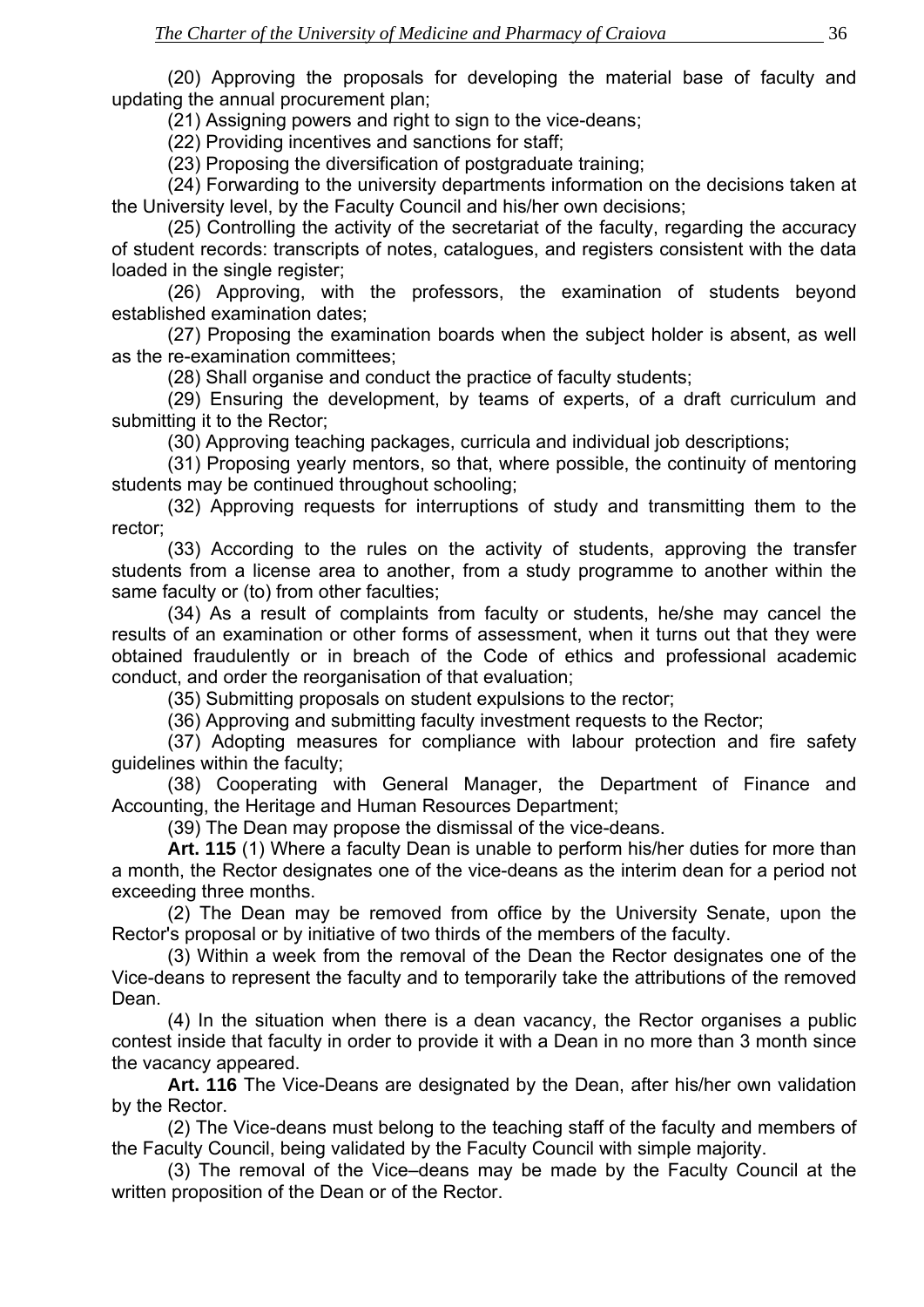<span id="page-35-0"></span>(4) If the mandate of a vice-dean is early terminated, this situation imposes the election of a new vice-dean.

(5) The attributions and fields of responsibility of each Vice-dean are established by the Dean of the faculty at the beginning of the mandate.

(6) The maximum number of vice-deans is established according to the number of the students of each faculty: one vice-dean for up to 1,000 students, two vice-deans for 1,000-2,000 students and three vice deans for more than 2,000 students.

(7)One of the vice-deans is named by the Dean of the Faculty as his automatic successor.

(8) The vice-deans are obliged to answer in front of the Faculty Council and of the Dean.

**Art. 117** The Vice-deans have the following general attributions:

(1) Ensuring the leadership in an active way in the different domains according to their competences, as established by the Faculty Council and by the Dean;

(2) Coordinating the specialised commissions of the Faculty board;

(3) Representing the Dean, upon a written empowerment, in the relationships with the other structures of the University and making connections with the departments and with the doctoral schools in their domains of competence;

(4) Coordinating and supervising the activity of the secretarial staff of the Faculty, supervising the correct elaboration of records, statistics, reports to the University Senate, to the National Institute of Statistics, MECTS and to the bodies subordinated to the last;

(5) Taking steps for promoting the educational offer of the faculty for a better selection of the candidates during the admission period;

(6) Being responsible for the organisation and the good running of the admission contests and for the final exams inside the faculty;

(7) Elaborating and submitting for approval to the Faculty Council the strategy and the yearly plans of scientific research and following the implementation of the last;

(8) Coordinating and following the activity of scientific research in the faculty;

(9) Ensuring quality management in the faculty;

(10) Preparing the reunions of the Faculty Council and making sure the quorum is attained;

(11) Verifying the laws, the University chart, the internal rules and the decisions of the Faculty Council and of the department councils, to be respected during the current activity of the faculty;

(12) Coordinating the strategic and operational planning activity together with that of evidence and report in the teaching domain, in the scientific research, in the field of the quality and in the domain of the material base of the faculty;

(13) Collaborating with the general management to accomplish the current tasks of administration and to ensure the material conditions for the best running of the teaching activity;

(14) Chairing contest commissions when there are contests for the vacancies in the structure of the faculty;

(15) Performing other activities in their job description, as given by the Dean or by the Faculty Council.

#### **The Department and the Director of Department**

**Art. 118** (1) Department is the academic unit that ensures the production, transmission and use of knowledge in one or more subjects.

 (2) The Department is headed by the Department Council, elected by majority personal and secret vote of all department members.

 (3) The organisation and supervision of elections in the departments is the liability of deans.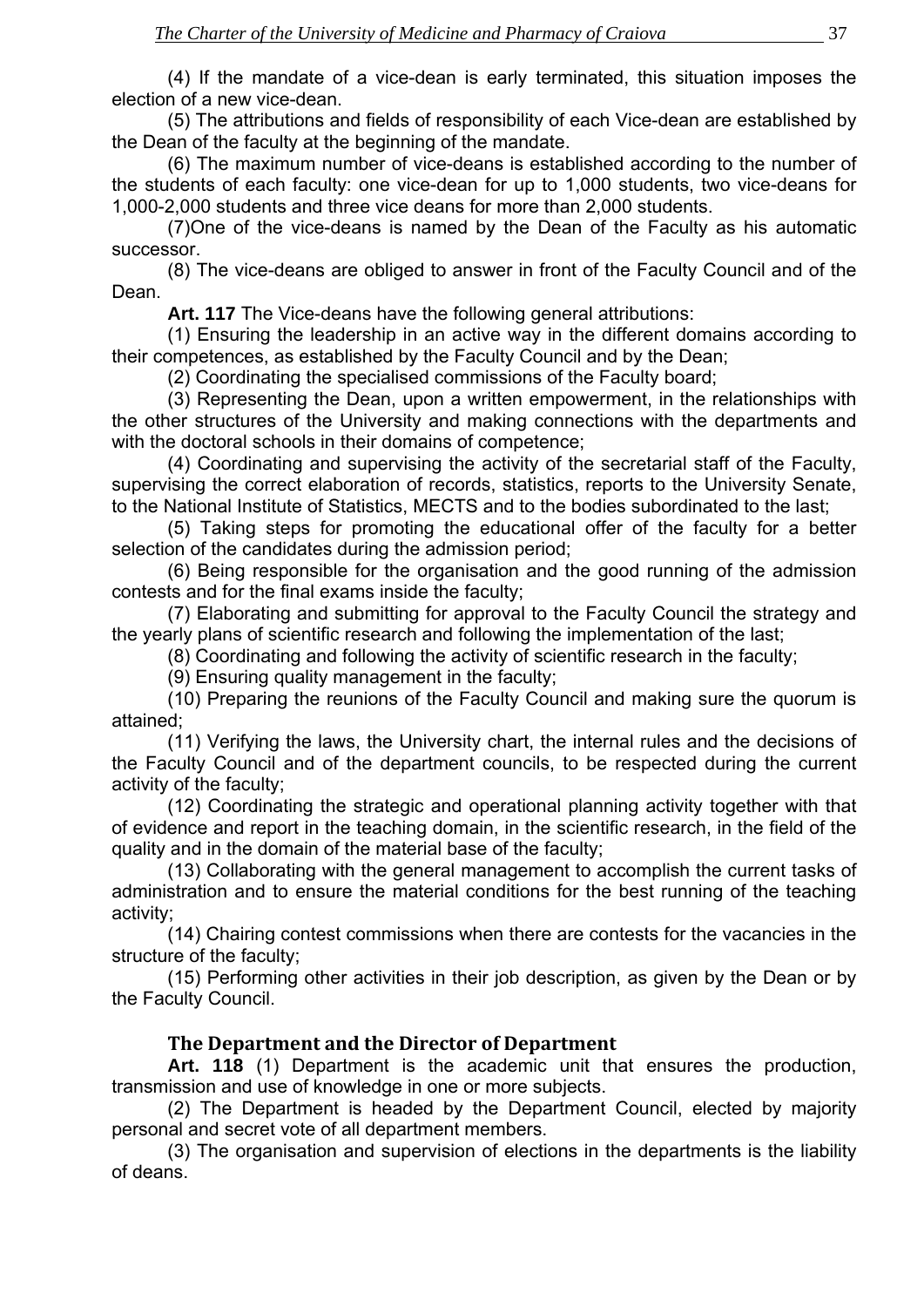(4) The Department Council recommends that each subject or group of related disciplines, should have at least one representative, preferably the person in charge with the subject.

 (5) The Council Department shall include between 5 and 13 members, depending on the structure and membership department.

(6) Teachers are selected according to the highest number of votes.

 (7) If a vacancy occurs, partial Council elections are held in the Department, for appointing the subject representative.

 (8) A department may be composed of research centres and laboratories, workshops, graduate schools and university extensions.

 (9) The department is set up, organised, divided, merged or dissolved by decision of the University Senate, upon proposal of the Faculty Council.

 (10) The Department may organise research centres and laboratories with distinct budgets of revenues and expenses.

 (11) The Department has its own leadership, chosen according to the law, and university autonomy in the areas of competence.

 (12) The Department is headed by a Director of the department, who provides management and operational management structure.

**Art. 119** The Department Council has the following attributes:

 1) monitoring the teaching and research in the department and making proposals for providing logistic base;

2) approving the syllabi produced by subject holders;

 3) following the performance of the duties by the non-teaching support staff of the department;

 4) establishing how teachers will cover subjects in the curricula of other universities, according to the order forms;

5) approving the teaching load of the department teaching staff;

6) approving the vacancies for teaching and research in the department;

 7) approving the teaching load and individual job descriptions for all department staff;

 8) approving the dossiers prepared by members of the department to obtain merit pay;

 9) coordinating and implementing periodic peer evaluation for teachers, assessment by students and collecting updated and accurate records of teachers' selfassessment;

 10) approving the hiring of specialists with scientific value recognized in the field as professors or guest associate professors;

 11) approving the proposed penalties for the infringement or breach of professional ethics and professional conduct;

12) continuing the research work of teachers after retirement, according to the law;

13) approving the annual plan for editing courses and other educational materials;

 14) examining the educational material (courses, course materials, practice guides, guidelines for projects) developed by teachers in the department, for the educational process, in terms of scientific content, accuracy and originality of the text information;

15) organising students practice managed by the department;

16) coordinating scientific student clubs;

17) approving themes for degree papers / diploma projects and dissertations;

 18) proposing the use of material and financial resources available to the department, under the law;

 19) drawing up the department's annual report and forwarding it to the Faculty Council;

 20) The department council may revoke any member thereof, including the director of the department, as provided in the University Charter and its annexes;

21) exercising other powers established by the Faculty Council.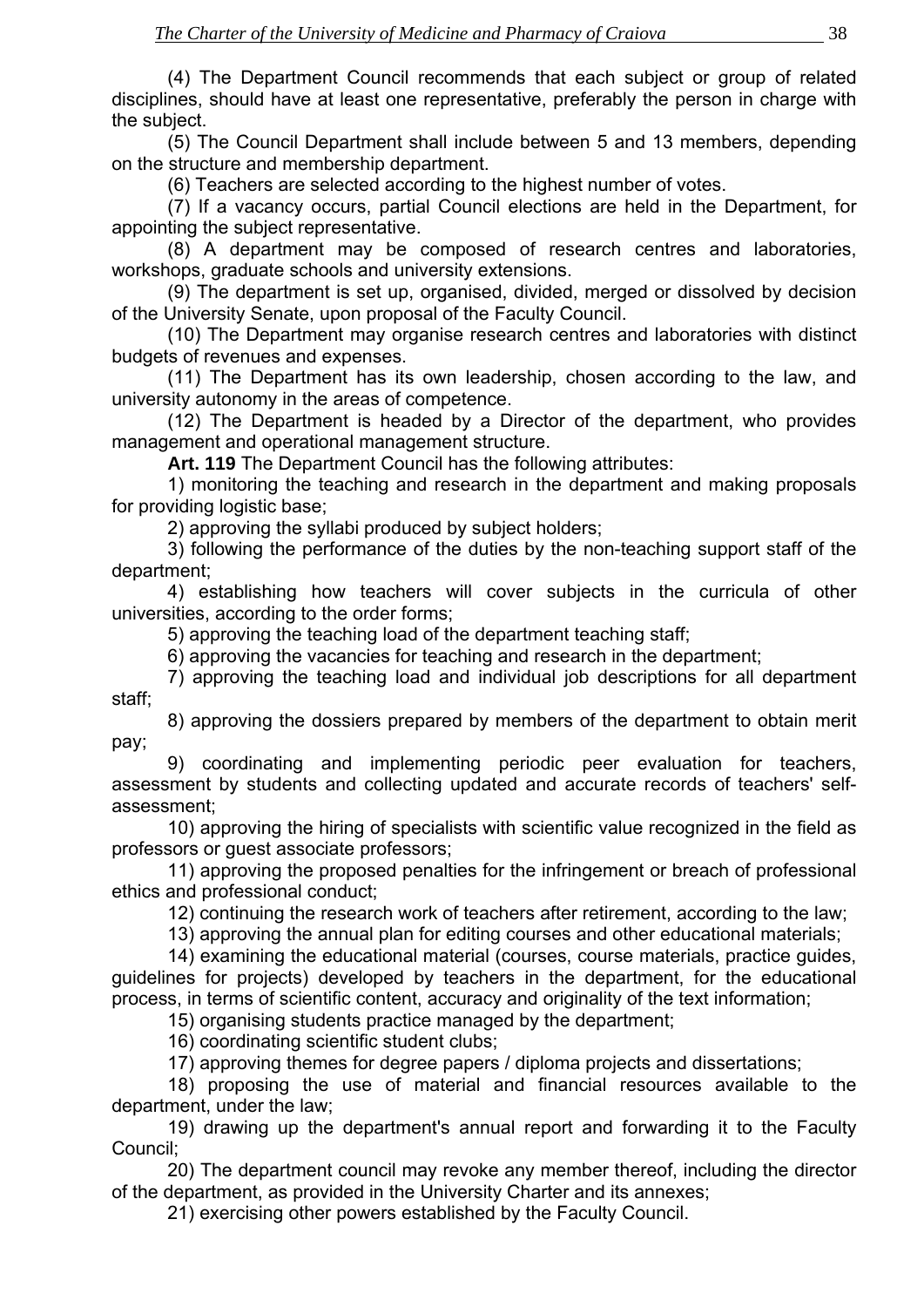**Art. 120** (1) The Director of a department manages the department.

(2) The department director is elected for four years by universal, direct and secret vote of all tenured teachers and researchers in the department. Any member of the department may apply for the position of department director, by self-proposal.

(3) The Director of a department is elected in the same session as the department council, by secret vote of the majority of the department members.

(4) Its mandate may be renewed, after new elections held under the Charter.

(5) The Director of a department is a member of the Department Council.

(6) The department director may be removed from the management, upon the proposal of the Faculty Council, the Dean or the department. Not later than 30 working days, a new Director of the department is to be elected according to the procedure provided in this Charter.

(7) If the position of department director becomes vacant, partial elections shall be organised to fill this position within 3 months from the date of the vacancy. Until the appointment of new director, an interim director of the Department Council is appointed, whose mandate ends upon the appointment of the new director.

**Art. 121** The Director of the Department has the following duties and powers:

(1) he/she is responsible for the curriculum, the teaching report, the research and quality management and financial management of the department;

(2) the department director shall draw up the teaching report, at least 30 days before the start of each academic year and subject to endorsement by the department council and the Faculty Council. The teaching report shall be developed in consultation with department members and cannot be changed during the academic year;

(3) he/she is responsible for the selection, employment, professional development, motivation, regular assessment and termination of contract of employment of department personnel;

(4) he/she makes proposals for vacancies and submits them for approval to the department council and the Faculty Council;

(5) he/she can be Chairman of the competition for vacancies in the structure of the department;

(6) he/she agrees with subject holders on the topic and bibliography of competition for vacancies of auxiliary staff;

(7) he/she is the chair of the meetings of the department and sets the agenda for meetings;

(8) he/she transmits to the department personnel the decisions made at higher levels and controls the tasks arising from those decisions;

(9) he/she periodically reviews the results of teaching and research and evaluates the work of teachers and auxiliary staff;

(10) he/she approves the travel requests of department staff;

(11) he/she makes sure that the tasks set by the Senate in organising and conducting competitions for admission and graduation are accomplished;

(12) he/she verifies that the programme and legal work schedule are complied with by teachers and auxiliary staff of the department;

(13) he/she organises the specialized peer evaluation of doctoral theses in the department, before the formal submission thereof;

(14) he/she checks, by sampling, the compliance with syllabi;

(15) he/she reviews the performance of student evaluation at the end of each session and makes proposals for concrete measures to improve the results;

(16) he/she supervises the files of the courses and curricula developed by subject holders, and periodically submits them for consideration by the council department;

(17) he/she establishes an individual job description for all department staff;

(18) he/she prepares the income and expenses budget of the department;

(19) he/she coordinates the planning of department staff, the maintenance and modernization of laboratories and the organisation of scientific student clubs;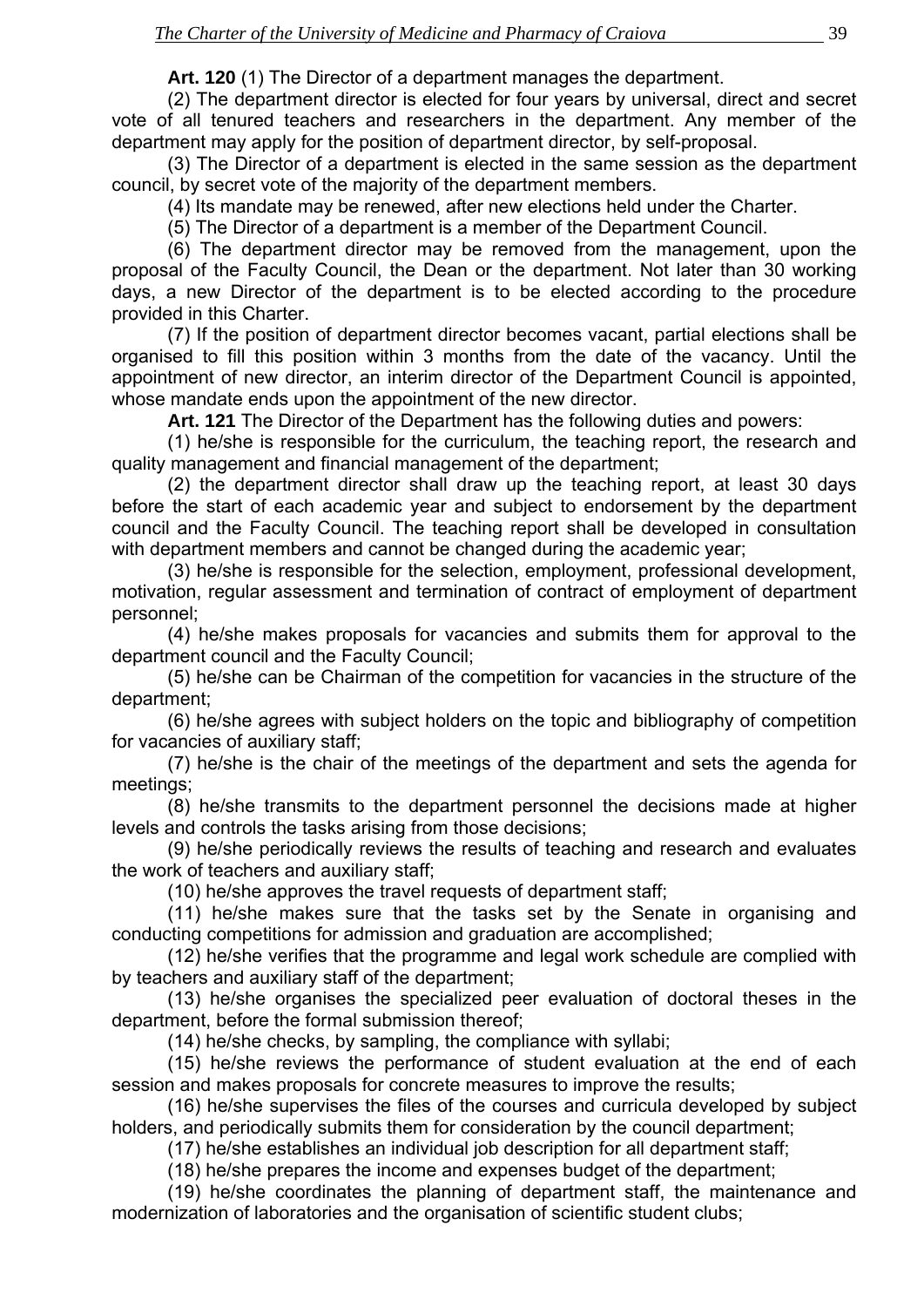(20) he/she names committees for stocktaking the assets of the department;

<span id="page-38-0"></span>(21) he/she is responsible for training staff in terms of security and occupational health standards, rules of civil defence and fire protection.

#### **Study Disciplines**

**Art. 122** (1) A study discipline is a single profile unit included in the basic organisational and functional structure of the department.

(2) The study discipline organise and coordinate the education, scientific research and, where appropriate, healthcare in a well-defined specialized field, integrated into the department.

**Art. 123** A study discipline has its own staff consisting of teachers, support staff and care personnel, and is included in the teaching report of the department.

**Art. 124** (1) A study discipline is headed by an official, usually the person with the highest academic qualification, as approved by the Faculty Council, providing for the management of the party and working with the department leadership in management education and research.

(2) The study discipline holder organises all activities on teaching, scientific, management, and is responsible for order and discipline of the unit, being accountable to the department and, where appropriate, to the Faculty Council.

## *Chapter IX. The Academic Community and Membership*

**Art. 125** (1) The academic community of UMFCV is composed of students, teachers, researchers, physicians, pharmacists, students of postgraduate training programs and technical staff - administrative and non-established staff;

(2) Graduates (alumni), teachers and researchers who have worked in the past for UMFCV remain members of the academic community, but without prerogatives and decision making competences at the institutional level;

(3) Members of the academic community are also Romanian and foreign personalities who were granted honorific titles by UMFCV, without having in turn prerogative and institutional decision-making powers.

**Art. 126** (1) UMFCV has the duty to provide all members of the university with a professional and motivational environment proper for their intellectual, professional and spiritual fulfilment;

(2) The UMFCV management must provide all members of the community with the education, teaching, scientific and research conditions appropriate to the contractual relationship between them and the University;

(3) UMFCV protects the human and professional dignity of all members of its community without any discrimination;

(4) UMFCV ensures the rights of employees and intellectual property rights on scientific, cultural or artistic creations, according to the University Charter and specific legislation in force;

(5) The main rights of the teaching and research staff, including auxiliary staff, are:

a) Guarantee of the academic freedom, based on which the members of the academic community can freely express their academic opinions in the university environment and are free to teach, research and create according to the criteria of academic quality;

b) Teaching and research staff has the right to publish studies, articles, books and scientific works, to seek to obtain national and international grants with unrestricted academic freedom;

c) Teaching and research staff has the right to join national and international associations and trade unions, professional and cultural organisations, as well as legally established political organisations;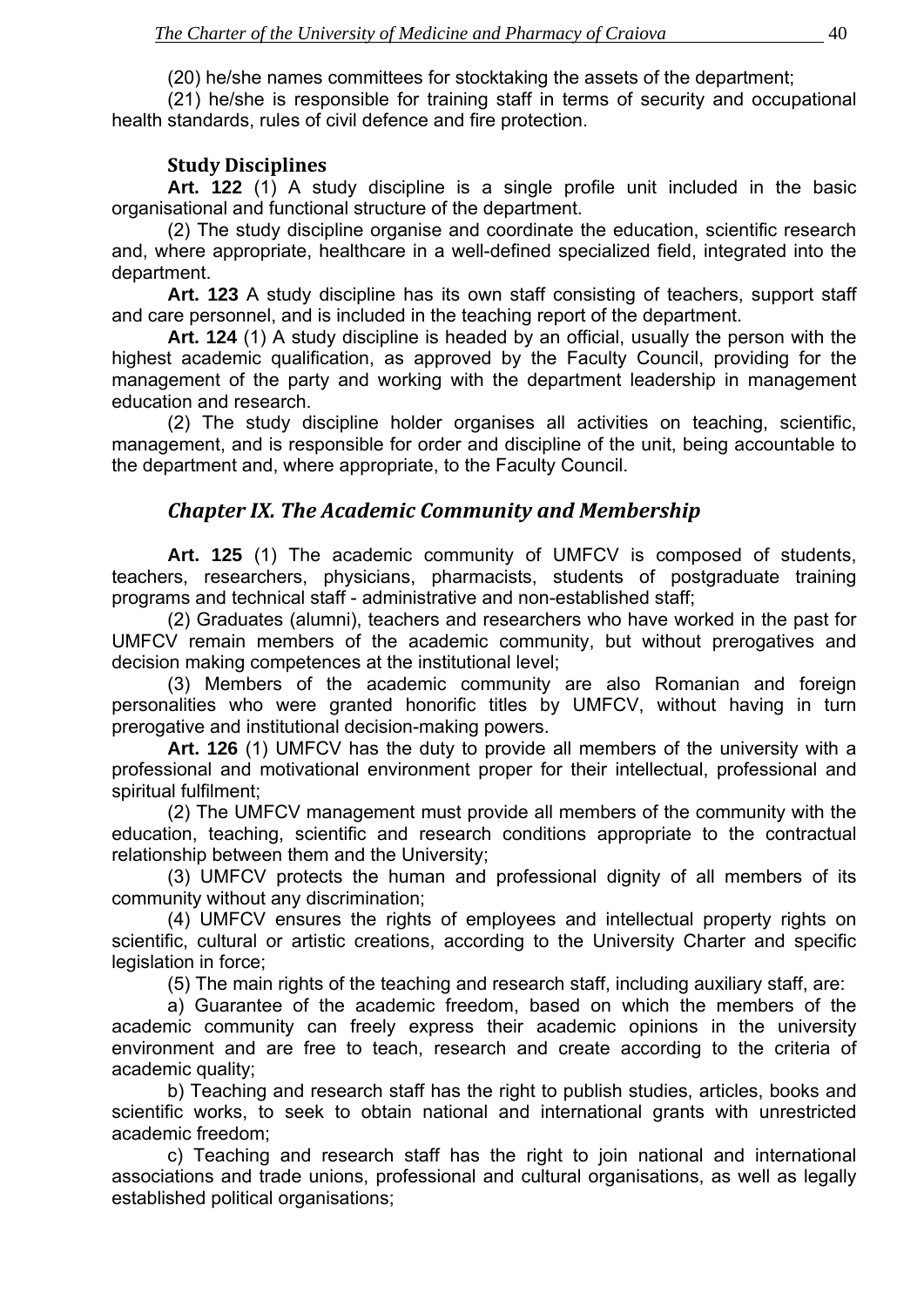<span id="page-39-0"></span>d) Tenured teachers are entitled to hold their teaching position for some periods of time, paid leaves and unpaid leaves, as specified in Law on National Education and its subsequent official documents;

e) Teachers who are elected or appointed in public institutions or are developing specific public service activities in ministries or other specialized structures at a national level may perform educational activities up to a teaching quota;

f) Teachers have the right to paid annual leave, during university holidays, lasting at least 40 working days. In duly justified cases the University management may interrupt the legal holidays and such persons will be paid for their work;

g) The University personnel has the right to healthcare in medical and psychological clinics and hospitals as established by the Ministry of Education, Research, Youth and Sports and the Ministry of Health, as well as in private clinics for the medical services negotiated by the University and paid from its funds:

h) The teaching staff has the right to interrupt teaching, holding their position, in order to raise and care their children up to the age of 2, or 3 for children with disabilities, according to the applicable law. This right may be received only by one of the parents or legal supporters.

**Art. 127** (1) The academic community members exercise their unrestricted fundamental freedom and human rights, as well as their academic freedom. They have the right to freely acquire, develop and transmit their knowledge without any political, religious or other kind of interference. They have the right to elect and be elected in institutional management structures, the right to free speech and expression related to all matters regarding their own work and development and those of the institution.

(2) All members of the academic community benefit of the university space and are responsible for its proper operation, protection and preservation.

**Art. 128** (1) The academic community members have the duty to respect the regulations, rulings and decisions of the University and state institutions authorized by law.

(2) The members of the academic community must preserve, develop and disseminate the humanistic spirit of the medical school of Craiova, distinguish themselves by a highly professional and ethical conduct and actively participate in the national and international exchange of values.

(3) The fundamental duty of all the members of the academic community is the correct representation of the interests, prestige and image of the University.

#### **Students**

Art. 129 (1) The students are considered partners of UMFCV and equal members of the academic community.

 (2) The status of a student and member of an academic community is achieved only after admission and registration of the person in the Registry of UMFCV.

 **Art. 130** The principles governing the activity of students in the academic community are:

 a) Non-discrimination - all students of UMFCV receive equal treatment from the academic institution; any direct or indirect discrimination against the student is prohibited;

 b) The principle of right to free assistance and complementary services by: counselling and information of the student provided by the teachers outside the classroom, workshop or laboratory; counselling for vocational guidance; psychological advice, access to major specialty books and scientific publications; access to data regarding personal school records;

 c) The principle of participation in decision making - the decisions are made with the participation of the students' representatives;

 d) Freedom of expression - the students are entitled to freely express their academic opinions, within the framework of the institution;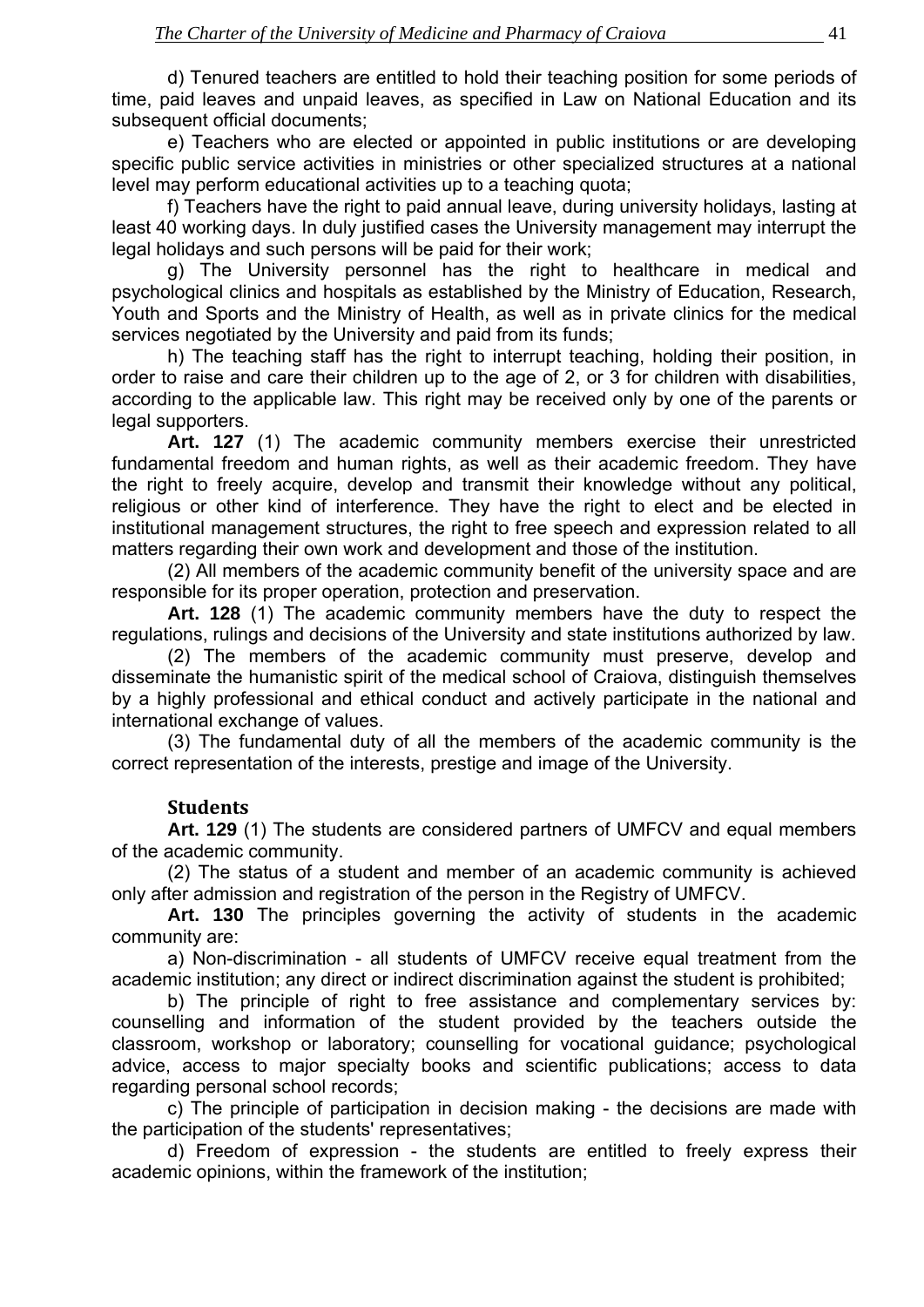<span id="page-40-0"></span> e) The principle of transparency and access to information - the students are entitled to free access to information concerning their academic education and academic community life according to law;

f) Freedom of national or international mobility.

**Art. 131** The rights, freedoms and obligations of students are included in the *University Code of the student rights and obligations*, monitored by the UMFCV management and legally established student associations, which present the annual report regarding the implementation of and compliance with the code.

**Art. 132** (1) Students have the right to set up workshops, clubs, activities circles, sports and arts groups, organisations and publications according to law.

 (2) Students are democratically elected by universal, direct and secret vote in various groups, programs or cycles of study, both within their faculties and the university. They are the legal and legitimate representatives of the interests of students in each academic community. The management of UMFCV is not involved in organising the process of electing student representatives.

 (3) A position as a students' representative may not be conditioned by the university management.

 (4) Students may be represented in all decision-making and counselling structures of the university.

 **Art. 133** Students receive free medical and psychological healthcare in the university medical offices and hospitals or in national clinics and hospitals according to law.

 **Art. 134** (1) UMFCV may extend the approved number of students with at least a state-funded study place for school graduates coming from orphanages, as established by the Senate.

 (2) Candidates from socially and economically hazardous or marginalized environments – Roma, graduates of rural high schools or of high schools from cities with less than 10,000 inhabitants – may benefit of a number of subsidized places guaranteed by the law.

 **Art. 135** The University Senate may establish changes in the status of a tuition student, which are announced publicly by the end of the current academic year and will be applied from the next academic year.

 **Art. 136** (1) Prices for meals and accommodation in student hostels are approved by the Senate, based on the reference report of the General Administrative Management and approval of the vice-rector responsible with institutional management, students and residents. Prices may not be greater than the difference between operating costs, including staff, utilities, raw materials, consumables, and routine maintenance expenses, and respectively, subsidies from the state budget.

 (2) In order to ensure transparency, UMFCV periodically publishes the budget of revenues and expenses for each student hostel.

 **Art. 137** All study documents issued by the university as well as those concerning the students' status (certificates, school reports, cards) are issued free of charge.

## **Teaching and nonteaching staff**

 **Art. 138** The teaching and research positions within UMFCV are:

(1) Junior Lecturer, Senior Lecturer, Associate Professor, Professor.

 (2) Research Assistant, Scientific Researcher, Scientific Researcher 3rd level, Scientific Researcher 2nd level, Scientific Researcher 1st Level.

(3) Equivalence between research positions and teaching positions is as follows:

 a) Scientific Researcher is equivalent to Junior Lecturer, for persons holding a doctor's degree diploma;

b) Scientific Researcher 3<sup>rd</sup> Level is equivalent to Senior Lecturer;

c) Scientific Researcher 2<sup>nd</sup> Level is equivalent to Associate Professor

 $\overrightarrow{d}$ ) Researcher 1<sup>st</sup> degree is equivalent to Professor.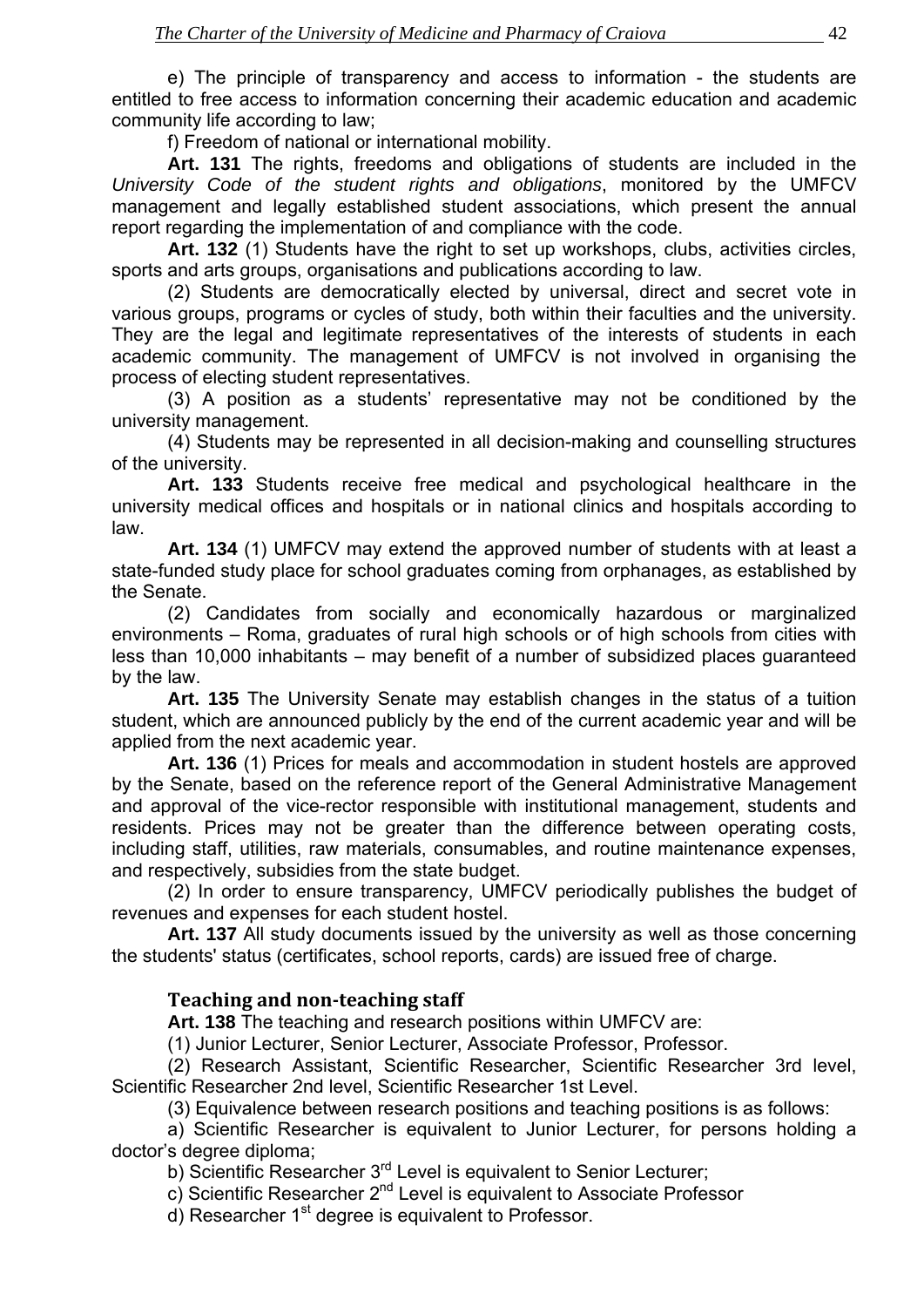(4) The associated teaching staff of UMFCV may occupy the following positions: senior lecturer, associate professor and professor.

 (5) According to the academic needs, the Senate may approve the invitation on a determined period of other university teachers or other recognized experts in the field. The teachers can be invited from our country or abroad, as guest associate professors. In case of specialists with teaching degrees not recognized in Romania, the Senate approves by evaluation the appropriate academic degree according to national standards.

 (6) The research staff, research associates, including students and other staff categories may operate on different positions in departments, doctoral schools, research institutes, research and small production centres and other structures, according to law. Their hiring is done according to law.

 **Art. 139** (1) The pay rolls of teaching and research staff shall be provided annually by establishing academic standards at least 15 days before the start of each academic year and may not be changed during the academic year.

(2) Teaching functions and positions are established taking into account:

a) The curricula;

b) The study formations;

c) The academic quotas.

 (3) In the pay roll the occupied or vacant teaching and research positions are recorded in hierarchical order specifying appropriate teaching and research functions and weekly number of hours distributed at teaching, seminars, practical work or laboratory, mentoring projects, mentoring students and doctoral students, professional practice, research and their equivalent activities, at the disciplines from the curriculum.

 (4) Pay rolls are elaborated at the level of departments and doctoral schools, by consulting their members, following the specifications of the Faculty Council regarding the teaching and research tasks. In the departments with disciplines spreading over several faculties, the pay rolls are completed based on order notifications approved by the management of the academic institution.

 (5) The pay roll of teaching and research staff is endorsed by the Faculty Council or where appropriate by the doctoral school board and is approved by the Senate.

 (6) The number of auxiliary teaching and research staff positions is determined by the Senate, according to the budget and specifics of the institution, faculty, study program, department or doctoral school.

**Art. 140** In UMFCV the teaching positions are occupied only by examination developed in full transparency, fairness and professionalism in accordance with national legislation and the Methodology *for vacancy and occupation of the teaching and research positions*, approved by the Senate. Non-teaching positions are occupied in accordance with the law and in compliance with internal procedures approved by Senate.

**Art. 141** (1) Teaching, scientific and professional duties are contained in the job descriptions of each member of the community under agreement with UMFCV and summarized in the pay rolls approved by the UMFCV Senate.

(2) The rights, freedoms and obligations of each member as well as the outlines and penalties regarding their related compliance and performance are specified in the University Charter, the Rules of Procedure, Rules of Organisation and Operation and in other official documents of the University. All the documents specified may not contradict national laws.

**Art. 142** (1) The basis for assessing the activity of the staff and promotion thereof are the value criteria and the quality of the work performed.

(2) Each employee's performance assessment is done periodically, every five years based on quality standards developed by structures authorized by the Senate or stipulated by law.

(3) The main forms of assessing work results provided for the teaching staff are: self-assessment, peer evaluation, student assessment and evaluation performed by the direct manager.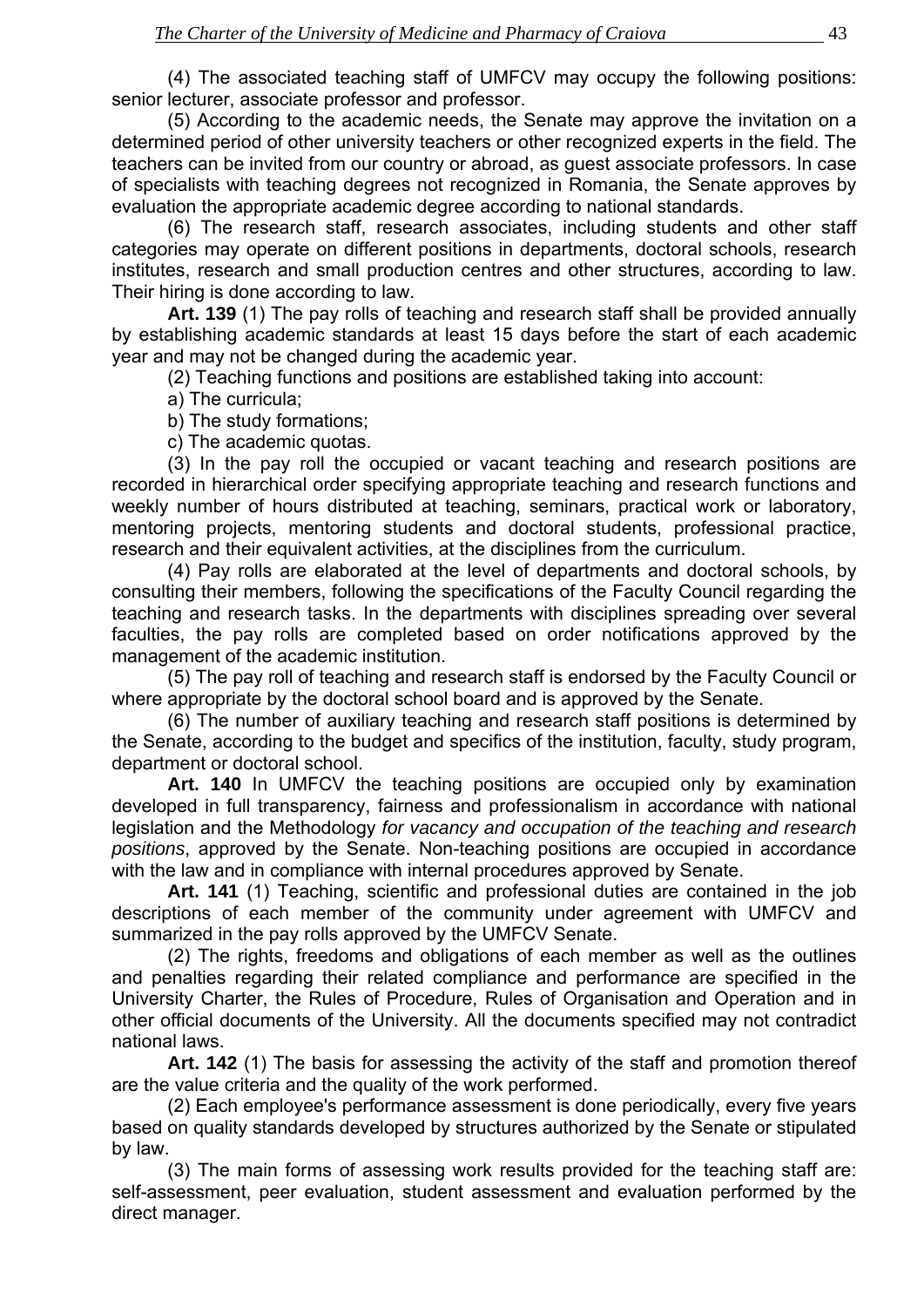**Art. 145** (1) Teaching and research staff retire at the age of 65.

 (2) Based on the criteria of professional performance and financial situation, the Senate may decide the continuation of a teacher's or researcher's work after retirement, based on a contract for a period of one year, extendable annually, according to the University Charter, with no age limit.

 (3) The University Senate may decide to award the honorary title of professor emeritus for teaching and research excellency to teachers who have reached retirement age.

(4) Retired teachers can be paid on an hourly payment basis.

 (5) Teaching and research staff supervising doctoral works, who retire at the age of 65 years, may also supervise doctoral works after retirement age. The age limits up to which they may receive new postgraduate students for the direction of PhD/master's dissertations are established in the Rules of organisation and performance of doctoral studies in accordance with legal provisions.

 (6) The legal regime of overlapping salary with pension does not apply to the teachers benefiting by the provisions of paragraphs (2) and (5).

 (7) The retirement of the non-teaching staff shall be done in accordance with the national legislation in force and specific regulations for the professions, as issued by the qualified authorities.

 **Art. 146** (1) Representatives of the student organisations and of the UMFCV Union of Teaching and Non-teaching Staff participate directly in the activity of the management structures of the university (Faculty Councils, the University Senate, the Administrative Board, the councils of Doctoral Schools and the Council of Doctoral Studies, as elected members or as rightful members or as guests to the meetings of these structures. Student organisations representing the interests of students in each component of the academic community may have rightful representatives in the decision-making and executive structures of UMFCV. Students have at least one representative in the committees of ethics, accommodation, quality assurance, and other social committees.

 (2) The management structures of the faculties, doctoral schools and University make decisions based on majority vote. In debate meetings which end with voting decisions, trade unions and student representatives have the legal right to freely express their opinions and proposals. In some cases, these representatives are expressly consulted.

 (3) All matters which are the basic concerns of unions and student organisations, such as those regarding the working and living conditions of staff and students, are subject to analyses in the discussions and consultations with representatives of the management of such structures and other invited governing structures of the union and student organisations.

 (4) The teachers who are part of the management of the departments, faculties and University are required to attend personally or through representatives, the specific activities of the trade unions and students in order to learn more about the problems they face, to provide proper support and draw them in to achieve the common strategic objectives of the University.

 (5) Representatives of the University's management structures, particularly members of committees dealing with student social issues of the University Senate or faculty councils, organise meetings with student representatives in the Senate and Faculty Board, for purposes of analysis and consultation on the major issues of the educational process, the practical training of students, student scientific research, accommodation issues, scholarships and other facilities for study and living conditions (mobility, health care etc.).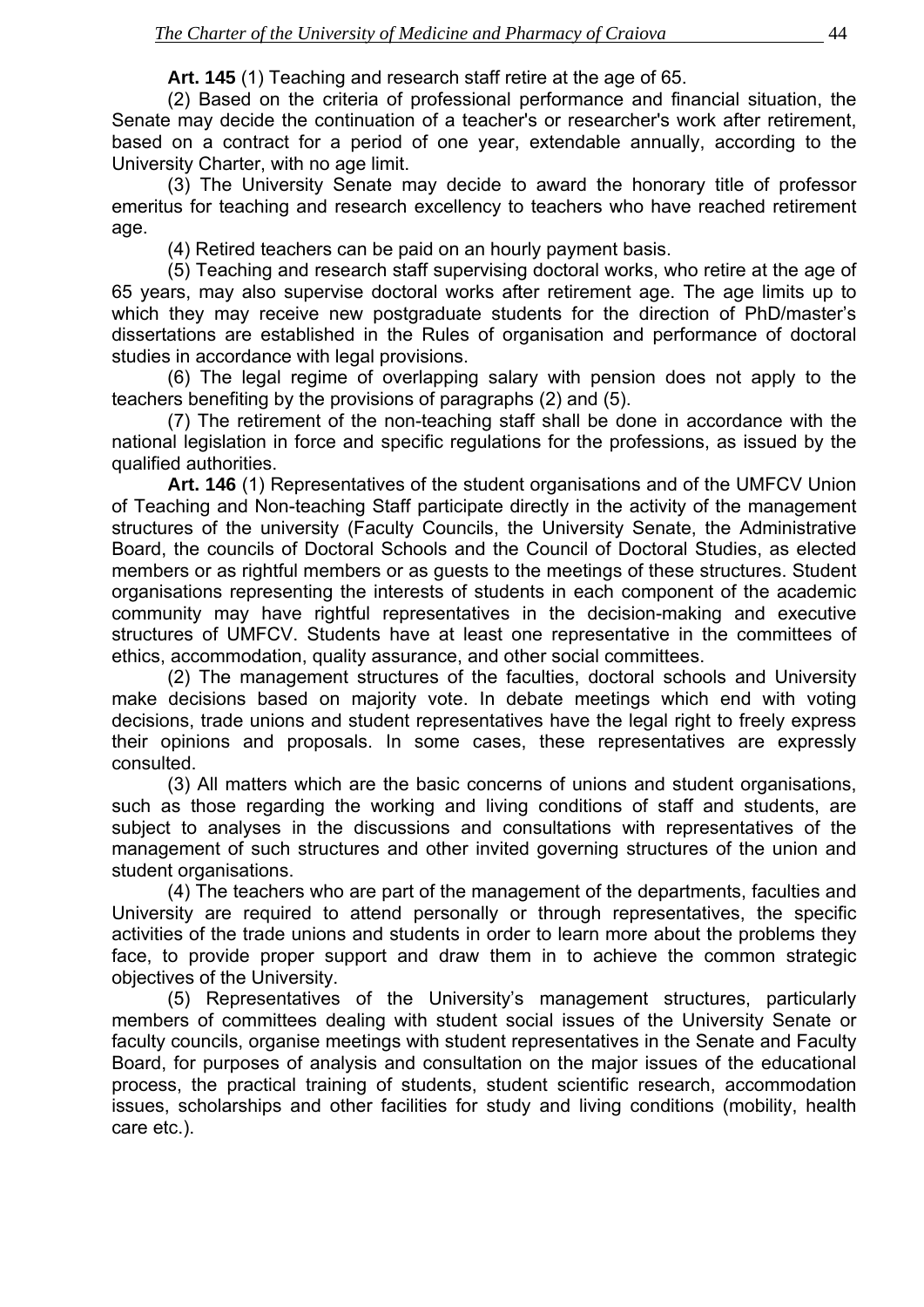## <span id="page-43-0"></span>**The Code of Ethics and Professional Deontology of Teaching**

## **and R&D Staff**

## **Art. 147 Preamble**

 (1) The University of Medicine and Pharmacy of Craiova (hereinafter UMFCV) is an institution whose purposes, valid for each of its members, include career development, knowledge and research development, respecting the laws and the human rights.

 (2) The University respects the dignity of each of its members and promotes academic integrity, critical approach, intellectual partnership and cooperation regardless of political or religious beliefs. Its members undertake to contribute to democratic development and prosperity of society.

 (3) The UMFCV Code of Ethics addresses the employees and beneficiaries of the educational services offered by UMFCV, and include rules of conduct required in the exercise of rights and duties of each of them. They are responsible for providing information about the provisions and amendments to this Code.

 (4) The University's policy is to act to the highest degree of integrity and honesty in all its activities. This is a responsibility that must be shared by all members of the academic community at the level of educational objectives of the University.

 (5) The Code of Ethics is a moral contract between students, teaching and administrative staff and the academic community as a whole. It contributes to the cohesion of its members and to the formation of an academic environment based on cooperation and fair competition, thus increasing the prestige of UMFCV.

 (6) The Code of Ethics was elaborated within the context of Law 1/2011 and Law no. 18 of 10 January 2011 regarding the National Education. The University Code of Ethics refers to principles and rules of academic ethics, imposes standards of ethics, aiming at empowering UMFCV academic community.

 (7) Compliance with the Code of Ethics is mandatory for all members of the UMFCV academic community.

 (8) The Code of Ethics does not replace the internal regulations and other laws applicable to the UMFCV. It deals more with an area between moral behaviour and law.

## **Art. 148 Academic Freedom**

(1) Academic freedom is the indispensable quality of higher education institutions.

(2) Academic freedom is essential for research, practice and teaching.

 (3) The University encourages critical approach, intellectual partnership and cooperation regardless of political or religious beliefs.

 (4) UMFCV is a space free of political, religious and economic interference, pressure and constraints except for scientific, legal and ethical constraints.

 (5) The University members are protected from censorship, manipulation, persecution, in compliance with scientific standards and professional responsibilities.

 (6) Any member of the academic community must avoid violating academic freedom of other members of the community, based on mutual respect.

 (7) Religious, political or any other beliefs are private matters of each member of the academic community and cannot be imposed to others by abuse of authority.

 (8) Academic institutions do not have the right to reduce this freedom practice by their members or to use it as an argument for disciplinary action.

## **Art. 149 Right to Privacy**

 (1) The teaching, auxiliary and administrative staff must respect confidentiality in matters concerning the private life of colleagues and students (such as personal data, political or religious affiliation, hidden physical or mental disabilities, sexual orientation etc.) under the in force legislation provisions.

(2) Personal files of employees or students are confidential.

 (3) The members of the academic community must respect any member's confidentiality demand.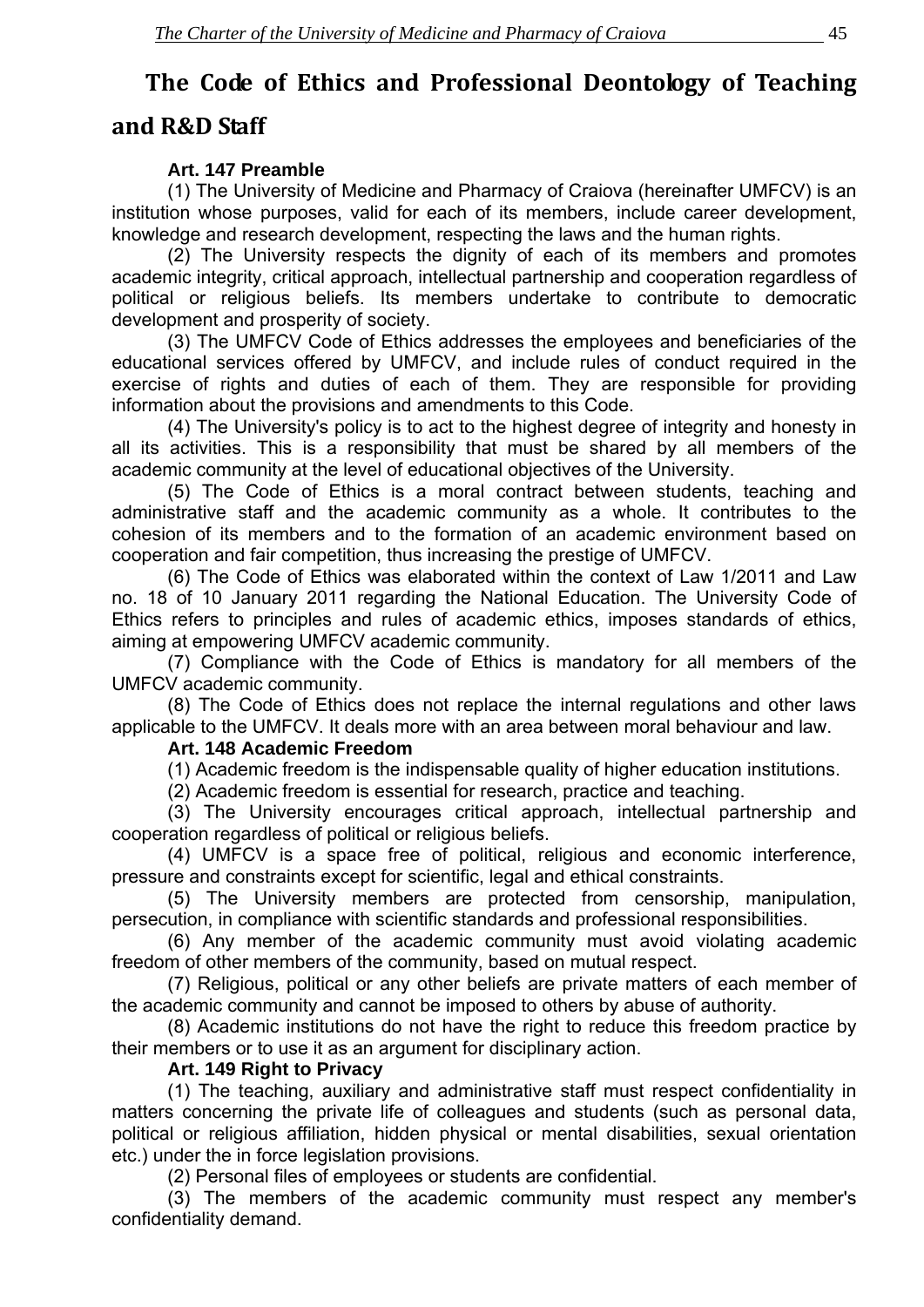#### **Art. 150 Personal autonomy**

 (1) UMFCV promotes an adequate environment for personal autonomy and provides the optimum conditions for each member of the university to make and implement decisions on an informed basis.

 (2) For this purpose, the exercise of informed consent is ensured regarding the competitions, programs and opportunities for study and research. In addition, it provides opportunities for each member of the University to be able to make decisions on his/her own career.

 (3) All information relevant to the academic community and general public about academic standards, educational programmes, quality assessment, access, promotion by admission examination, employment, contracting, etc.), relevant parts of the CV of the teaching staff members and of the academic management, the structure and activities of the university etc. are supplied equally and promptly by the university website ([www.umfcv.ro](http://www.umfcv.ro/)) to the beneficiaries.

#### **Art. 151 Justice and equity**

#### (1) *Indiscrimination and equal opportunities*

 (1.1) Discrimination in the academic environment is the unequal treatment of a person, treatment which results in a violation or limitation of the rights of a person, based on gender, race, age, disability, sexual orientation, nationality, ethnicity, religion, social class, financial status or originating environment.

 (1.2) The members of the university have the right to operate and interact in an environment free from any form of discrimination. They have the obligation to respect the rights and beliefs of others.

 (1.3) The University shall not exclude any person from its programs for arbitrary reasons, such as those listed in the definition of discrimination.

 (1.4) The UMFCV Regulations apply to all members, regardless of gender, nationality, race, politics, etc.

 (1.5) UMFCV also prevents the forms of indirect discrimination i.e. the obligations of a member may not be modified according to one or more of these criteria.

#### (2) *Situations of conflicts of interest and incompatibilities*

 (2.1) A UMFCV unit means institutes, centres, laboratories, design facilities, consulting centres, university clinics, human resources training centres, micro-production and services facilities, experimental facilities, postgraduate schools, university extensions or other research and development facilities, functional entities or entities for manufacturing and transfer of knowledge and technology, established by law, except faculties, departments and doctoral schools.

 (2.2) The management positions of a higher education institution, located in a direct management, control, authority or institutional assessment position are incompatible according to article 295 paragraph (4) of the National Education Law no. 1/2011 and cannot be occupied simultaneously by spouses and relatives up to the third degree, as follows:

 a) The University Senate President is incompatible with the rector, vice-rectors, Chairman of the Committee for doctoral studies, deans, vice-deans, the general manager, members of the Administrative Board, department directors, heads of doctoral schools, higher education facility managers, heads of permanent or temporary structures subordinated directly to the University Senate President;

 b) The rector is incompatible with the vice-rectors, Chairman of the Committee for doctoral studies, deans, vice-deans, the general manager, members of the Administrative Board, department directors, heads of doctoral schools, heads of structures of the higher education institution;

 c) Vice-rectors and the Chairman of the Committee for doctoral studies are incompatible with the deans, vice-deans, the general manager, members of the Administrative Board, department directors, heads of doctoral schools, heads of the structures subordinated to the respective vice-rector or director;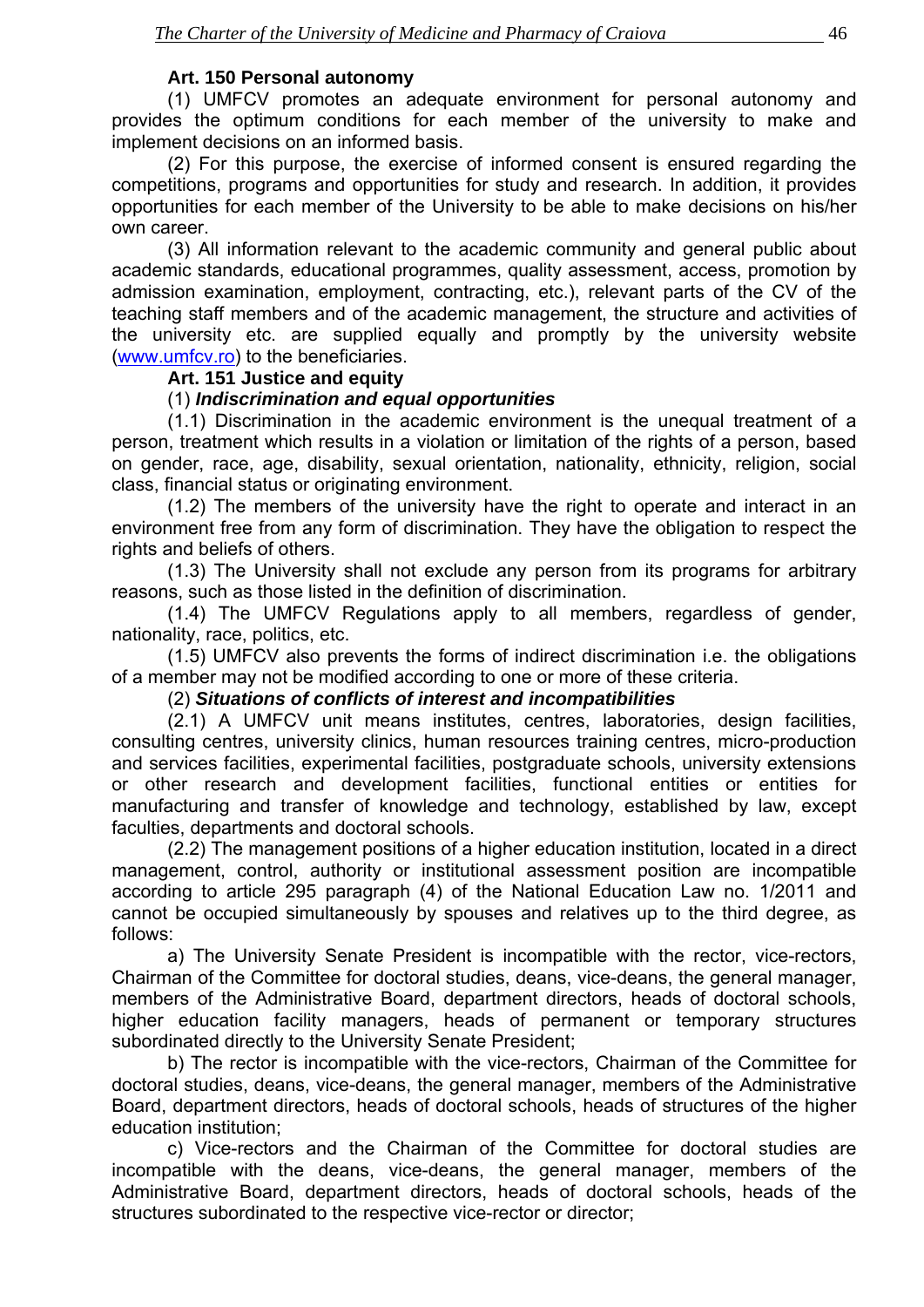d) The members of the Administrative Board are incompatible with the deans, vicedeans, general manager, department director, heads of doctoral schools, heads of structures of the institution;

 e) The general manager is incompatible with deans, vice-deans, heads of the technical and administrative departments/ services and the subordinated personnel;

 f) The dean is incompatible with the vice-deans, department directors of the respective faculty, heads of doctoral schools within that faculty, directors of the subordinated structures within that faculty;

 g) The vice-dean is incompatible with department directors of the respective faculty, heads of doctoral schools subordinated to the faculty, heads of the structures subordinated to the faculty;

 h) The department director is incompatible with the managers of subordinated structures of the department;

 i) The head of the doctoral school is incompatible with the directors of subordinated structures of the respective school;

 j) The doctoral supervisor is incompatible with doctoral postgraduate students supervised by him.

 (2.3) Within a department defined according to article 133 of the National Education Law no. 1/2011, there are some incompatible positions according to paragraph (4) article 295 of the Law on National Education no. 1/2011. They cannot be simultaneously occupied by persons who are in positions of leadership, control, authority or direct institutional assessment at any level. The incompatible positions are those of professor, associate professor, senior lecturer, and junior lecturer who perform teaching activities pertaining to the same subject or course from the curriculum of an academic study programme or a post-graduate programme. The teaching activities related to the subjects within the curriculum managed by the same department are courses, seminars, and practical works.

 (2.4) The presence as a member in the following collective management structures does not generate incompatibilities according to paragraph (4) article 295 of the Law on National Education no. 1/2011:

a) The University Senate;

b) The Faculty Council;

c) The Department Council;

d) Committee Council for doctoral studies;

e) The doctoral school Council.

 (2.5) Any person related as spouse, relative and extended family up to and including the third degree cannot be a member in a committee of evaluation, litigation, contest or promotion for the evaluation of the professional and/ or scientific activity of an employee of the higher education institution. Incompatibilities include the possibility of a teaching staff member to participate in the evaluation of some research projects in which the other person is member of the research team or collaborator in other projects with one or more partners of the assessed project.

 (2.6) Incompatibilities arising from contests on the vacant teaching and research positions in the higher education are described in the Methodology - framework of competition (Government Decision 457 of 26.V.2011), as follows:

a) The competition procedure involves persons who:

 - Participate in the decision process regarding the appointment of the competition committee;

- Are members of the contest committee;

 - Are involved in the decisions regarding the professional or administrative evaluation in the contest;

- Are involved in the resolution of complaints.

b) The competition procedure may not involve people who: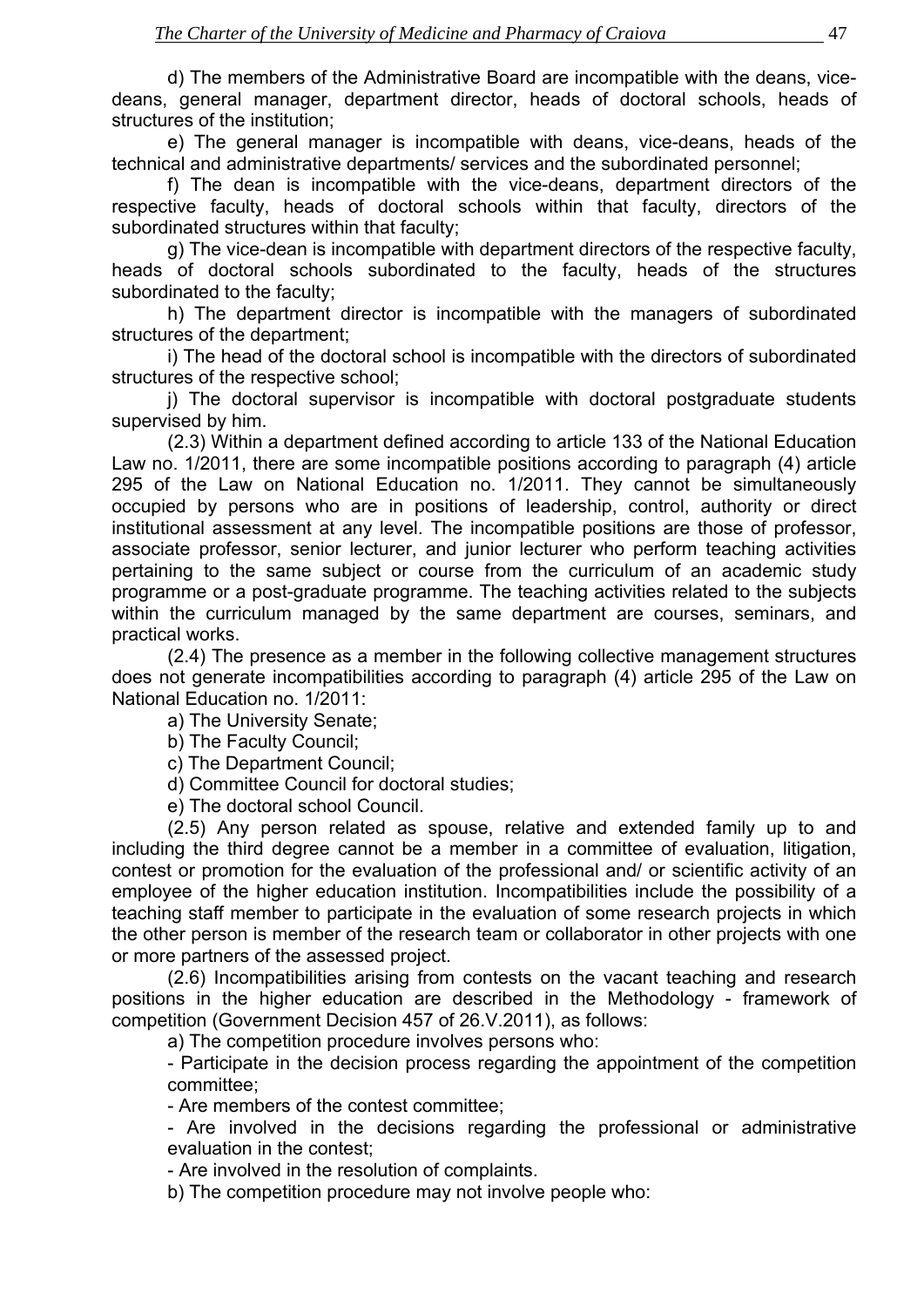- Are spouses, relatives and extended family up to and including the third degree with one or more candidates:

 - Are employed by the same institution as a candidate who has a superior hierarchical position and are subordinated to the candidate;

 - Are associated with a candidate in companies where each of them has shares representing at least 10% of the company's capital;

 - Are or have been paid by research projects in which a candidate was project manager in the last five years preceding the competition.

 - Benefit or have benefited in the last five years prior to the contest of services or benefits of any kind from a candidate.

#### (3) *Preventing or eliminating conflicts of interest and incompatibilities*

 (3.1) Conflicts of interest arise from the intersection of several types of relationships or positions. They are likely to affect judgments, accurate assessments and actions of the academic community.

 (3.2) The University rejects any act interfering with the fair and equitable application of internal regulations of the institution and its member's rights.

 (3.3) The University will promote, within the law, policies designed to discourage after the employment of persons which may give rise to nepotism and allegations of nepotism, except in unforeseen cases.

 (3.4) According to Law no. 1/2011, persons who are in relationships such as spouses, relatives and extended family up to and including the third degree may not hold together such positions whereas one is in a leadership, control, authority or institutional assessment position at any level to anyone else in the same university. Persons whose decisions affect spouses, relatives or extended family up to and including the third degree may not be appointed in the doctoral committees, evaluation committees or competition committees.

 (3.5) The situations developed in time (e.g. marriage between employees) falling within the above mentioned rules will be resolved by proposal of the hierarchically superior administrative structure of those involved, by submitting an explanatory note to the management of the University showing the reasons/ need for employment/ promotion of people involved in this type of conflict of interest.

 (3.6) In case of a conflict of interest and in order to impartially perform the job, the person is required to withhold from processing the application and decision-making and to inform the direct superior to act accordingly. Violation of these provisions may result in disciplinary, administrative, civil or criminal penalty according to law.

 (3.7) The results of an examination or assessment may be cancelled by the dean or rector in accordance with the provisions of the University Charta, when it appears that they were obtained fraudulently or by violating the provisions of this Code. Dean or Rector, as appropriate, provide for reorganisation examination.

 (3.8) Admission to doctoral studies takes place in compliance with the incompatibilities referred to in Article 151 (2).

 (3.9) The Rector may rescind with the approval of the University Senate a certificate or diploma when it turns out that it was obtained by fraudulent means or by violation of this Code.

 (3.10) The rector position is incompatible with filling a public management or dignity position or leadership position in a political party, according to paragraphs (3) and (4) Article 215 of the National Education Law no. 1/2011.

 (3.11) People who occupy the rector position in a higher education institution are appointed or elected in a management position or in a public dignitary position or leadership in a political party may choose one of two positions within 30 days of the appointment or election in that management, public dignity, or leadership in a political party. If the rector position is opened, a public competition or partial elections are organised for this position, according to article 209 of National Education Law no. 1/2011.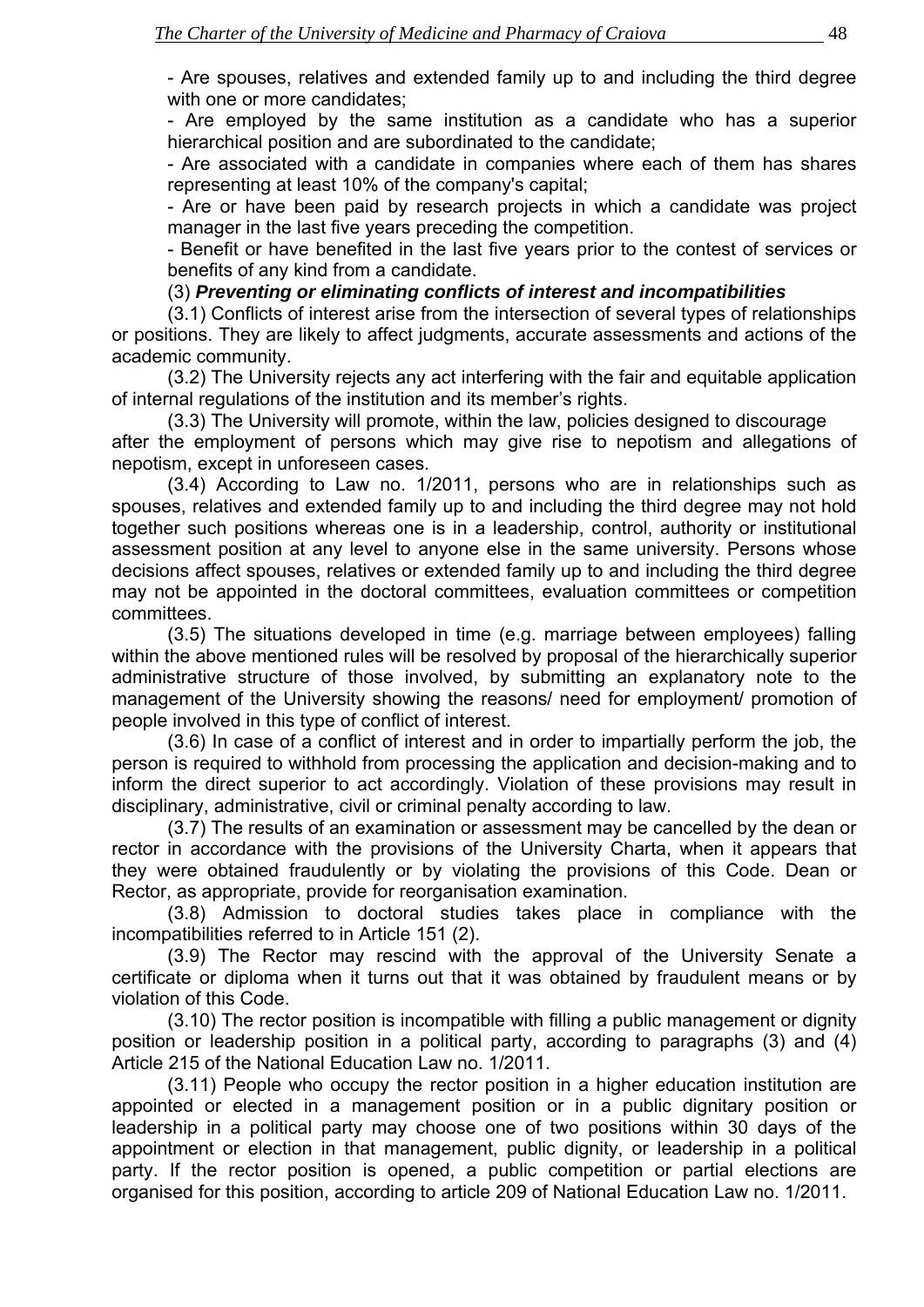(3.12) Persons occupying a management position, a public dignitary position or leadership position in a political party and are designated as rector in a higher education institution may choose one of two positions within 15 days since the appointment or election in the rector position. If the person does not give up during this period of time to the management, public dignity or leadership in a political party position, the rector position is not occupied. According to article 209 of Law no. 1/2011, public competition or partial elections are organised for this position. In this case, the way of appointing a new rector is the same as appointing as rector a person who did not occupy this position because of incompatibility. A new referendum regarding the way of appointing the rector will not be organised.

 (3.13) Management or public dignitary positions may be added to those of teaching and/ or research, according to Paragraph (5) Art 215 of the National Education Law no.1/2011.

 (3.14) Simultaneous possession of two or more positions of rector, pro-rector, dean, pro-dean, or manager of research and development department, design department, or small production is prohibited by law.

 (3.15) By applying these provisions discrimination must be avoided on the grounds of possible future conflict generating situations. Those involved must have equal opportunities with other colleagues, and in the case of generating a conflict of interest it must be removed as provided in the next article.

 (3.16) According to Article 7 of the Methodology for occupying the vacant teaching and research positions in higher education, adopted by Government Decision no. 457/2011, after a candidate wins a contest, and if one or more persons from the higher education institution are in an incompatibility situation as mentioned in paragraph (4) article 295 of the National Education Law no. 1/2011 and in the previous provisions, the appointment and the academic title or research and development professional degree awarded by the institution of higher education can take place only after the settlement of the situation or situations of incompatibility. The way of solving the incompatibility situation is communicated to Ministry of Education, Research, Youth and Sports within two working days from the settlement.

#### **Art. 152 Merit**

 (1) The only qualitative hierarchy accepted by UMFCV is based on merit positions, defined by the Evaluation and Quality Assurance Committee (CEAC), in cooperation with faculties and departments within the university.

 (2) Merit is determined by the quality of courses, practical activities, mentoring of students and scientific publications, after peer review and student evaluations, following the prestige brought to the institution and involvement in the educational process, etc.

 (3) The University provides recognition and cultivation of personal and collective merits.

 (4) CEAC and the University management are responsible for the merit assessment standards and their application.

 (5) The Academic and Scientific Ethics Committee must intervene when these structures do not ensure the application of the principle of merit in the design and assessment of the academic activity and proposes sanctions.

#### **Art. 153 Professionalism**

 (1) Professionalism is characterized by competence in the profession, belief in the autonomy of the profession and professional decisions, identification with the specialty or with those of the same field, dedication to the academic career and moral obligation to work in the service of science, peer solidarity and fair competition with those from the same institution and field, avoiding excessive emotional involvement and unjustified preferential treatment.

 (2) Teachers, researchers and postgraduates students have a professional obligation to know the educational and research methods and the development of their field.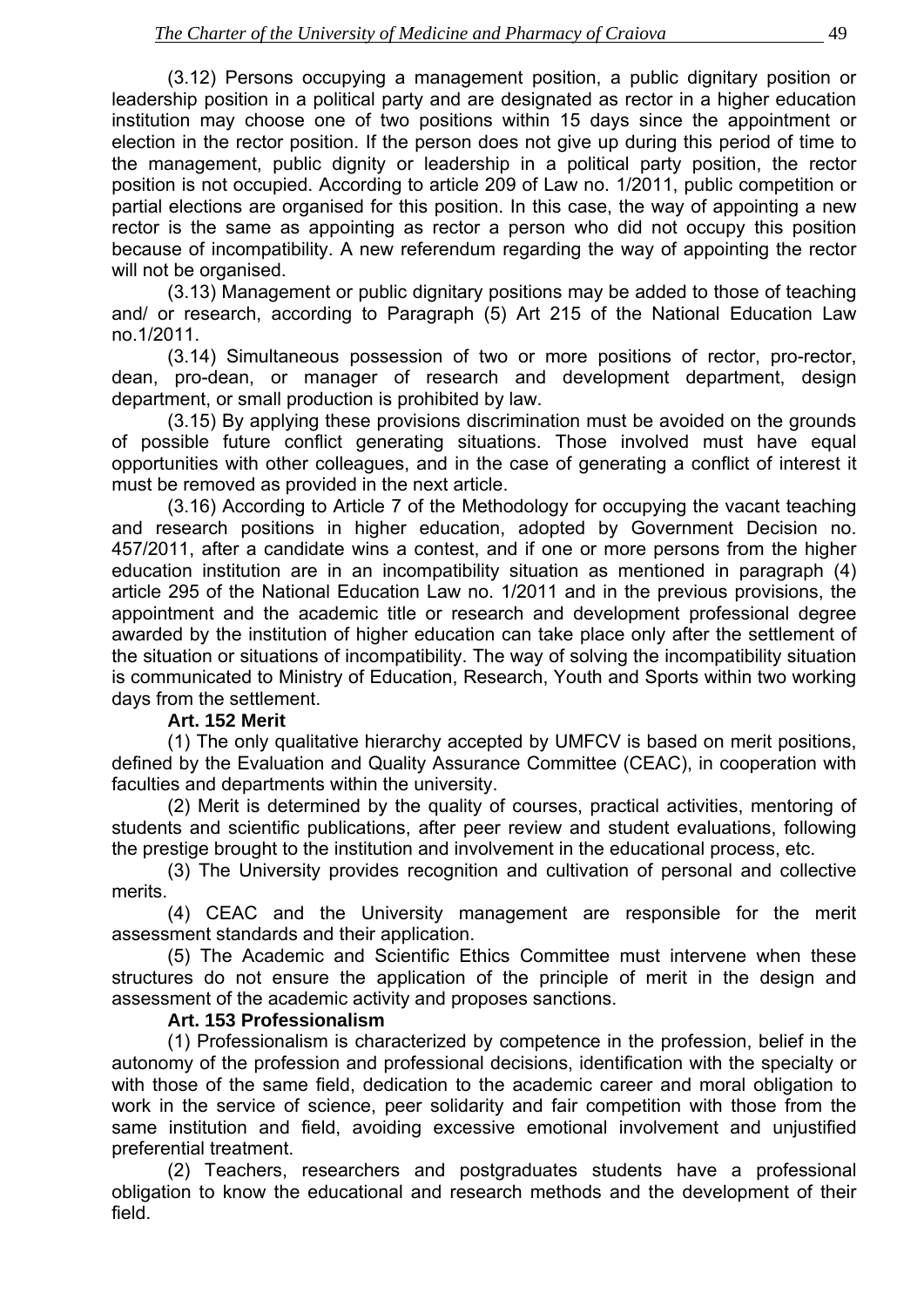(3) Members of the institution involved in the educational process have a moral obligation to provide students with up-to-date information in the field. They are also free to adhere to any interpretation of the information but without imposing that orientation to the students.

 (4) In case the teacher refuses to update the information provided, he/she may be warned by the Ethics and Scientific Committee in cooperation with the Evaluation and Quality Assurance Committee (CEAC). If these requirements are ignored, the Ethics and Scientific Committee may propose to penalize the teacher until the problem is solved.

 (5) The Ethics and Scientific Committee in cooperation with CEAC may propose penalties if the teacher does not meet the requirements within a reasonable time set by the Ethics and Scientific Committee.

 (6) Teachers and postgraduate students are required to participate in projects or research grants and publish their results, so that their development or appeal are possible.

 (7) Members of the academic community involved in research are required to comply with the obligation of informed consent of participants and their safety.

 (8) The public recognition of the contribution of other persons or institutions to the results obtained is an ethical duty of the research group.

 (9) Each member of the academic community must put all their knowledge and professional skills to serve the university and promote its interests.

#### **Art. 154 Intellectual honesty and fairness**

 (1) Academic honesty refers to all the activities performed for the benefit of education, the knowledge development, the correct assessment of the performance of students, teachers and other categories of employees.

 (2) Intellectual property includes inventions and copyrights for various categories of works.

 (3) Intellectual fraud is directly identified with theft. Theft may reach the level of intentional intellectual theft.

 (4) All members of the UMFCV academic community will respect a set of values including trust, mutual respect, honesty, integrity and fairness.

 (5) The University defends intellectual property rights and establishes mechanisms that will fairly return the benefits to the original teachers and students.

 (6) Any form of intellectual fraud as well as the attempt or facilitation of fraud is forbidden.

 (7) For a charge of plagiarism to be valid, it must be accompanied by a clear proof, by indicating the copied text or texts.

 (8) If two or more papers / articles presented together contain common fragments without explicit reference to their sources, this is enough to substantiate a charge of plagiarism.

 (9) The unveiling of an intellectual fraud committed by teachers or researches requires the involvement of the Ethics Committee.

 (10) If a student commits plagiarism and this is the first deviation of such kind, the case is solved by the teacher and, exceptionally by the Academic and Scientific Ethics Committee. This Committee may propose to the University Senate the approval of sanctions pursuant to the provisions of the regulations.

 (11) The Academic and Scientific Ethics Committee will be informed of any actual or attempted intellectual fraud in order to preserve that information in the database.

 (12) Whatever the circumstances, the members of the academic community should not tolerate or ignore dishonesty by others.

**Art. 155 Educational, administrative and technical actions taken in order to guarantee the originality of degree papers, master's dissertations, doctoral dissertations, scientific articles and other such works**

 (1) The number of degree papers directed by a tutor is limited at no more than 7 and a maximum of 4 dissertations, regardless of specialization and the organisation of the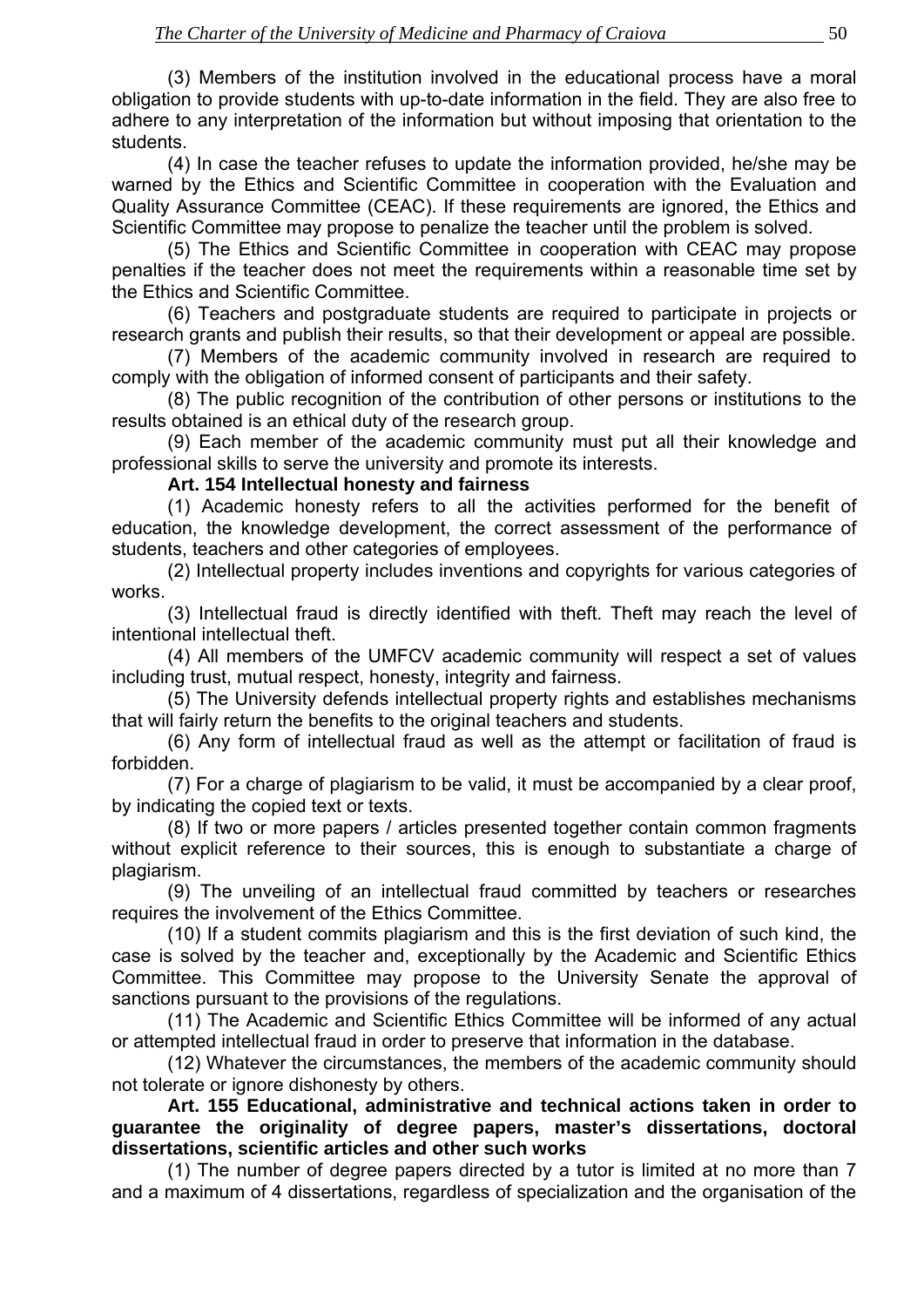curricula. The number of post-graduate students per tutor is limited to 8 according to the Law and the Code of Doctoral Studies.

 (2) The Faculty distributes by departments the number of places for the degree papers and registration of students with subjects and tutors since the penultimate year of study.

 (3) Each degree paper or master's dissertation will be accepted for presentation only with tutor's signed approval. Papers will be submitted to the faculties' dean offices, with an abstract of maximum 500 words in electronic format.

 (4) Degree papers and dissertations shall be inventoried, in order to be consulted when suspicions of plagiarism are reported.

 (5) A copy of the doctoral dissertations is kept by the institution, in order to be consulted when suspicions of plagiarism are reported.

 (6) Student awareness actions are organised by the tutors, in student scientific workshops and for degree papers and master's dissertations.

 (7) The organisation of visits from the departments and faculties management at the site of research for development of the degree papers and master's dissertations (laboratories, clinics, research centres, etc.).

 (8) According to the law, the tutors of degree papers and master's and doctoral dissertations and the authors are jointly responsible for ensuring the originality of the works' content. The sale of scientific papers in order to facilitate counterfeiting by the buyer of a degree paper or a master's or doctoral dissertation is prohibited.

 (9) The authors should present and submit their articles for scientific review with the department team in order to ensure their originality and their recognition

in the evaluation. The review of scientific articles should take place before their presentation in scientific meetings or before publication in journals that do not use peerreview.

 (10) According to Article 146 of The Law on National Education no. 1/2011, the rector may cancel, upon approval of the University Senate, a certificate or diploma when it turns out that it was obtained by fraudulent means or by violation of the *Code of Academic Ethics and Professional Conduct*.

#### **Art. 156 Transparency**

 (1) Transparency means access to information (provided by publication on the UMFCV website), both regarding the terms of admission, evaluation, hiring and promotion, and regarding sources of funding for research and criteria by which institutional decisions are made in the University.

 (2) By this, equal opportunities are ensured in the competition, as well as equitable access to university resources.

 (3) UMFCV prohibits the concealment, forgery or distortion of information intended for its members and the general public.

 (4) Students have the right to access information regarding the assessment criteria for exams, colloquia, etc., since the beginning of each course or project work, as well as the explanation of the grades obtained.

 (5) UMFCV defines and makes available in a timely and fair manner, for all those concerned, the selection criteria for hiring and promotion, offering details on the position open for competition and the special programme necessary for exercising this position.

 (6) UMFCV provides full transparency in the use of funds allocated for training and research, administered in strict accordance with the purposes and rules according to which they were granted.

 (7) UMFCV requires its members (especially teachers) that in their research and publications they should expressly indicate the material support provided by the University or other organisations, institutions, companies or individuals to carry out the research or publication. It is mandatory to indicate the university affiliation for members of the University teaching staff, with the text "Universitatea de Medicină și Farmacie din Craiova, România", respectively "University of Medicine and Pharmacy of Craiova, Romania".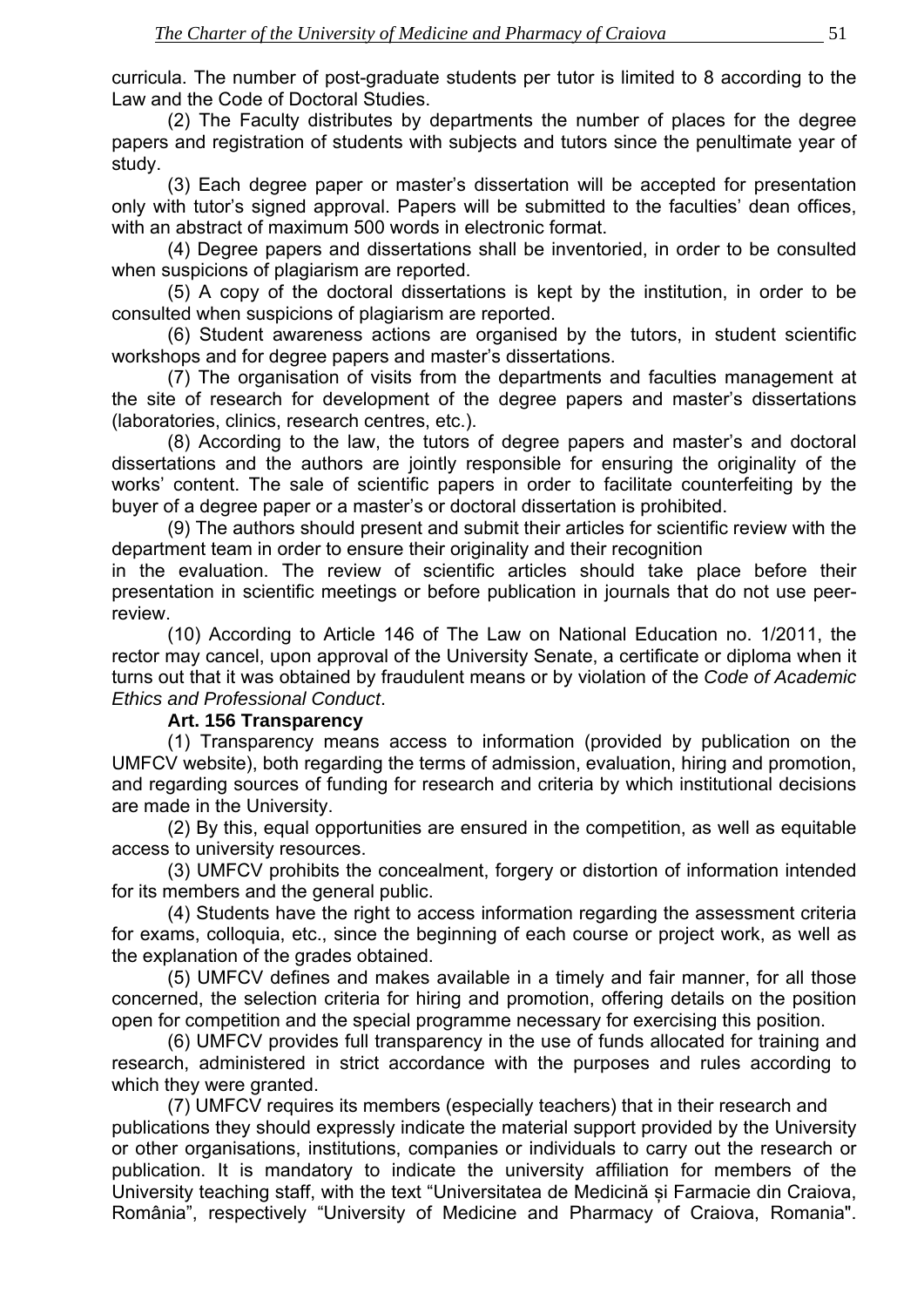Affiliation with the university clinics, university clinical departments or other institutions / research companies may be referred to as secondary affiliation.

## **Art. 157 Professional and social responsibility and liability**

 (1) The responsibility involves a relationship between an individual and community. Responsibility implies a relationship between the authority of a community and an individual.

 (2) Academic freedom for the members of the academic community is accompanied by an important concept of academic responsibility.

 (3) The fundamental responsibilities of the academic community include the competency in their field of specialization by specific activities.

 (4) UMFCV provides the necessary climate for the responsibility imposed by the public and professional position of each teaching and administrative staff members and of the students.

 (5) UMFCV members should respect the ethical and professional standards even when they are publicly representing the institution.

 (6) Misinformation, public denigration of programs and persons from the institution by members of the academic community are not allowed.

 (7) Supporting the institution's prestige is an elementary ethical obligation in the daily behaviour of all members of the university. In this respect mentioning UMFCV professional affiliation is a basic obligation of the academic staff members as defined in Article 156 (7).

 (8) The academic staff has the responsibility to participate effectively in UMFCV activities in order to achieve excellence in research, practice and teaching.

 (9) Academic programmes and activities will be steered towards the needs of society and the fulfilment of the university mission and quality standards.

#### **Art. 158 Respect and tolerance**

 (1) A proper study and research academic environment, equally opened to all members of the university is provided.

 (2) UMFCV demonstrates tolerance for the personal beliefs and cultural differences of all individuals.

 (3) The members of the academic community must respect each other, not only as a means to achieve a purpose and also they must promote a spirit of fellowship and civilization through open and honest communication.

 (4) Respect for others involves resolving disputes through rational argument and not by using some type of language (words, labels, style or tone) or actions that are personal attacks. Harassment is the degrading, intimidating or humiliating behaviour that follows or leads to serious damage to a person's ability to conduct professional or study activities normally or exercise their rights.

 (5) The university does not accept any form of harassment such as misogyny, racism, chauvinism, xenophobia, harassment on religious beliefs, political or sexual orientations.

#### **Art. 159 Ethics in the conduct of staff involved in research and development**

 (1) Scientific research ethics settles proper conduct in the scientific research in UMFCV. The University and staff involved in research and development have ethical obligations to protect the rights to protect the safety of persons participating in research conducted within the framework of UMFCV.

 (2) The principles of ethics in human research are intended to specify responsibilities, procedures and principles so that scientific research within UMFCV takes place in accordance with the requirements of the European Space of Knowledge and with the ethical principles accepted by the international scientific community.

 (3) The ethical and moral principles and values of research promoted in UMFCV are: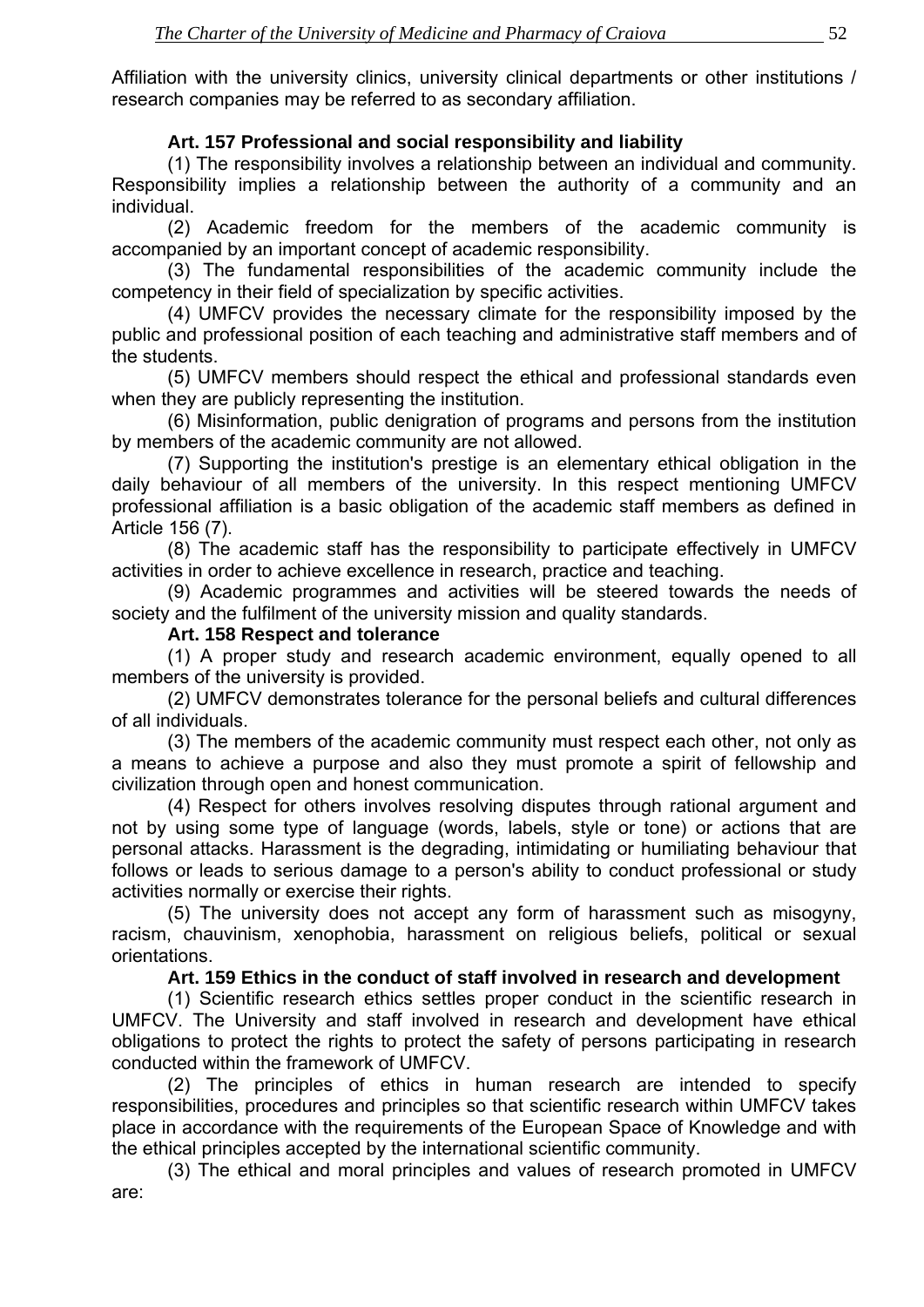- Academic freedom and personal autonomy in selecting and approaching themes of research and development;

 - Responsibility and professional accountability in the act of research, development and innovation on own actions;

 - Research initiation and development in line with the professional training of the academic community members both in traditional fields of the University and the fields that can also provide development of modern specializations in education;

 - Protection of the intellectual property of the members of the community, protection of the right to privacy;

 - Scientific objectivity, intellectual honesty and fairness, transparency, mutual respect, kindness and tolerance.

(4) Good conduct in the scientific research refers to:

- Observance of law;

- Guaranteeing freedom in science, scientific research and education

- Assuming responsibilities;

 - Implementing the principle of respecting the person: individual autonomy and the right to protection of person with diminished autonomy;

- Respecting the principle of beneficence;

 (5) The personnel involved in research and development must comply with the legal provisions and laws specifying the social relations which arise in scientific research and innovation.

 (6) Legal persons and people involved in the research contracts funded by various authorities are required to comply with codes of ethics and rules adopted in this respect by those authorities.

 (7) Progress in scientific research is based on the freedom of the UMFCV researcher. Freedom of scientific research is provided by:

- Free access to information sources;

- Free exchange of ideas;

 - The political factor should not interfere in research, development and innovation activities – scientific products should not be censored);

(8) Scientific freedom must ensure:

- The respect for the human dignity and rights;

- The animal welfare;

- Protecting and restoring the natural environment and ecological balance.

 (9) The honesty of the scientist ensures the contributions of the predecessors, competitors and partners and leads to a reduced number of errors and exaggerations.

 (10) Cooperation and fellowship in the research groups represent protection from scientific errors and fraud. They ensure transparency of results and lead to an increase of the value of scientific products. Cooperation should enable the exchange of ideas, mutual criticism, mutual verification of results, etc.

 (11) The originality and quality of scientific products should take precedence over quantity in the evaluation of the research results.

 (12) Contradictory data, differences in experimental design and practice, differences in interpretation of data, differences of opinion are specific factors of the research and development and are not violations of good conduct in research.

#### **Art. 160 Scientific research standards and responsibilities**

(1) The standard principles of scientific research exclude:

- Hiding or removal of unwanted results;

- Fabrication of results;

- Replacement of results with fictitious data;

- Deliberately distorted interpretation of the results and distortion of the conclusions;

- Plagiarism of the results or publications;

- Deliberately distorted presentation of the results of other researchers;

- Introduction of false information in applications for grants or funding;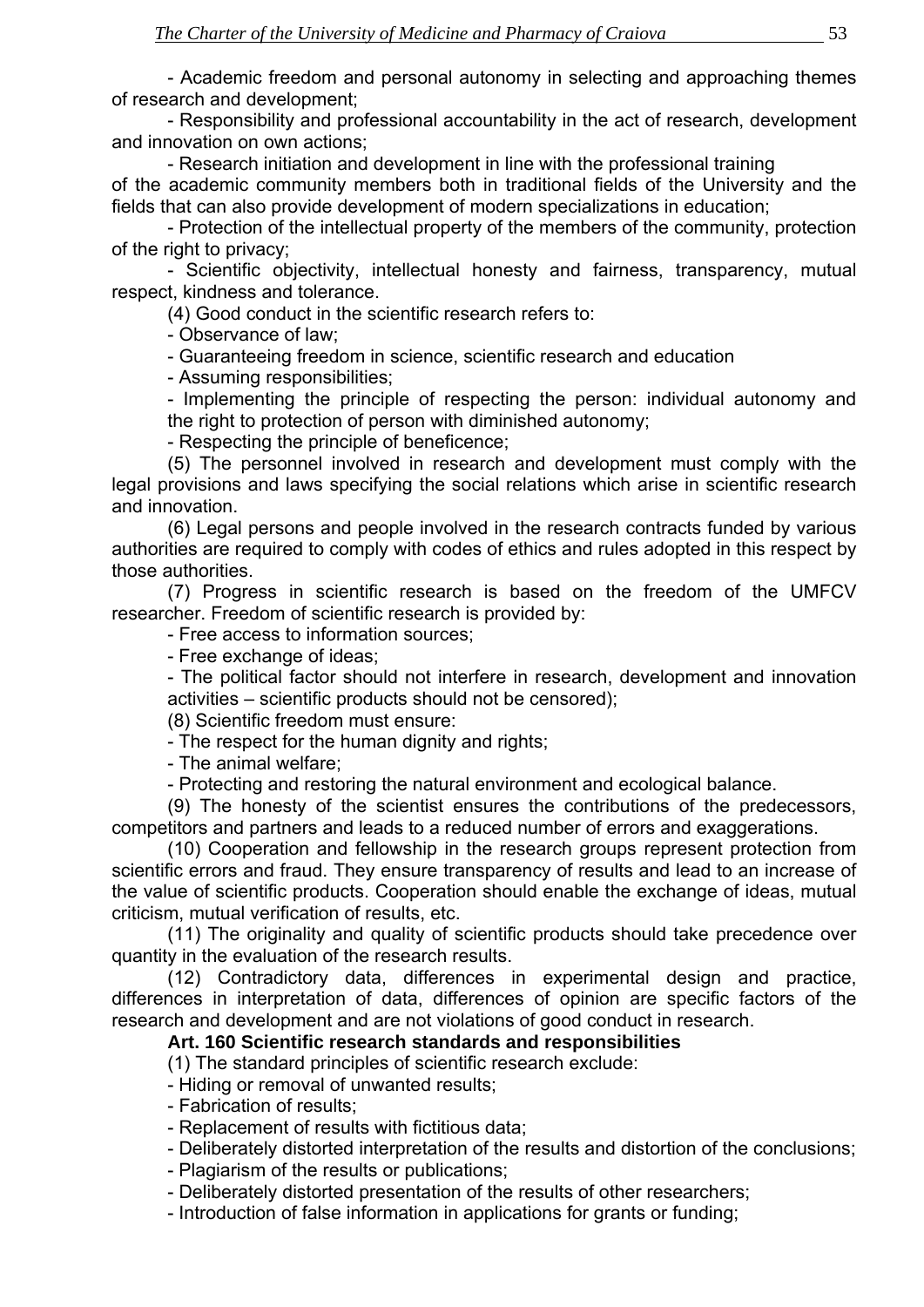- Non-disclosure of conflicts of interest;

- Fraudulent misuse of the research funds;

 - Failure to register and / or failure to store results as well as the incorrect recording and / or incorrect storage of results;

 - Failure to inform the research team, before starting work on a research project regarding: labour rights, responsibilities, authors' partnership, rights on research results, funding sources and associations;

 - Lack of objectivity in the evaluations and failure to comply with confidentiality conditions of the evaluation reports, allegations, research reports etc.

 - Publication or repeated financing of the same results as new scientific elements, without mentioning the original source;

 - Ignoring the methodologies and results of other researchers as a source of information;

- Ignoring own errors;

 - Releasing own results in an irresponsible manner, with exaggerations and repetitions.

 (2) The personnel involved in research and development has the following direct responsibilities:

- Respect for individual freedom;

- Respect for human dignity;

 - Protection of the human being, animals and environment - potential risks should be proportional to the potential benefits;

- Freedom of expression;

- Food security;

 - Security of information system data – regarding the personal data (information) of the study subjects, research must be anonymous and confidential.

(3) Research will not violate any human right.

 (4) Enrolment in a clinical or experimental human trial will be made on a voluntary basis. The future subject should give his/her informed acceptance. In some cases the legally authorized person should give its permission providing certainty that the subject has fully understood the contents and the implications of the acceptance.

 (5) The use of animals for behavioural, psychological, pathological, toxicological and therapeutic research on the benefit of human and veterinary research involves the concern for preserving their wellbeing.

 (6) Scientific research on animal models should respect the balance between the impact of the experiments' results on improving human health and ethical principles.

 (7) UMFCV discourages and considers undesirable behaviours that indicate envy, cynicism, vanity, carelessness, systematic indifference to students' requests, if it affects the process of education and research.

#### **Art. 161 Penalties**

 (1) The Academic and Scientific Ethics Committee is notified and establishes one or more penalties stipulated in article 318 of Law no. 1/2011, for teaching and nonestablished staff or penalties stipulated in article 319 of the same law for students and post-graduate students.

 (2) In serious cases regarding the violation of good conduct in research and development, the National Committee of Ethics for Research, Technological Development and Innovation is notified. This Committee reviews the cases and issues decisions which determine the degree of guilt and proposes sanctions to be applied according to article 324 of Law no. 1/2011.